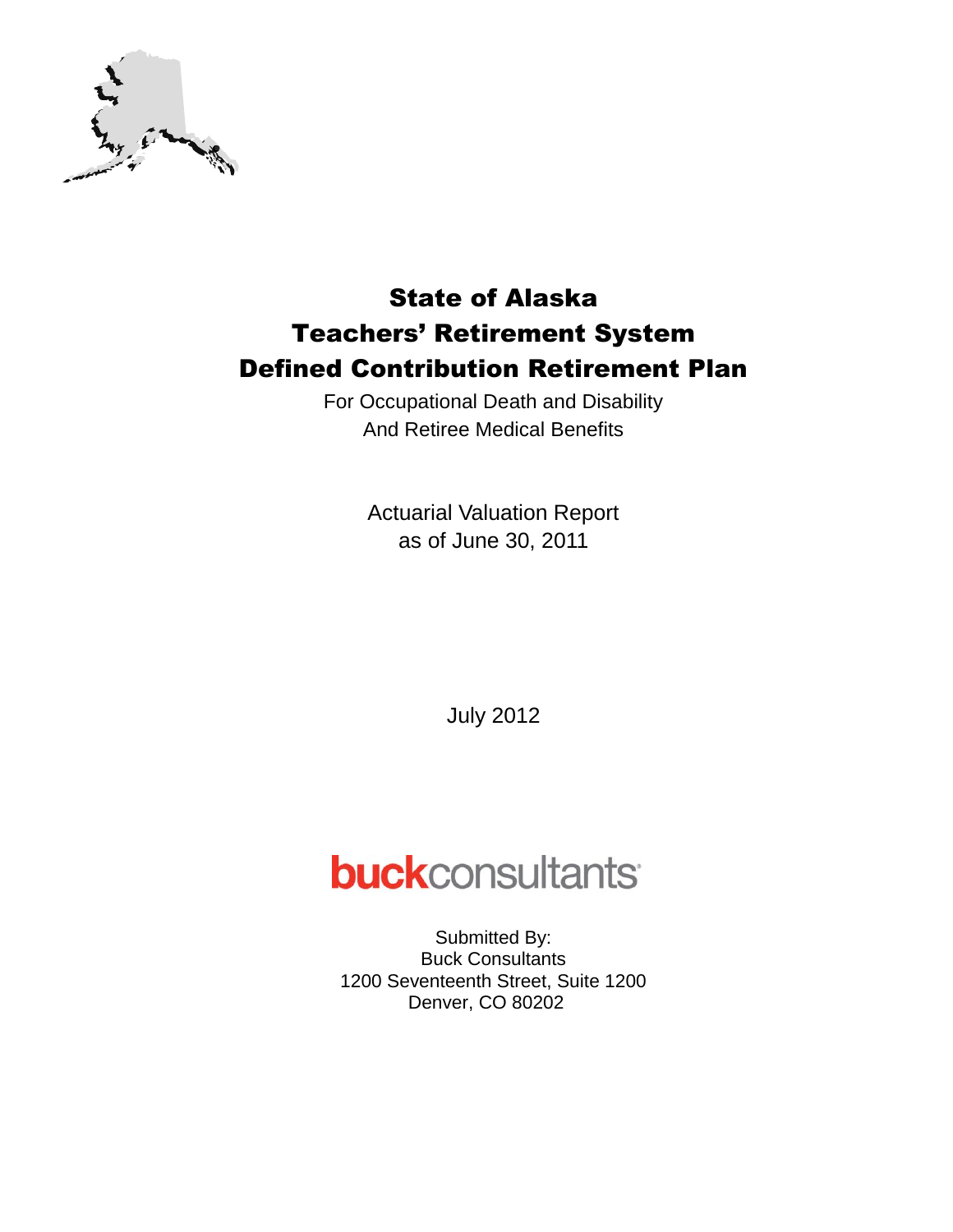### **Table of Contents**

|                   | <b>Letter of Certification</b>                              |  |
|-------------------|-------------------------------------------------------------|--|
|                   |                                                             |  |
|                   |                                                             |  |
| <b>Section 1:</b> |                                                             |  |
| 1.1               |                                                             |  |
| 1.2               |                                                             |  |
| 1.3               |                                                             |  |
| 1.4               |                                                             |  |
| <b>Section 2:</b> |                                                             |  |
| 2.1               |                                                             |  |
| 2.2               |                                                             |  |
| 2.3               |                                                             |  |
| 2.4               |                                                             |  |
| <b>Section 3:</b> |                                                             |  |
| 3.1               |                                                             |  |
| 3.2               |                                                             |  |
| 3.3               |                                                             |  |
| 3.4               |                                                             |  |
| <b>Section 4:</b> |                                                             |  |
| 4.1               |                                                             |  |
| 4.2               |                                                             |  |
| 4.3               |                                                             |  |
| 4.4               |                                                             |  |
| <b>Section 5:</b> |                                                             |  |
| 5.1               |                                                             |  |
| 5.2               | Description of Actuarial Methods and Valuation Procedures35 |  |
| 5.3               |                                                             |  |
|                   |                                                             |  |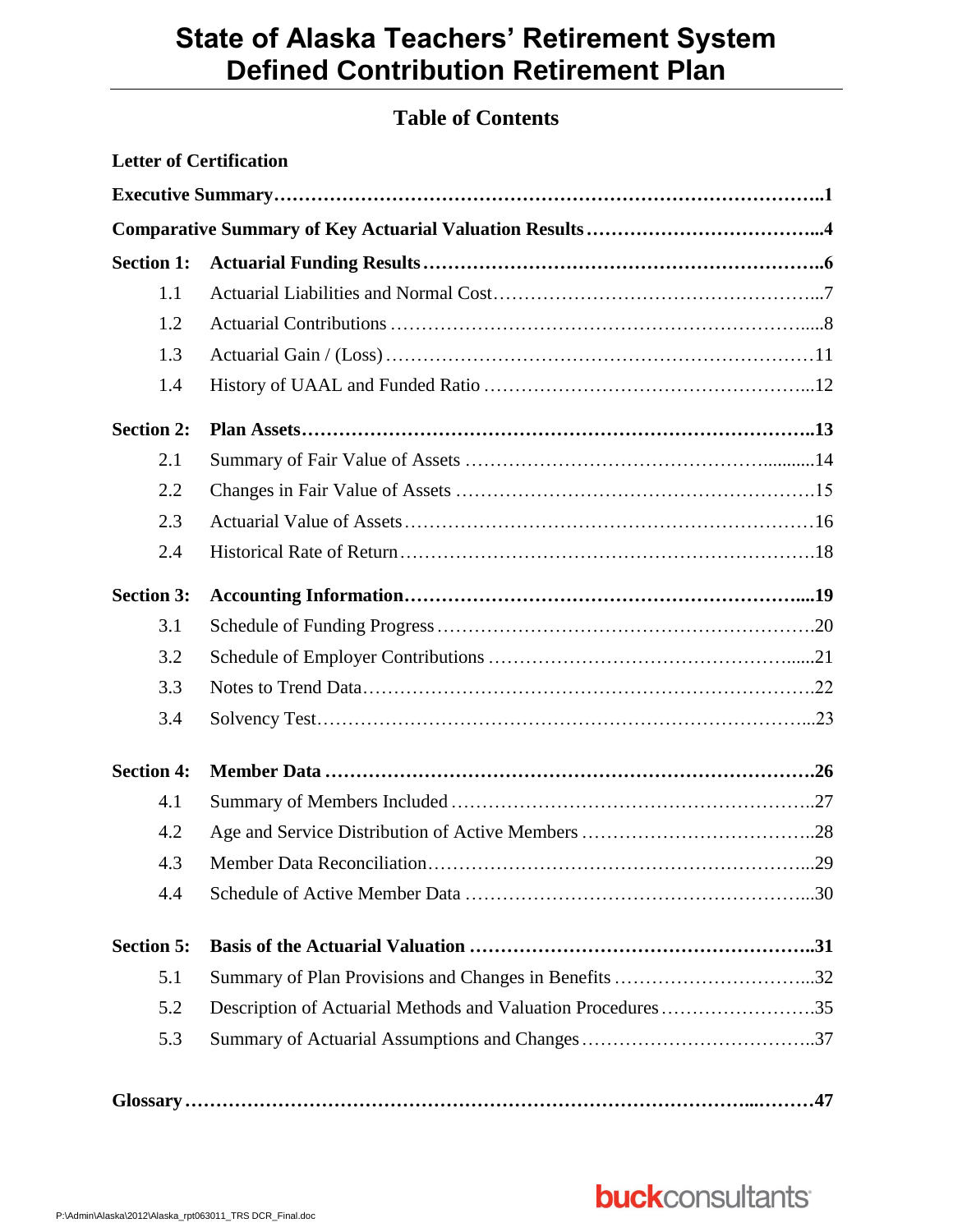# **buck**consultants

# A Xerox Company

July 27, 2012

State of Alaska The Alaska Retirement Management Board The Department of Revenue, Treasury Division The Department of Administration, Division of Retirement and Benefits P.O. Box 110203 Juneau, AK 99811-0203

#### *Certification of Actuarial Valuation*

Dear Members of The Alaska Retirement Management Board, The Department of Revenue and The Department of Administration:

This report summarizes the annual actuarial valuation results of the State of Alaska Teachers' Retirement System Defined Contribution Retirement (TRS DCR) Plan as of June 30, 2011 performed by Buck Consultants, LLC.

The actuarial valuation is based on financial information provided in the financial statements audited by KPMG LLP and member data provided by the Division of Retirement and Benefits and summarized in this report. The benefits considered are those delineated in Alaska statutes effective June 30, 2011. The actuary did not verify the data submitted, but did perform tests for consistency and reasonableness.

All costs, liabilities and other factors under the Plan were determined in accordance with generally accepted actuarial principles and procedures. An actuarial cost method is used to measure the actuarial liabilities which we believe is reasonable. Buck Consultants, LLC is solely responsible for the actuarial data and actuarial results presented in this report. This report fully and fairly discloses the actuarial position of the Plan.

The State of Alaska Teachers' Retirement System DCR Plan is funded by Employer Contributions in accordance with the funding policy adopted by the Alaska Retirement Management Board (Board). The funding objective for the State of Alaska Teachers' Retirement System DCR Plan is to pay required contributions that remain level as a percent of TRS DCR Compensation. The Board has also established a funding policy objective that the required contributions be sufficient to pay the Normal Costs of active plan members, Plan expenses, and amortize the Unfunded Actuarial Accrued Liability as a level percent of TRS DCR Compensation over a closed 25-year period. This objective is currently being met and is projected to continue to be met.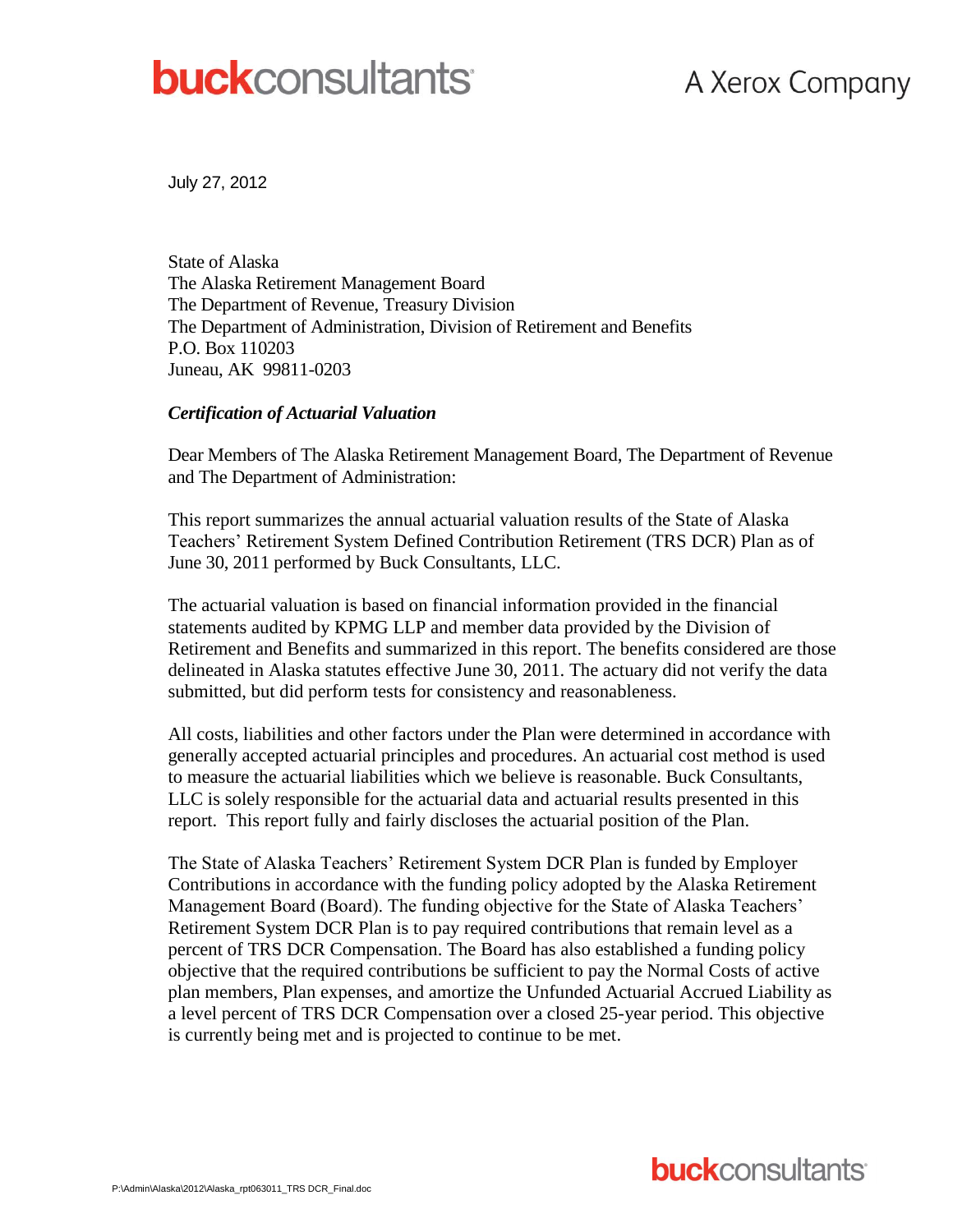The Alaska Retirement Management Board, The Department of Revenue and The Department of Administration July 27, 2012 Page 2

In our opinion, the actuarial assumptions used are

reasonable, taking into account the experience of the Plan and reasonable long-term expectations, and represent our best estimate of the anticipated long-term experience under the Plan. The actuary performs an analysis of Plan experience periodically and recommends changes if, in the opinion of the actuary, assumption changes are needed to more accurately reflect expected future experience. The last experience analysis was performed in 2010. A summary of the actuarial assumptions and methods used in this actuarial valuation are shown in Section 5 beginning on page 32.

The assumptions and methods used to determine the Annual Required Contributions (ARC) of the Employers to the State of Alaska Teachers' Retirement System DCR Plan as outlined in this report and all supporting schedules meet the parameters and requirements for disclosure of Governmental Accounting Standards Board (GASB) Statements No. 25, Financial Reporting for Defined Benefit Pension Plans and Note Disclosures for Defined Contribution Plans, and No. 43, Financial Reporting for Postemployment Benefit Plans Other Than Pension Plans. Based on member data and asset information provided by the Division of Retirement and Benefits, we have prepared the Schedule of Funding Progress, Schedule of Employer Contributions, and trend data schedules under GASB Nos. 25 and 43 that are included in the Financial Section of the CAFR. We have also prepared the member data tables shown in Section 4 of this report for the Statistical Section of the CAFR, and the summary of actuarial assumptions and solvency test for the Actuarial Section of the CAFR.

The undersigned are Enrolled Actuaries, a Fellow and an Associate of the Society of Actuaries and Members of the American Academy of Actuaries and meet the Qualification Standards of the American Academy of Actuaries to render the actuarial opinions contained in this report. This report has been prepared in accordance with all Applicable Actuarial Standards of Practice. We are available to answer any questions on the material contained in the report, or to provide explanations or further details as may be appropriate.

Respectfully submitted,

BUCK CONSULTANTS, LLC

David H. Alaskinsky

David H. Slishinsky, ASA, EA, MAAA Michael D. Mills, FSA, EA, MAAA Principal, Consulting Actuary Director, Consulting Actuary

Miller Mills

The undersigned actuaries are responsible for all assumptions related to the average annual per capita health claims cost and the health care cost trend rates, and hereby affirms their qualification to render opinions in such matters, in accordance with the qualification standards of the American Academy of Actuaries.

Melisse A. Bissett

Melissa Bissett, FSA, MAAA Senior Consultant, Health & Productivity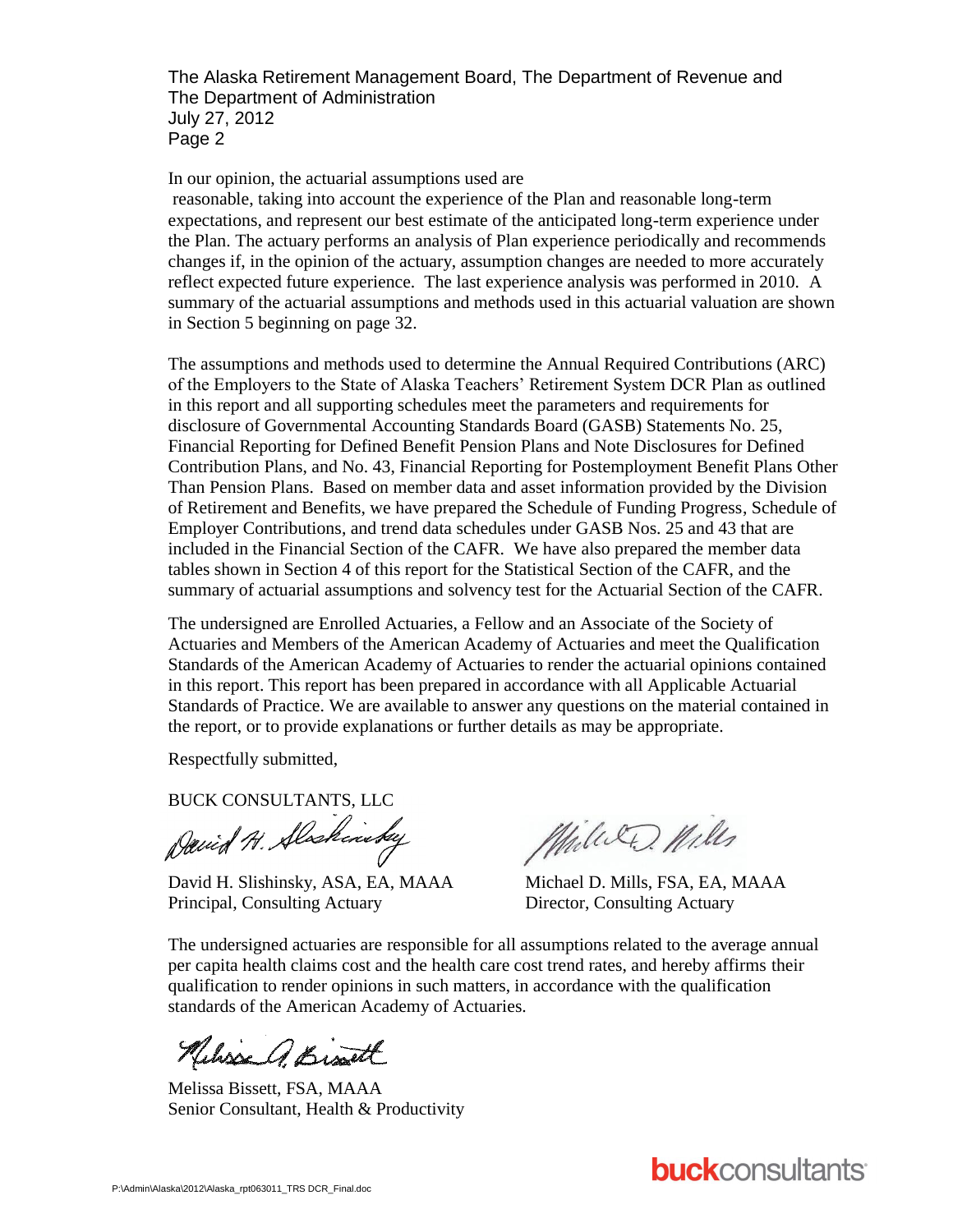### *EXECUTIVE SUMMARY*

#### **Overview**

The State of Alaska Teachers' Retirement System DCR Plan provides occupational death & disability and retiree medical benefits to teachers and other eligible participants hired after June 30, 2006 or who have elected participation in this plan. The Commissioner of the Department of Administration is responsible for administering the Plan. The Alaska Retirement Management Board has fiduciary responsibility over the assets of the Plan. This report presents the results of the actuarial valuation of the Plan benefits as of the valuation date of June 30, 2011.

#### **Purpose**

An actuarial valuation is performed on the retirement plan annually as of the beginning of the fiscal year. The main purposes of the actuarial valuation detailed in this report are:

- 1. To determine the Employer contribution necessary to meet the Board's funding policy for the Plan;
- 2. To disclose the funding assets and liability measures as of the valuation date;
- 3. To disclose the accounting measures for the Plan required by GASB Nos. 25 and 43 as of the end of the last fiscal year;
- 4. To review the current funded status of the Plan;
- 5. To compare actual and expected experience under the Plan during the last fiscal year;
- 6. And to report trends in contributions, assets, liabilities, and funded status over the last several years.

The actuarial valuation provides a "snapshot" of the funded position of the TRS DCR Plan based on the plan provisions, membership, assets, and actuarial assumptions as of the valuation date.

#### **Funding Status**

The funding status is a measure of the progress that has been made in funding the plan as of the valuation date. It is determined as a ratio of the actuarial value of assets divided by the total actuarial accrued liability on the valuation date. A ratio of over 100% represents a plan that is ahead in funding, and a ratio of less than 100% represents a plan that is behind in funding on the valuation date. A comparative summary of the funding ratio from the prior and current actuarial valuations follows:

| Funding Status as of June 30 <sup>1</sup>                       |   | 2010    | 2011 |         |  |
|-----------------------------------------------------------------|---|---------|------|---------|--|
| (a) Accrued Liability <sup>2</sup>                              | S | 2,448   | S    | 3,858   |  |
| (b) Valuation Assets <sup>2</sup>                               |   | 5,472   |      | 7.566   |  |
| (c) Unfunded Accrued Liability <sup>2</sup> , (a) – (b)         |   | (3,024) | S    | (3,708) |  |
| (d) Funding Ratio based on Valuation Assets, $(b) \div (a)$     |   | 223.5%  |      | 196.1%  |  |
| (e) Fair Value of Assets <sup>2</sup>                           | S | 5.077   | S    | 7.825   |  |
| (f) Funding Ratio based on Fair Value of Assets, $(e) \div (a)$ |   | 207.4%  |      | 202.8%  |  |

*<sup>1</sup> Includes occupational death & disability and retiree medical benefits.*

*<sup>2</sup> In thousands.*

**CK**CONSI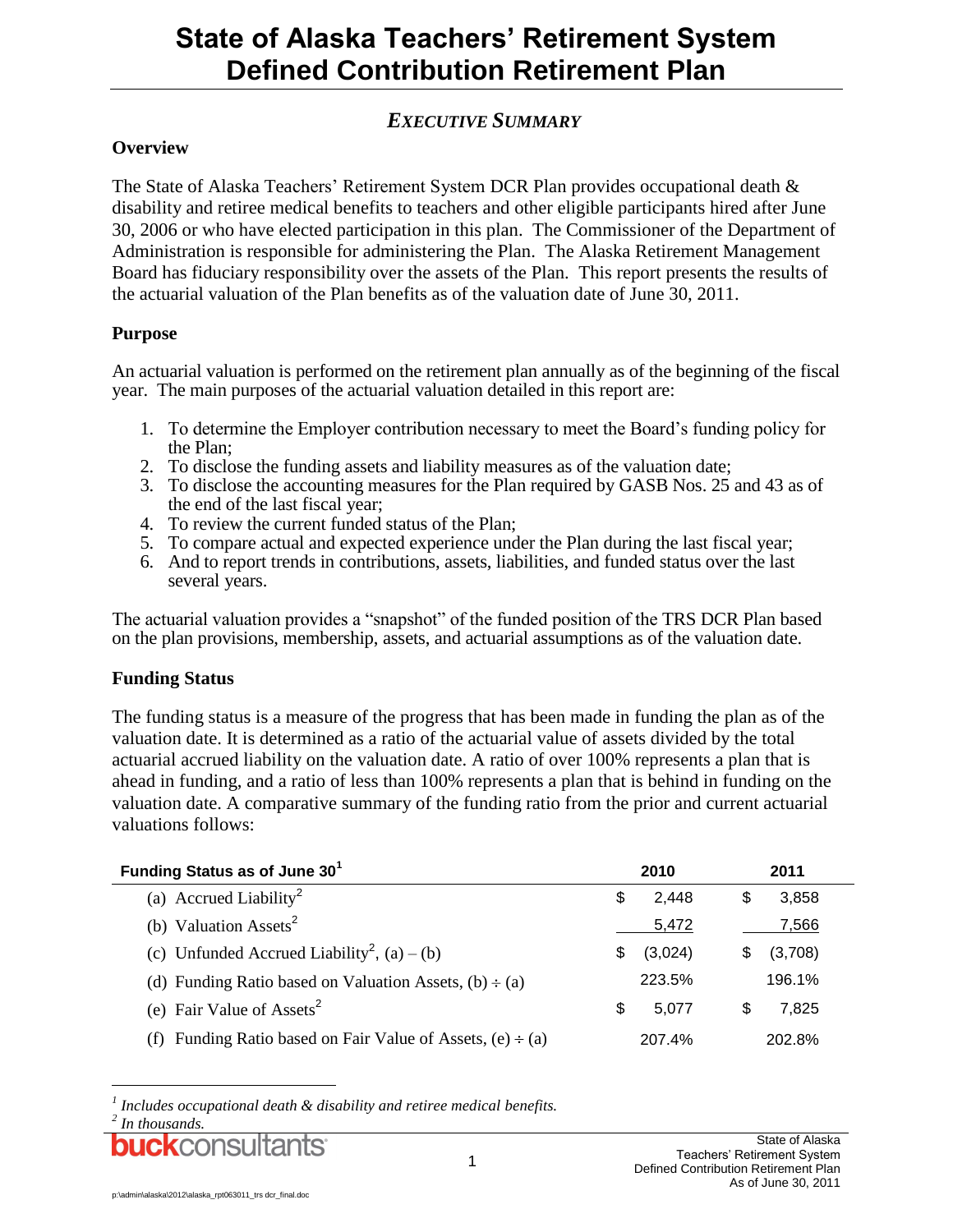### *Executive Summary (cont'd)*

As shown previously, the funding ratio based on valuation assets as of June 30, 2011 has decreased from 223.5% to 196.1%, a decrease of 27.4%. The total calculated employer contribution rate has decreased from 0.49% of payroll for FY13 to 0.47% for FY14, a decrease of 0.02%. The reasons for the change in the funded status and calculated contribution rate are explained below.

#### **(1) Retiree Medical Costs and Assumptions**

Please refer to the State of Alaska Teachers' Retirement System Defined Benefit Plan Actuarial Valuation Report as of June 30, 2011 for a full description of the assumptions and costs of the retiree medical plan. Adjustments from these costs and assumptions are described in this report.

Due to the lack of experience for the DCR Plan only, base claims costs are based on those described in the actuarial valuation as of June 30, 2011 for TRS with some adjustments to reflect the differences between the DCR medical plan and the DB medical plan. These differences include different coverage levels and an indexing of the retiree out-of-pocket dollar amounts. To account for higher initial copays, deductibles and out-of-pocket limits, FY11 claims costs were reduced 5.9% for medical and 0.7% for prescription drugs. Retiree out-of-pocket amounts were indexed 4.8% each year to reflect the effect of the deductible leveraging on trend, putting the annual projected trend closer to the ultimate trend rate.

#### **(2) Investment Experience**

The approximate FY11 investment return based on fair value was 18.9% compared to the expected investment return of 8.00%. This resulted in a gain of approximately \$650,000 to the Plan from investment experience. The asset valuation method recognizes 20% of this gain (\$130,000) this year and an additional 20% in each of the next 4 years. In addition, 20% of the FY07 investment loss, 20% of the FY08 investment loss, 20% of the FY09 investment loss and 20% of the FY10 investment loss were recognized this year. The approximate FY11 asset return based on actuarial value was 7.4% compared to the expected asset return of 8.00%. The net result was an asset loss of \$36,000 which decreased the funded ratio by 0.9%.

#### **(3) Salary Increase**

During the period from June 30, 2010 to June 30, 2011, salary increases for continuing active members were slightly more than anticipated in the valuation assumptions.

#### **(4) Demographic Experience**

The number of active participants increased 20.57% from 2,246 at June 30, 2010 to 2,708 at June 30, 2011 due to the opening of the DCR Plan to new entrants as of July 1, 2006. The average age of active participants increased from 36.79 to 37.25 and average credited service increased from 2.07 to 2.62 years.

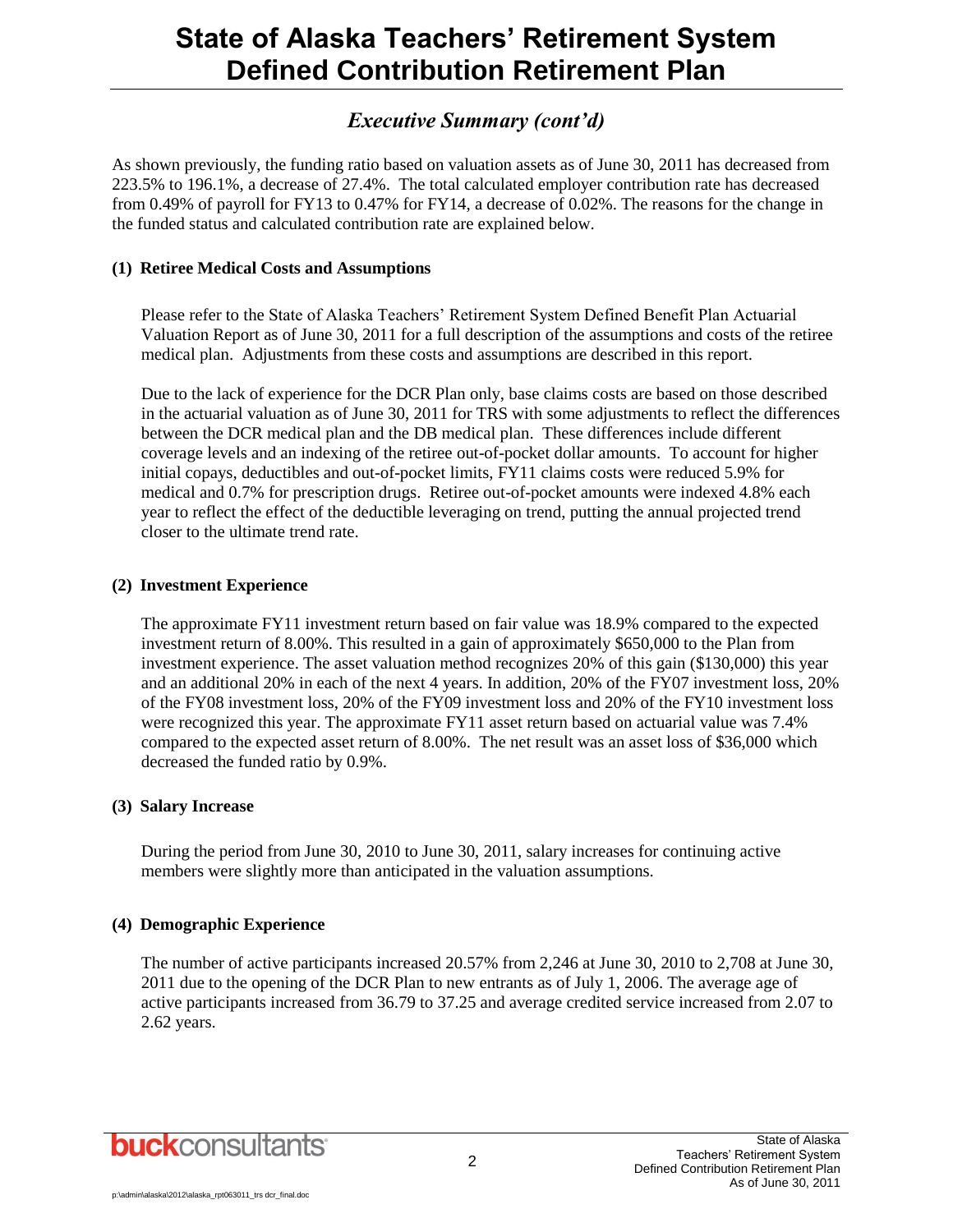### *Executive Summary (cont'd)*

#### **(5) Changes in Methods Since the Prior Valuation**

There have been no changes in asset or valuation methods from the prior valuation.

#### **(6) Changes in Assumptions Since the Prior Valuation**

There have been no changes in assumptions since the prior valuation, except for the assumption regarding Medicare Part B only participation for pre-65 retirees and active members. We now determine the Part B only status based on number of quarters worked since date of hire or re-hire where applicable.

#### **(7) Changes in Benefit Provisions Since the Prior Valuation**

There have been no changes in benefit provisions since the prior valuation.

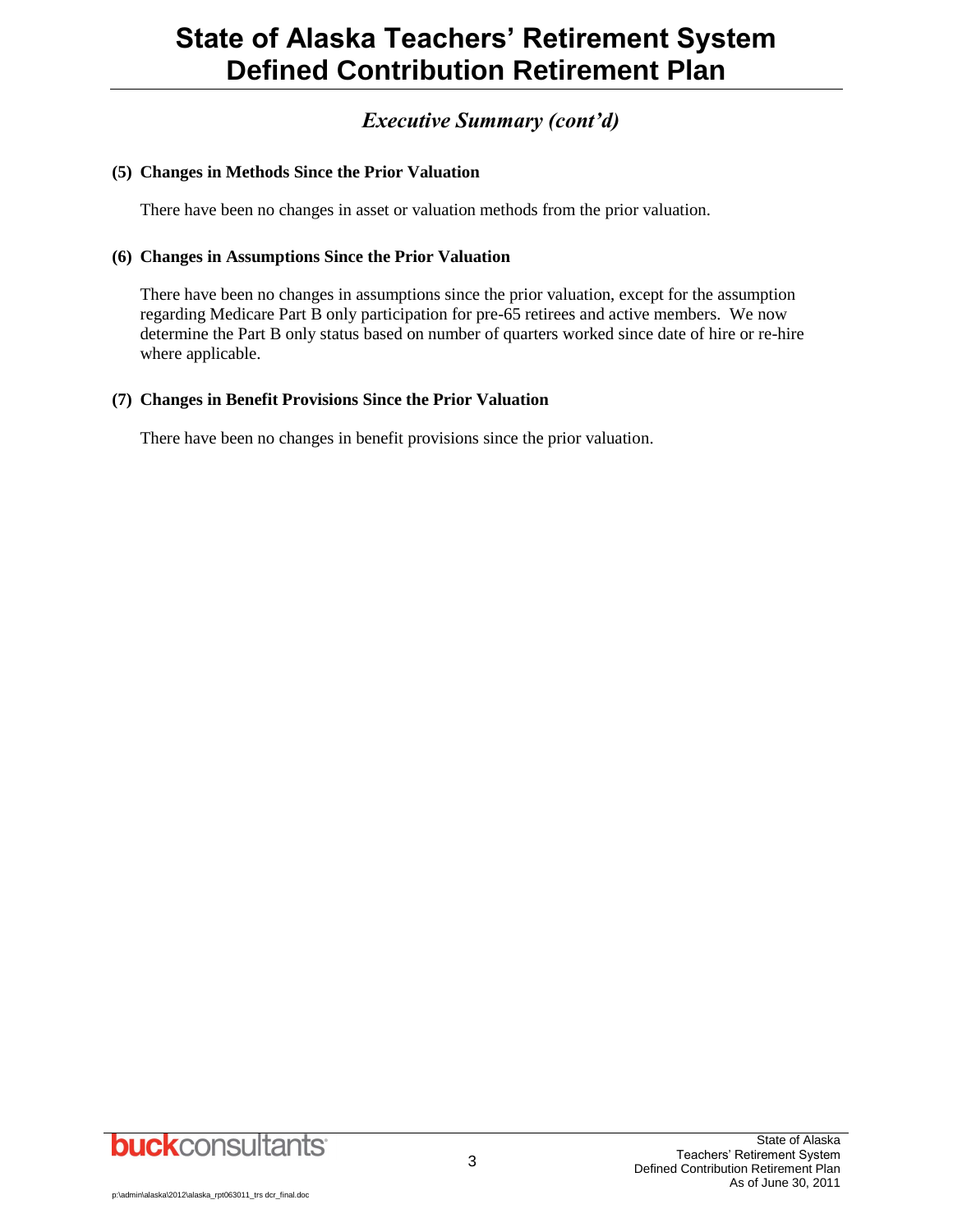### *Comparative Summary of Key Actuarial Valuation Results*

| <b>Total Employer Contribution Rates for</b><br><b>Occupational Death &amp; Disability for Fiscal Year Ending:</b> | 2013       | 2014       |
|--------------------------------------------------------------------------------------------------------------------|------------|------------|
| (a) Employer Normal Cost Rate                                                                                      | 0.04%      | 0.05%      |
| (b) Past Service Cost Rate                                                                                         | $(0.04)$ % | $(0.05)\%$ |
| (c) Total Employer Contribution Rate, $(a) + (b)$ ,<br>not less than 0\%                                           | $0.00\%$   | $0.00\%$   |
| <b>Total Employer Contribution Rates for Retiree</b><br><b>Medical for Fiscal Year Ending:</b>                     | 2013       | 2014       |
| (a) Employer Normal Cost Rate                                                                                      | 0.57%      | 0.54%      |
| (b) Past Service Cost Rate                                                                                         | $(0.08)\%$ | $(0.07)$ % |
| (c) Total Employer Contribution Rate, $(a) + (b)$ ,<br>not less than 0%                                            | 0.49%      | 0.47%      |
| <b>Total Employer Contribution Rates for Fiscal Year Ending:</b>                                                   | 2013       | 2014       |
| (a) Total Employer Contribution Rate                                                                               | 0.49%      | 0.47%      |
| (b) Board Adopted Total Employer Contribution Rate                                                                 | 0.49%      | 0.47%      |

The exhibit below shows the historical Board adopted employer contribution rates for the DCR Plan.

|                       |                    | <b>Total Employer Contribution Rate</b>             |                        |              |  |  |  |  |  |
|-----------------------|--------------------|-----------------------------------------------------|------------------------|--------------|--|--|--|--|--|
| <b>Valuation Date</b> | <b>Fiscal Year</b> | <b>Occupational</b><br>Death &<br><b>Disability</b> | <b>Retiree Medical</b> | <b>Total</b> |  |  |  |  |  |
| N/A                   | FY <sub>0</sub> 7  | N/A                                                 | 1.75%                  | 1.75%        |  |  |  |  |  |
| N/A                   | FY <sub>08</sub>   | 0.56%                                               | 0.99%                  | 1.55%        |  |  |  |  |  |
| N/A                   | <b>FY09</b>        | 0.62%                                               | 0.99%                  | 1.61%        |  |  |  |  |  |
| June 30, 2007         | <b>FY10</b>        | 0.32%                                               | 1.03%                  | 1.35%        |  |  |  |  |  |
| June 30, 2008         | <b>FY11</b>        | 0.28%                                               | 0.68%                  | 0.96%        |  |  |  |  |  |
| June 30, 2009         | <b>FY12</b>        | $0.00\%$                                            | 0.58%                  | 0.58%        |  |  |  |  |  |
| June 30, 2010         | <b>FY13</b>        | $0.00\%$                                            | 0.49%                  | 0.49%        |  |  |  |  |  |
| June 30, 2011         | <b>FY14</b>        | $0.00\%$                                            | 0.47%                  | 0.47%        |  |  |  |  |  |

Contribution rates are based on salary for DCR Plan members only.

The rates shown above are for funding purposes which differ from the Annual Required Contribution for GASB No. 43 reporting purposes. Under GASB No. 43, retiree medical liabilities are gross of the retiree drug subsidy and based on a discount rate in accordance with GASB parameters.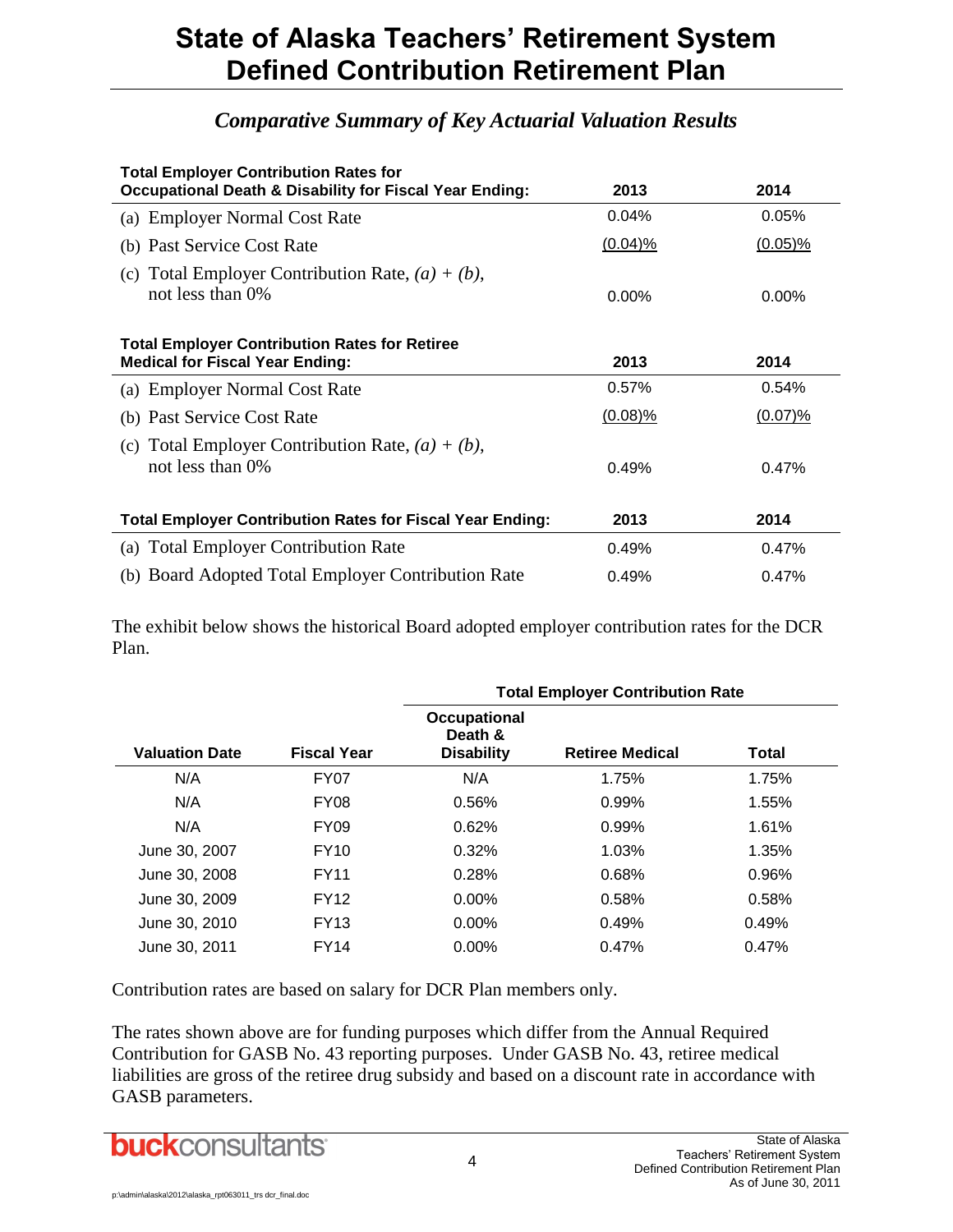## *Comparative Summary of Key Actuarial Valuation Results (cont'd)*

#### **Summary of Actuarial Gain/(Loss)**

The following table shows the gain/(loss) on total accrued liability (in thousands):

|                          |                                      | <b>Occupational</b><br><b>Death &amp; Disability</b> |      | <b>Retiree</b><br><b>Medical</b> | <b>Total</b> |       |
|--------------------------|--------------------------------------|------------------------------------------------------|------|----------------------------------|--------------|-------|
| $\overline{\phantom{0}}$ | <b>Retirement Experience</b>         | \$                                                   | 0    | \$<br>0                          | \$           | 0     |
|                          | <b>Termination Experience</b>        |                                                      | 0    | 62                               |              | 62    |
| $\overline{\phantom{a}}$ | <b>Active Mortality Experience</b>   |                                                      | 20   | (3)                              |              | 17    |
| $\overline{\phantom{a}}$ | <b>Inactive Mortality Experience</b> |                                                      | 0    | 0                                |              | 0     |
| $\overline{\phantom{a}}$ | <b>Disability Experience</b>         |                                                      | 25   | (2)                              |              | 23    |
| $\overline{\phantom{0}}$ | <b>New Entrants</b>                  |                                                      | (2)  | (262)                            |              | (264) |
|                          | Rehires                              |                                                      | (1)  | (162)                            |              | (163) |
|                          | Other Demographic Experience         |                                                      | (30) | (131)                            |              | (161) |
| $\overline{\phantom{a}}$ | <b>Salary Increases</b>              |                                                      | 0    | N/A                              |              | 0     |
|                          | <b>Medical Claims Costs</b>          |                                                      | N/A  | 107                              |              | 107   |
|                          | Total                                | \$                                                   | 12   | \$<br>(391)                      | \$           | (379) |

A gain on total accrued liability is favorable to the Plan. A loss is unfavorable.

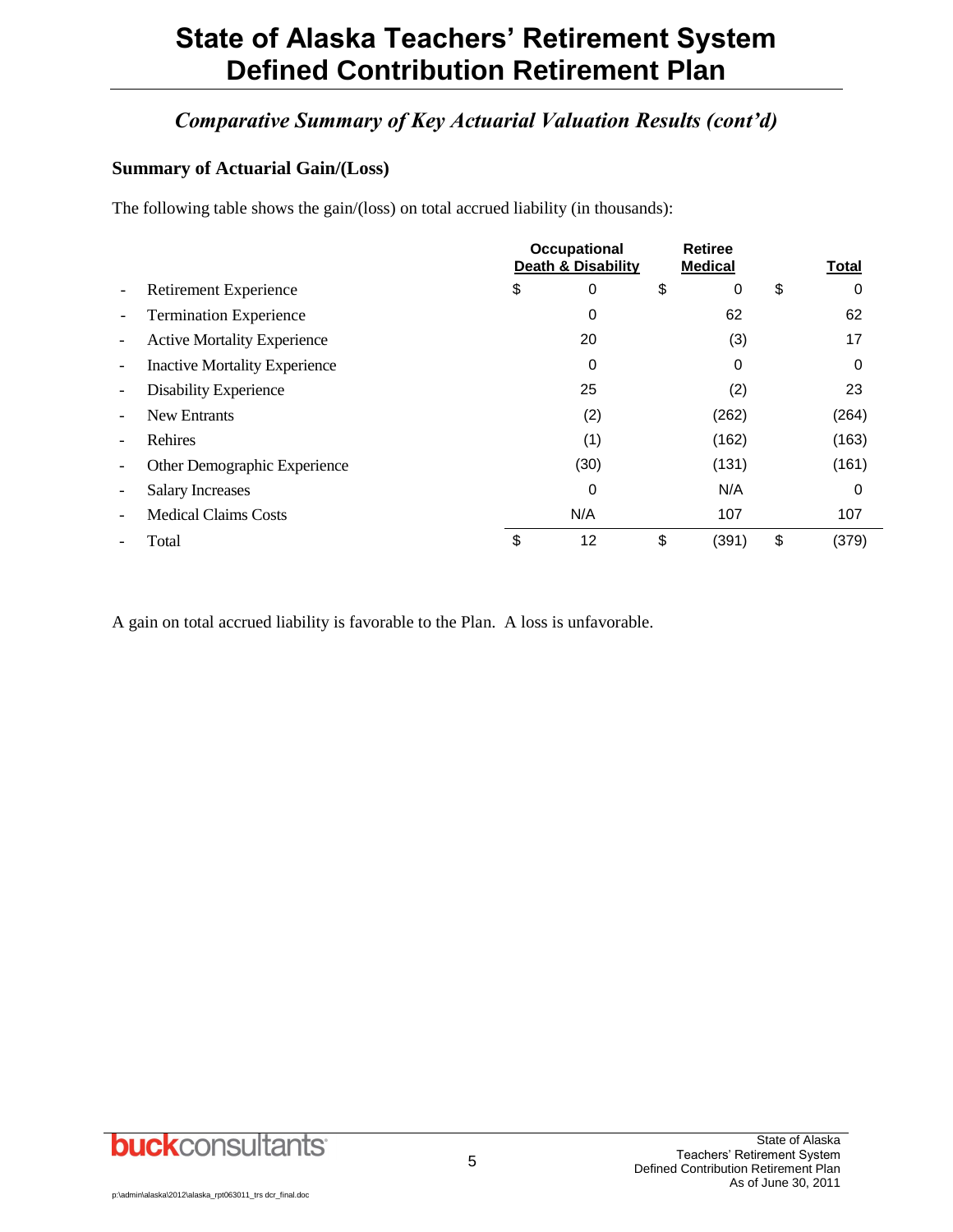**Section 1**

# **Actuarial Funding Results**

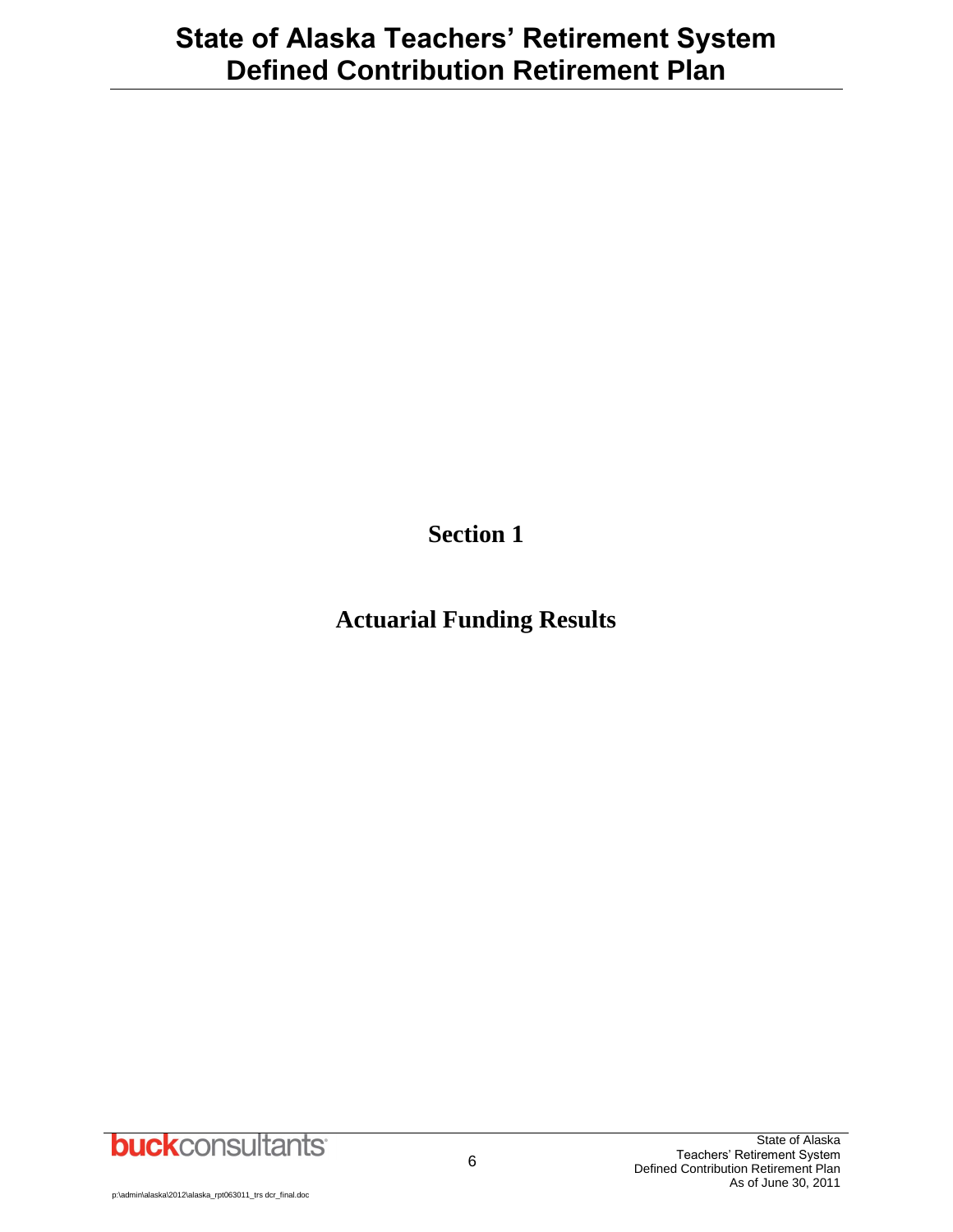### **Section 1.1**

| <b>Present Value</b><br>of Projected<br>As of June 30, 2011<br><b>Benefits</b> |    |         | <b>Accrued</b><br>(Past Service)<br>Liability |                       |  |  |
|--------------------------------------------------------------------------------|----|---------|-----------------------------------------------|-----------------------|--|--|
| <b>Active Members</b>                                                          |    |         |                                               |                       |  |  |
| <b>Occupational Death Benefits</b>                                             | \$ | 349     | \$                                            | 31                    |  |  |
| Occupational Disability Benefits                                               |    | 407     |                                               | 26                    |  |  |
| Medical and Prescription Drug Benefits                                         |    | 10,676  |                                               | 4,386                 |  |  |
| Medicare Part D Subsidy                                                        |    | (1,406) |                                               | (585)                 |  |  |
| Subtotal                                                                       | \$ | 10,026  | \$                                            | 3,858                 |  |  |
| <b>Benefit Recipients</b>                                                      |    |         |                                               |                       |  |  |
| <b>Survivor Benefits</b>                                                       | \$ | 0       | \$                                            | 0                     |  |  |
| <b>Disability Benefits</b>                                                     |    | 0       |                                               | 0                     |  |  |
| Medical and Prescription Drug Benefits                                         |    | 0       |                                               | 0                     |  |  |
| Medicare Part D Subsidy                                                        |    | 0       |                                               | $\overline{0}$        |  |  |
| Subtotal                                                                       | \$ | 0       | \$                                            | 0                     |  |  |
| Total                                                                          | \$ | 10,026  | \$                                            | 3,858                 |  |  |
| <b>Total Occupational Death &amp; Disability</b>                               | \$ | 756     | \$                                            | 57                    |  |  |
| <b>Total Retiree Medical, Net of Part D Subsidy</b>                            | \$ | 9,270   | \$                                            | 3,801                 |  |  |
| <b>Total Retiree Medical, Gross of Part D Subsidy</b>                          | \$ | 10,676  | \$                                            | 4,386                 |  |  |
| As of June 30, 2011                                                            |    |         |                                               | <b>Normal</b><br>Cost |  |  |
| <b>Active Members</b>                                                          |    |         |                                               |                       |  |  |
| Occupational Death Benefits                                                    |    |         | \$                                            | 36                    |  |  |
| <b>Occupational Disability Benefits</b>                                        |    |         |                                               | 44                    |  |  |
| Medical and Prescription Drug Benefits                                         |    |         |                                               | 1,000                 |  |  |
| Medicare Part D Subsidy                                                        |    |         |                                               | (133)                 |  |  |
| Subtotal                                                                       |    |         | \$                                            | 947                   |  |  |
| <b>Total</b>                                                                   |    |         | \$                                            | 947                   |  |  |
| <b>Total Occupational Death &amp; Disability</b>                               |    |         | \$                                            | 80                    |  |  |
| <b>Total Retiree Medical, Net of Part D Subsidy</b>                            |    |         | \$                                            | 867                   |  |  |
| <b>Total Retiree Medical, Gross of Part D Subsidy</b>                          |    |         | \$                                            | 1,000                 |  |  |

### **Actuarial Liabilities and Normal Cost (\$'s in 000's)**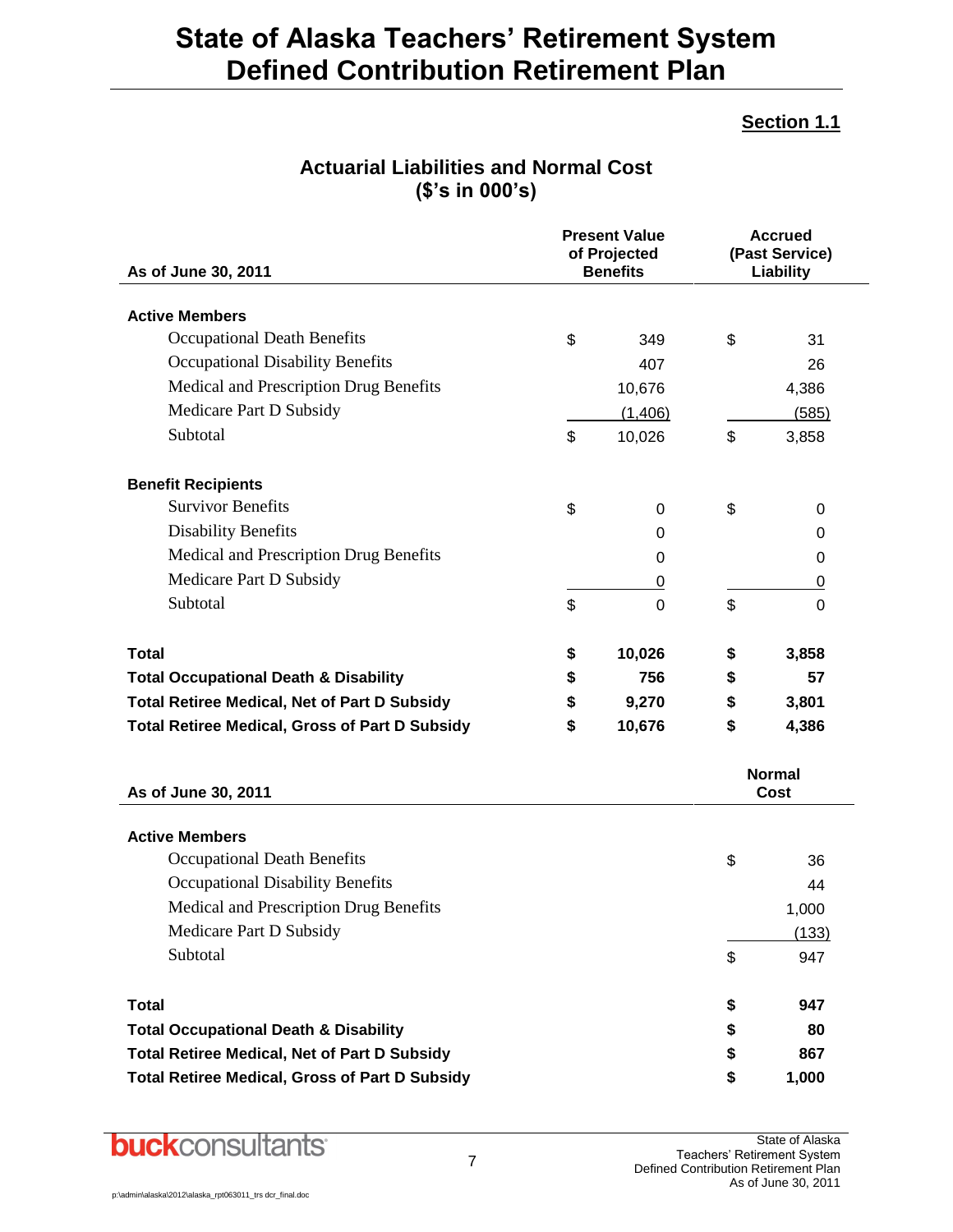### **Section 1.2**

|                                                    |    | Occupational<br>Death &  | <b>Retiree</b> |                |              |            |
|----------------------------------------------------|----|--------------------------|----------------|----------------|--------------|------------|
| <b>Normal Cost Rate</b>                            |    | <b>Disability</b>        |                | <b>Medical</b> | <b>Total</b> |            |
| <b>Total Normal Cost</b><br>(1)                    | \$ | 80                       | \$             | 867            | \$           | 947        |
| DCR Plan Member Salaries Projected for FY12<br>(2) |    | 160,509                  |                | 160,509        |              | 160,509    |
| Employer Normal Cost Rate, $(1) / (2)$<br>(3)      |    | 0.05%                    |                | 0.54%          |              | 0.59%      |
|                                                    |    |                          |                |                |              |            |
| <b>Past Service Rate</b>                           |    |                          |                |                |              |            |
| (1) Accrued Liability                              | \$ | 57                       | \$             | 3,801          | \$           | 3,858      |
| <b>Valuation Assets</b><br>(2)                     |    | 2,193                    |                | <u>5,373</u>   |              | 7,566      |
| Total Unfunded Liability, $(1) - (2)$<br>(3)       | \$ | (2, 136)                 | \$             | (1,572)        | \$           | (3,708)    |
| Funded Ratio based on Valuation Assets<br>(4)      |    | 3,847.4%                 |                | 141.4%         |              | 196.1%     |
| (5) Past Service Cost Amortization Payment         |    | $(80)^*$                 |                | (105)          |              | (185)      |
| DCR Plan Member Salaries Projected for FY12<br>(6) |    | 160,509                  |                | 160,509        |              | 160,509    |
| Past Service Cost Rate, $(5) / (6)$<br>(7)         |    | $(0.05) \%$ <sup>*</sup> |                | (0.07)%        |              | $(0.12)\%$ |
| Total Employer Contribution Rate, not less than 0% |    | $0.00\%$                 |                | 0.47%          |              | 0.47%      |

### **Actuarial Contributions – FY14 (\$'s in 000's)**

The table below shows the total employer contribution rate based on total DB and DCR Plan payroll for informational purposes.

#### **Total Employer Contribution Rate as Percent of Total Payroll**

| (1) Total Normal Cost                                              | \$<br>80       | \$<br>867   | \$ | 947     |
|--------------------------------------------------------------------|----------------|-------------|----|---------|
| Total DB and DCR Plan Member Salaries<br>(2)<br>Projected for FY12 | 731,652        | 731,652     |    | 731,652 |
| (3) Employer Normal Cost Rate, $(1) / (2)$                         | 0.01%          | 0.12%       |    | 0.13%   |
| (4) Past Service Cost Amortization Payment                         | \$<br>$(80)^*$ | \$<br>(105) | S  | (185)   |
| (5) Past Service Cost Rate, $(4) / (2)$                            | $(0.01)$ %     | $(0.01)\%$  |    | (0.02)% |
| (6) Total Employer Contribution Rate, $(3) + (5)$                  | $0.00\%$       | $0.11\%$    |    | 0.11%   |
|                                                                    |                |             |    |         |

\*Adjusted to offset normal cost, so employer contribution is not less than \$0.

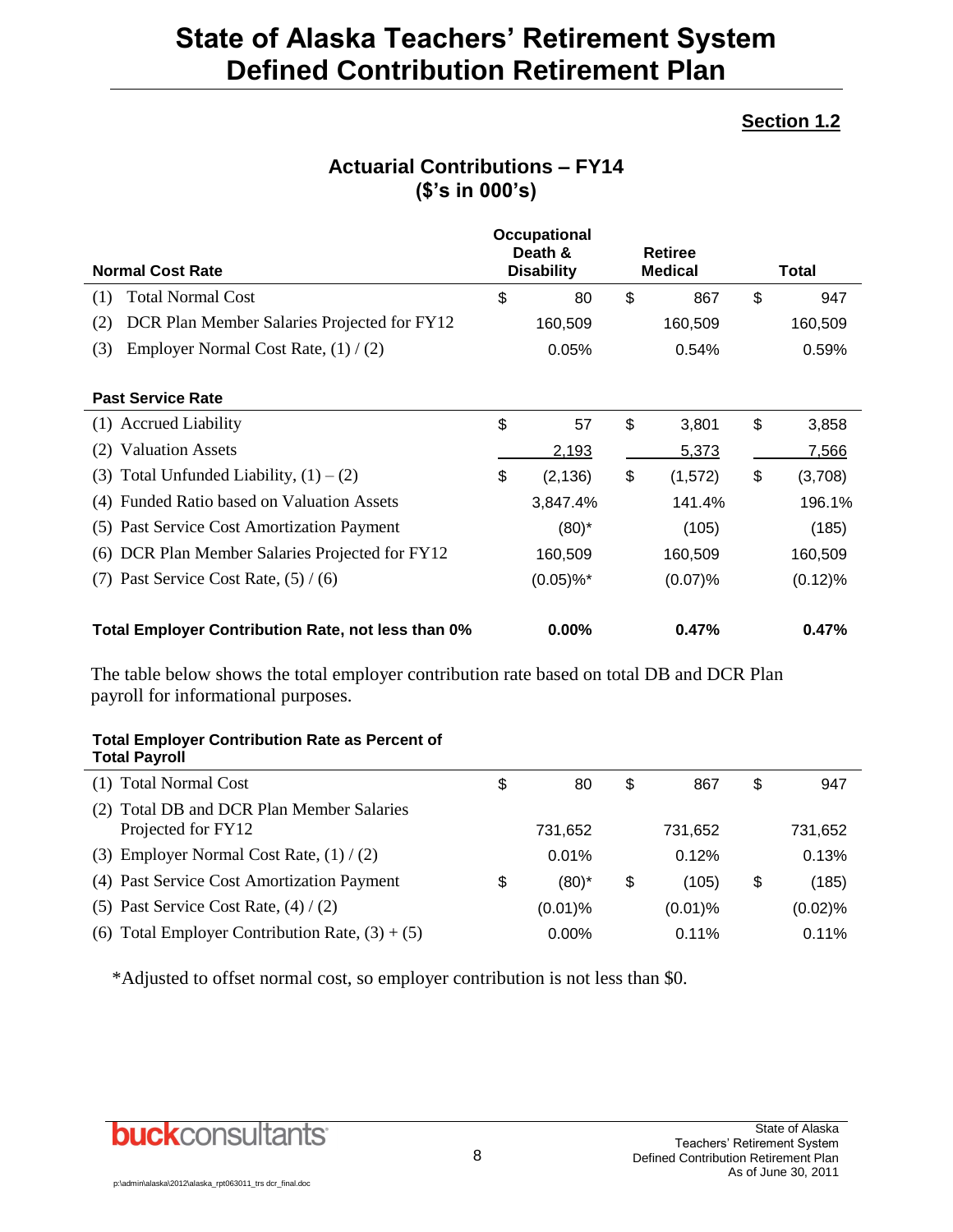### **Section 1.2 (cont'd)**

### **Actuarial Contributions – FY14 (\$'s in 000's)**

#### **Schedule of Past Service Cost Amortizations – Occupational Death & Disability**

|                            | <b>Amortization Period</b> |                   | <b>Balances</b> |                |    |             |                                             |
|----------------------------|----------------------------|-------------------|-----------------|----------------|----|-------------|---------------------------------------------|
| Charge                     | Date<br><b>Created</b>     | <b>Years Left</b> |                 | <b>Initial</b> |    | Outstanding | <b>Beginning-of-</b><br><b>Year Payment</b> |
| Initial Unfunded Liability | 06/30/2007                 | 21                | \$              | 16             | \$ | 16          | \$                                          |
| FY08 Gain                  | 06/30/2008                 | 22                |                 | (392)          |    | (406)       | (28)                                        |
| Change in Assumptions      | 06/30/2009                 | 23                |                 | (82)           |    | (84)        | (6)                                         |
| FY09 Gain                  | 06/30/2009                 | 23                |                 | (594)          |    | (609)       | (40)                                        |
| Change in Assumptions      | 06/30/2010                 | 24                |                 | (7)            |    | (8)         | (1)                                         |
| FY10 Gain                  | 06/30/2010                 | 24                |                 | (479)          |    | (485)       | (31)                                        |
| FY11Gain                   | 06/30/2011                 | 25                |                 | (560)          |    | (560)       | (35)                                        |
| <b>Total</b>               |                            |                   |                 |                | \$ | (2, 136)    | \$<br>(140)                                 |

#### **Schedule of Past Service Cost Amortizations – Retiree Medical**

|                                    | <b>Amortization Period</b>    |                                     | <b>Balances</b> |       |             |                                      |    |          |
|------------------------------------|-------------------------------|-------------------------------------|-----------------|-------|-------------|--------------------------------------|----|----------|
| Charge                             | <b>Date</b><br><b>Created</b> | <b>Years Left</b><br><b>Initial</b> |                 |       | Outstanding | Beginning-of-<br><b>Year Payment</b> |    |          |
| Initial Unfunded Liability         | 06/30/2007                    | 21                                  | \$              | (239) | \$          | (249)                                | \$ | (17)     |
| Change in Assumptions              | 06/30/2008                    | 22                                  |                 | 84    |             | 89                                   |    | 6        |
| FY08 Gain                          | 06/30/2008                    | 22                                  |                 | (393) |             | (407)                                |    | (28)     |
| Change in Assumptions              | 06/30/2009                    | 23                                  |                 | (69)  |             | (70)                                 |    | (5)      |
| FY09 Gain                          | 06/30/2009                    | 23                                  |                 | (281) |             | (289)                                |    | (19)     |
| Change in Assumptions <sup>3</sup> | 06/30/2010                    | 24                                  |                 | 0     |             | 0                                    |    | $\Omega$ |
| FY10 Gain                          | 06/30/2010                    | 24                                  |                 | (545) |             | (552)                                |    | (36)     |
| FY11 Gain                          | 06/30/2011                    | 25                                  |                 | (94)  |             | (94)                                 |    | (6)      |
| <b>Total</b>                       |                               |                                     |                 |       | \$          | (1,572)                              | \$ | (105)    |

*3 The net effect of changing assumptions is less than \$1,000. The demographic assumption changes decreased liability by \$133 thousand and the economic assumption changes increased the liability by \$133 thousand. Therefore, the net effect of all assumption changes is \$0 for amortization purposes.*

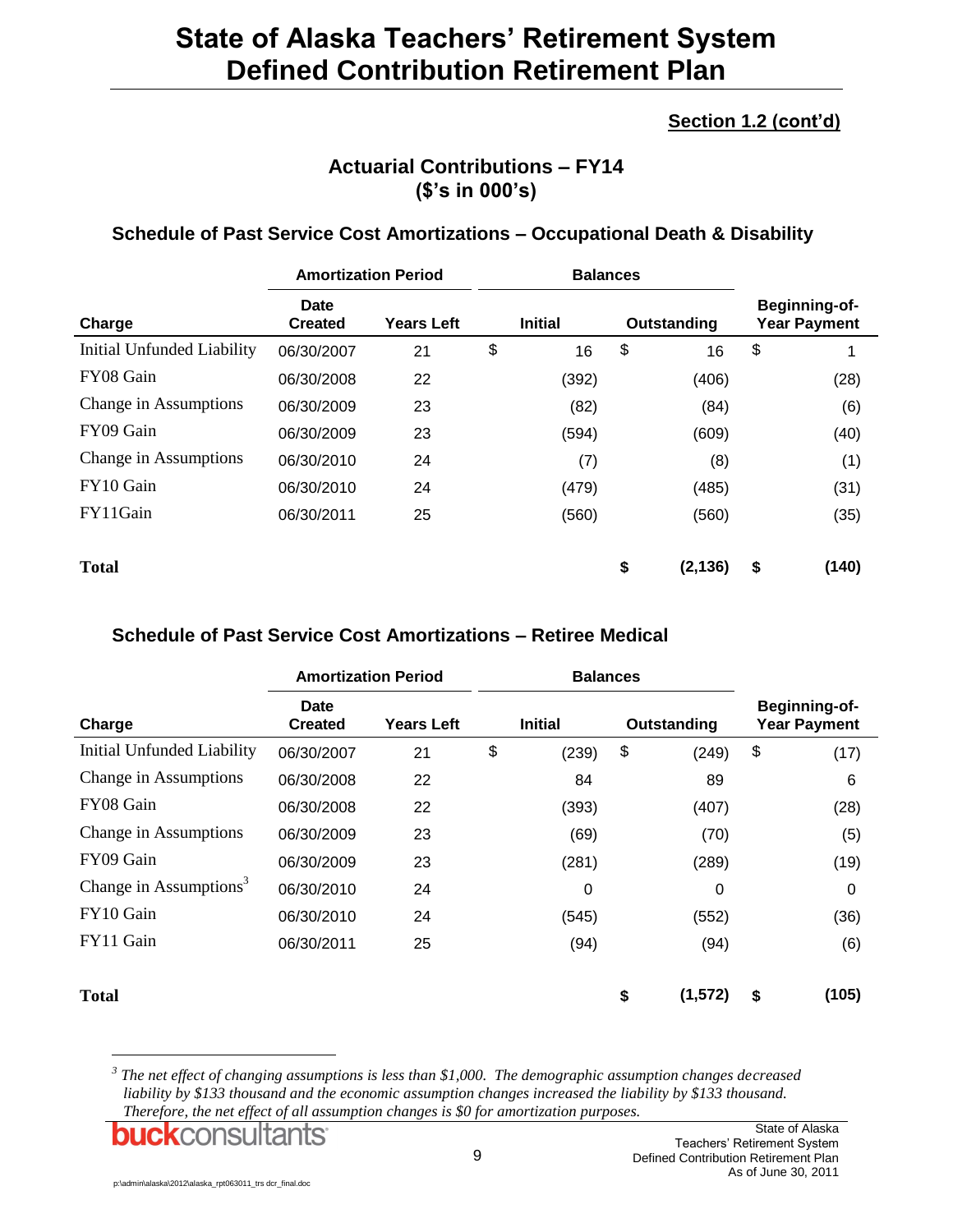### **Section 1.2 (cont'd)**

### **Actuarial Contributions – FY14 (\$'s in 000's)**

#### **Schedule of Past Service Cost Amortizations – Total**

|                            | <b>Amortization Period</b> |            |    |                | <b>Balances</b> |             |    |                                      |
|----------------------------|----------------------------|------------|----|----------------|-----------------|-------------|----|--------------------------------------|
| Charge                     | Date<br><b>Created</b>     | Years Left |    | <b>Initial</b> |                 | Outstanding |    | Beginning-of-<br><b>Year Payment</b> |
| Initial Unfunded Liability | 06/30/2007                 | 21         | \$ | (223)          | \$              | (233)       | \$ | (16)                                 |
| Change in Assumptions      | 06/30/2008                 | 22         |    | 84             |                 | 89          |    | 6                                    |
| FY08 Gain                  | 06/30/2008                 | 22         |    | (785)          |                 | (813)       |    | (56)                                 |
| Change in Assumptions      | 06/30/2009                 | 23         |    | (151)          |                 | (154)       |    | (11)                                 |
| FY09 Gain                  | 06/30/2009                 | 23         |    | (875)          |                 | (898)       |    | (59)                                 |
| Change in Assumptions      | 06/30/2010                 | 24         |    | (7)            |                 | (8)         |    | (1)                                  |
| FY10 Gain                  | 06/30/2010                 | 24         |    | (1,024)        |                 | (1,037)     |    | (67)                                 |
| FY11 Gain                  | 06/30/2011                 | 25         |    | (654)          |                 | (654)       |    | (41)                                 |
| <b>Total</b>               |                            |            |    |                | \$              | (3,708)     | \$ | (245)                                |

The amortization factor for 25 years is 15.898717. The weighted average amortization factor is 15.134694. The amortization method is level percentage of pay.

The equivalent single amortization period is 23.

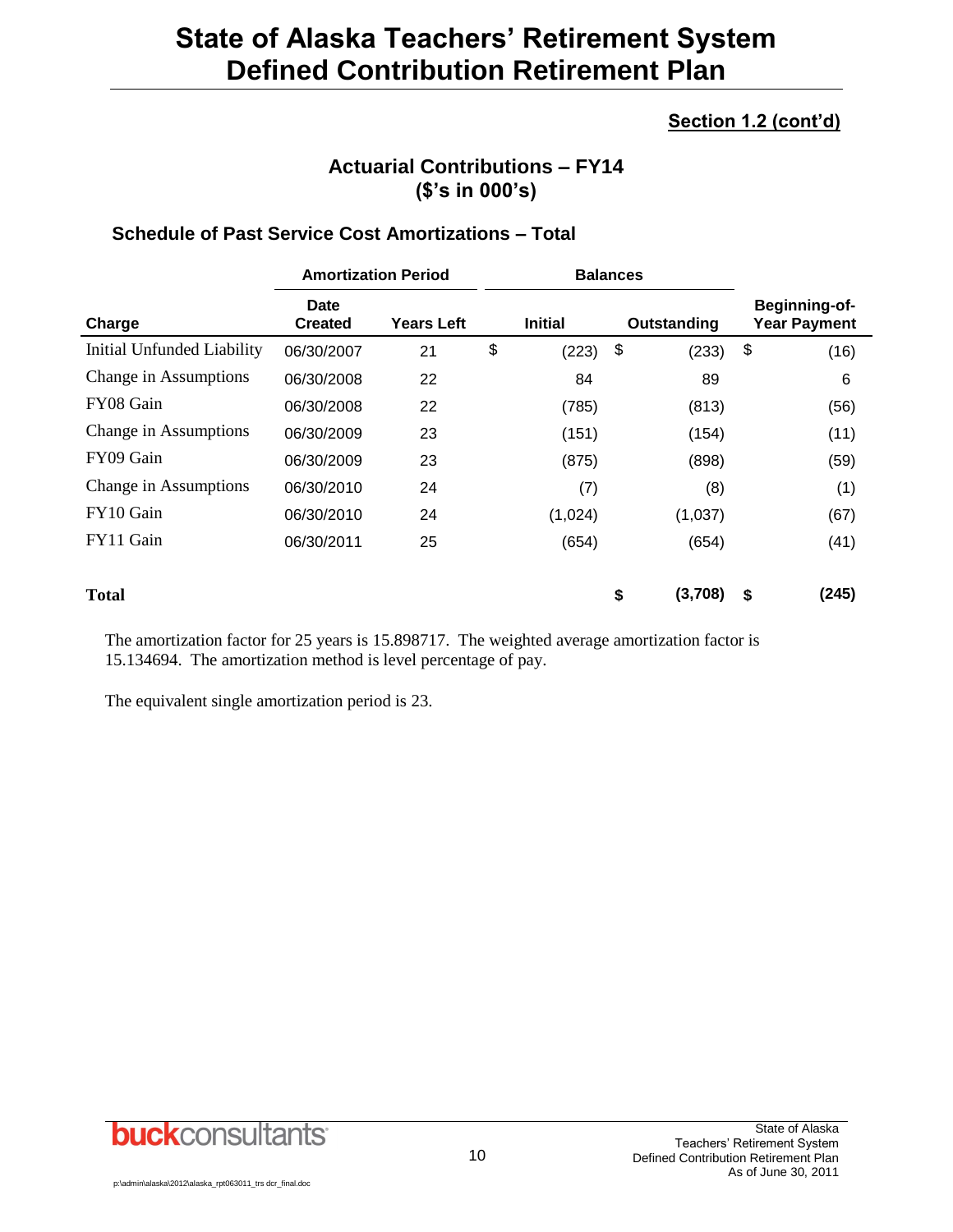#### **Section 1.3**

### **Actuarial Gain/(Loss) for FY11 (\$'s in 000's)**

|                                                                                             | <b>Occupational</b><br>Death &<br><b>Disability</b><br><b>Retiree Medical</b> |       | <b>Total</b> |             |
|---------------------------------------------------------------------------------------------|-------------------------------------------------------------------------------|-------|--------------|-------------|
| (1) Expected Actuarial Accrued Liability                                                    |                                                                               |       |              |             |
| Accrued Liability, June 30, 2010<br>(a)                                                     | \$                                                                            | 18    | \$<br>2,430  | \$<br>2,448 |
| Normal Cost for FY11<br>(b)                                                                 |                                                                               | 46    | 727          | 773         |
| Interest on (a) and (b) at $8.00\%$<br>(c)                                                  |                                                                               | 5     | 253          | 258         |
| Benefit Payments for FY11<br>(d)                                                            |                                                                               | 0     | 0            | 0           |
| Interest on (d) at $8.00\%$ for<br>(e)<br>one-half year                                     |                                                                               | 0     | 0            | 0           |
| Expected Accrued Liability as of June 30, 2011<br>(f)<br>$(a) + (b) + (c) - (d) - (e)$      | \$                                                                            | 69    | \$<br>3,410  | \$<br>3,479 |
| Actual Accrued Liability, June 30, 2011<br>(2)                                              |                                                                               | 57    | 3,801        | 3,858       |
| Liability Gain/(Loss), $(1)(f) - (2)$<br>(3)                                                | \$                                                                            | 12    | \$<br>(391)  | \$<br>(379) |
| <b>Expected Actuarial Asset Value</b><br>(4)                                                |                                                                               |       |              |             |
| Actuarial Asset Value, June 30, 2010<br>(a)                                                 | \$                                                                            | 1,577 | \$<br>3,895  | \$<br>5,472 |
| Interest on (a) at 8.00%<br>(b)                                                             |                                                                               | 126   | 312          | 438         |
| <b>Employer Contributions for FY11</b><br>(c)                                               |                                                                               | 474   | 1,154        | 1,628       |
| Interest on $(c)$ at 8.00% for<br>(d)<br>one-half year                                      |                                                                               | 19    | 45           | 64          |
| Benefit Payments for FY11<br>(e)                                                            |                                                                               | 0     | 0            | 0           |
| Interest on (e) at 8.00% for<br>(f)<br>one-half year                                        |                                                                               | 0     | 0            | 0           |
| Expected Actuarial Asset Value, June 30, 2011<br>(g)<br>$(a) + (b) + (c) + (d) - (e) - (f)$ | \$                                                                            | 2,196 | \$<br>5,406  | \$<br>7,602 |
| Actuarial Asset Value, June 30, 2011<br>(5)                                                 |                                                                               | 2,193 | 5,373        | 7,566       |
| Actuarial Asset Gain/(Loss), $(5) - (4)(g)$<br>(6)                                          | \$                                                                            | (3)   | \$<br>(33)   | \$<br>(36)  |
| Actuarial Gain/(Loss), $(3) + (6)$<br>(7)                                                   | \$                                                                            | 9     | \$<br>(424)  | \$<br>(415) |
| <b>Effect of the 2-Year Delay on Contributions</b><br>(8)                                   | \$                                                                            | 551   | \$<br>518    | \$<br>1,069 |
| (9) FY11 Gain/(Loss) to be Amortized, $(7) + (8)$                                           | \$                                                                            | 560   | \$<br>94     | \$<br>654   |

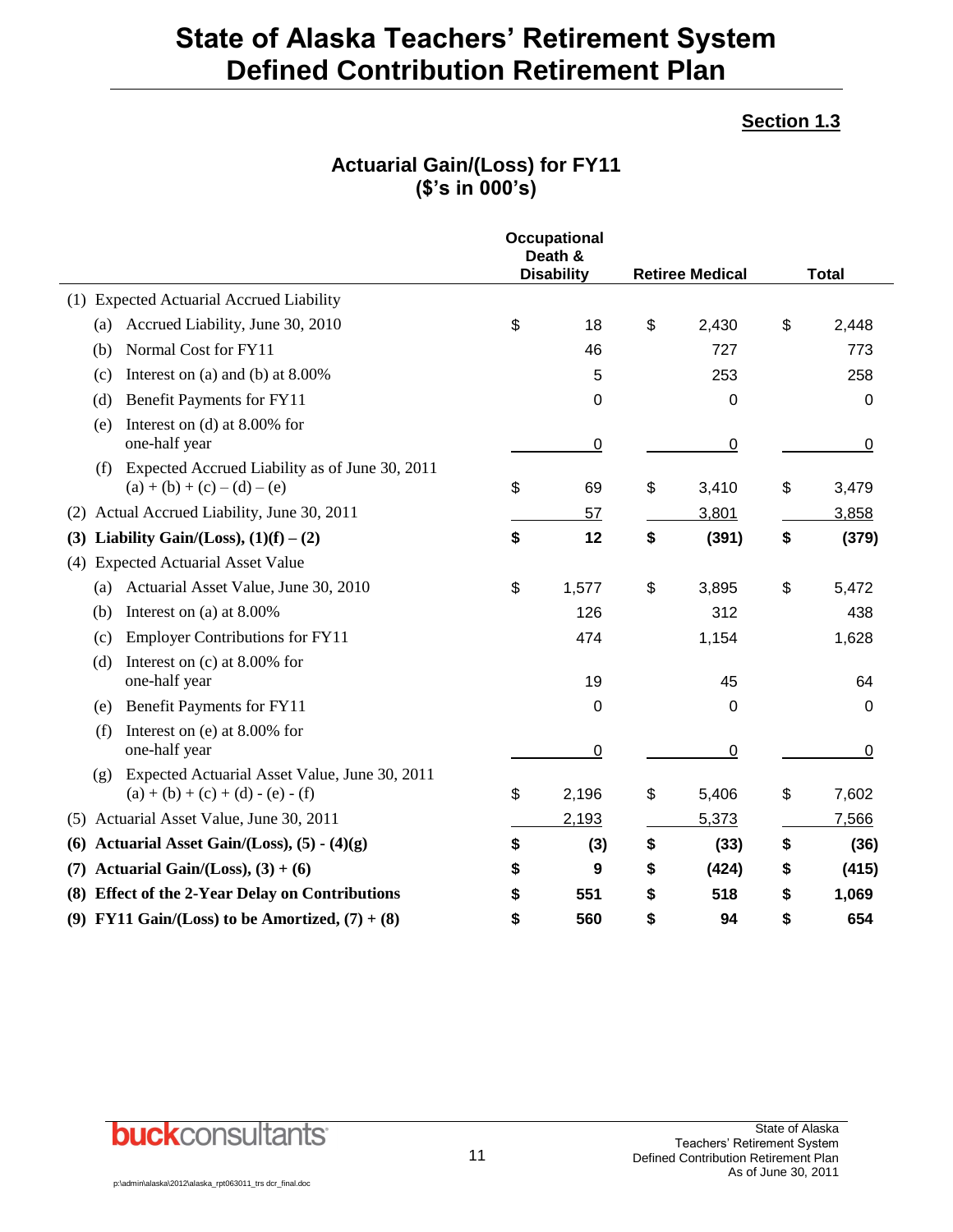#### **Section 1.4**

| <b>Valuation</b><br>Date | Aggregate<br><b>Accrued</b><br>Liability | <b>Valuation</b><br><b>Assets</b> | Assets as a<br><b>Percent of</b><br><b>Accrued</b><br>Liability |     | <b>Unfunded</b><br><b>Accrued</b><br><b>Liabilities</b><br>(UAL) |  |
|--------------------------|------------------------------------------|-----------------------------------|-----------------------------------------------------------------|-----|------------------------------------------------------------------|--|
| June 30, 2007            | \$<br>374                                | \$<br>597                         | 159.7%                                                          | \$  | (223)                                                            |  |
| June 30, 2008            | \$<br>801                                | \$<br>1,728                       | 215.7%                                                          | \$  | (927)                                                            |  |
| June 30, 2009            | \$<br>1,460                              | \$<br>3,424                       | 234.5%                                                          | \$  | (1,964)                                                          |  |
| June 30, 2010            | \$<br>2,448                              | \$<br>5,472                       | 223.5%                                                          | \$  | (3,024)                                                          |  |
| June 30, 2011            | \$<br>3,858                              | \$<br>7,566                       | 196.1%                                                          | \$. | (3,708)                                                          |  |

### **History of UAAL and Funded Ratio (\$'s in 000's)**

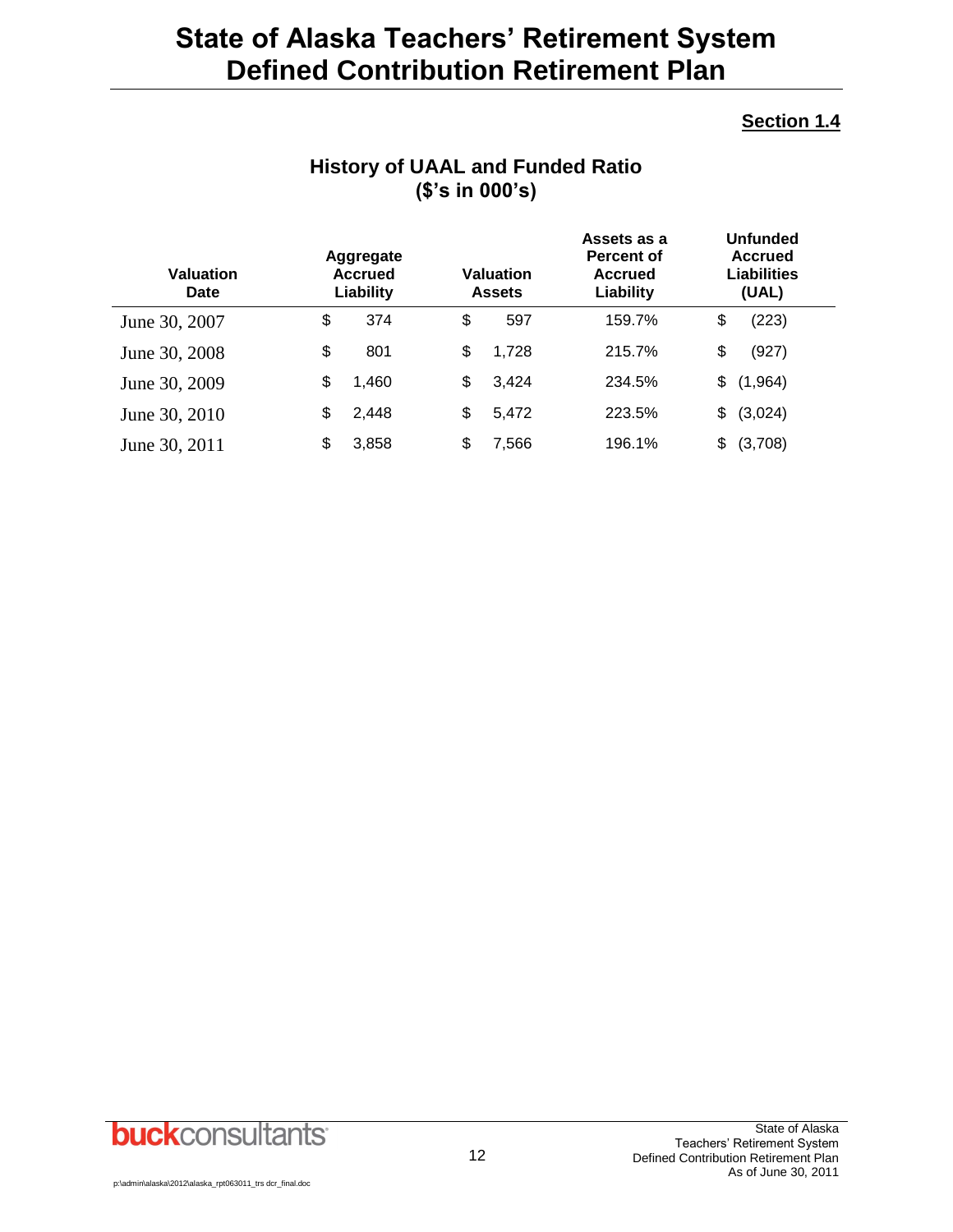**Section 2**

**Plan Assets**

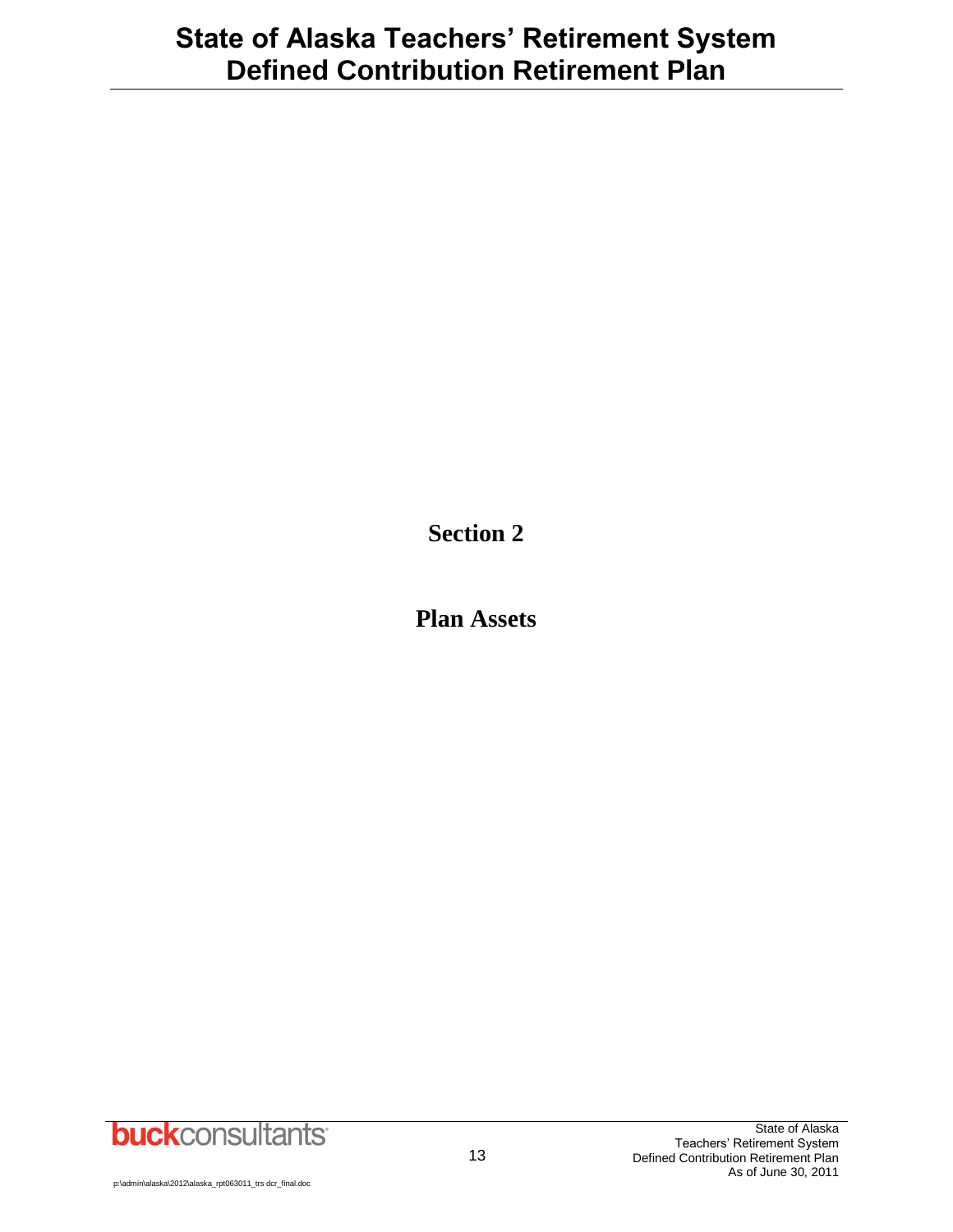#### **Section 2.1**

### **Summary of Fair Value of Assets (\$'s in 000's)**

|                                      |               | <b>Occupational</b><br>Death & |               | <b>Retiree</b> | Total             | <b>Allocation</b> |
|--------------------------------------|---------------|--------------------------------|---------------|----------------|-------------------|-------------------|
| As of June 30, 2011                  |               | <b>Disability</b>              |               | <b>Medical</b> | <b>Fair Value</b> | <b>Percent</b>    |
| Cash and Short-Term Investments      |               |                                |               |                |                   |                   |
| - Cash and Cash Equivalents          | $\frac{2}{2}$ | 26                             | $\frac{1}{2}$ | 62             | \$<br>88          | 1.1%              |
| - Subtotal                           | \$            | 26                             | \$            | 62             | \$<br>88          | 1.1%              |
| <b>Fixed Income Investments</b>      |               |                                |               |                |                   |                   |
| - Domestic Fixed Income Pool         | \$            | 284                            | \$            | 692            | \$<br>976         | 12.7%             |
| - International Fixed Income Pool    |               | 44                             |               | 108            | 152               | 2.0%              |
| - High Yield Pool                    |               | 44                             |               | 106            | 150               | 2.0%              |
| - Treasury Inflation Protection Pool |               | 70                             |               | 170            | 240               | 3.1%              |
| - Emerging Debt Pool                 |               | 44                             |               | 106            | 150               | 2.0%              |
| - Subtotal                           | \$            | 486                            | \$            | 1,182          | \$<br>1,668       | 21.8%             |
| <b>Equity Investments</b>            |               |                                |               |                |                   |                   |
| - Domestic Equity Pool               | \$            | 653                            | \$            | 1,589          | \$<br>2,242       | 29.3%             |
| - International Equity Pool          |               | 411                            |               | 999            | 1,410             | 18.4%             |
| - Private Equity Pool                |               | 154                            |               | 375            | 529               | 6.9%              |
| - Emerging Markets Equity Pool       |               | 108                            |               | 263            | 371               | 4.8%              |
| - Subtotal                           | \$            | 1,326                          | \$            | 3,226          | \$<br>4,552       | 59.4%             |
| Other Investments                    |               |                                |               |                |                   |                   |
| - Real Estate Pool                   | \$            | 223                            | \$            | 542            | \$<br>765         | 10.0%             |
| - Other Investments Pool             |               | 64                             |               | 154            | 218               | 2.8%              |
| - Absolute Return Pool               |               | 110                            |               | 267            | 377               | 4.9%              |
| - Other Assets                       |               | $\mathbf 0$                    |               | $\mathbf 0$    | $\overline{0}$    | 0.0%              |
| - Subtotal                           | \$            | 397                            | \$            | 963            | \$<br>1,360       | 17.7%             |
| <b>Total Cash and Investments</b>    | \$            | 2,235                          | \$            | 5,433          | \$<br>7,668       | 100.0%            |
| Net Accrued Receivables              |               | 45                             |               | 112            | 157               |                   |
| Net Assets                           | \$            | 2,280                          | \$            | 5,545          | \$<br>7,825       |                   |

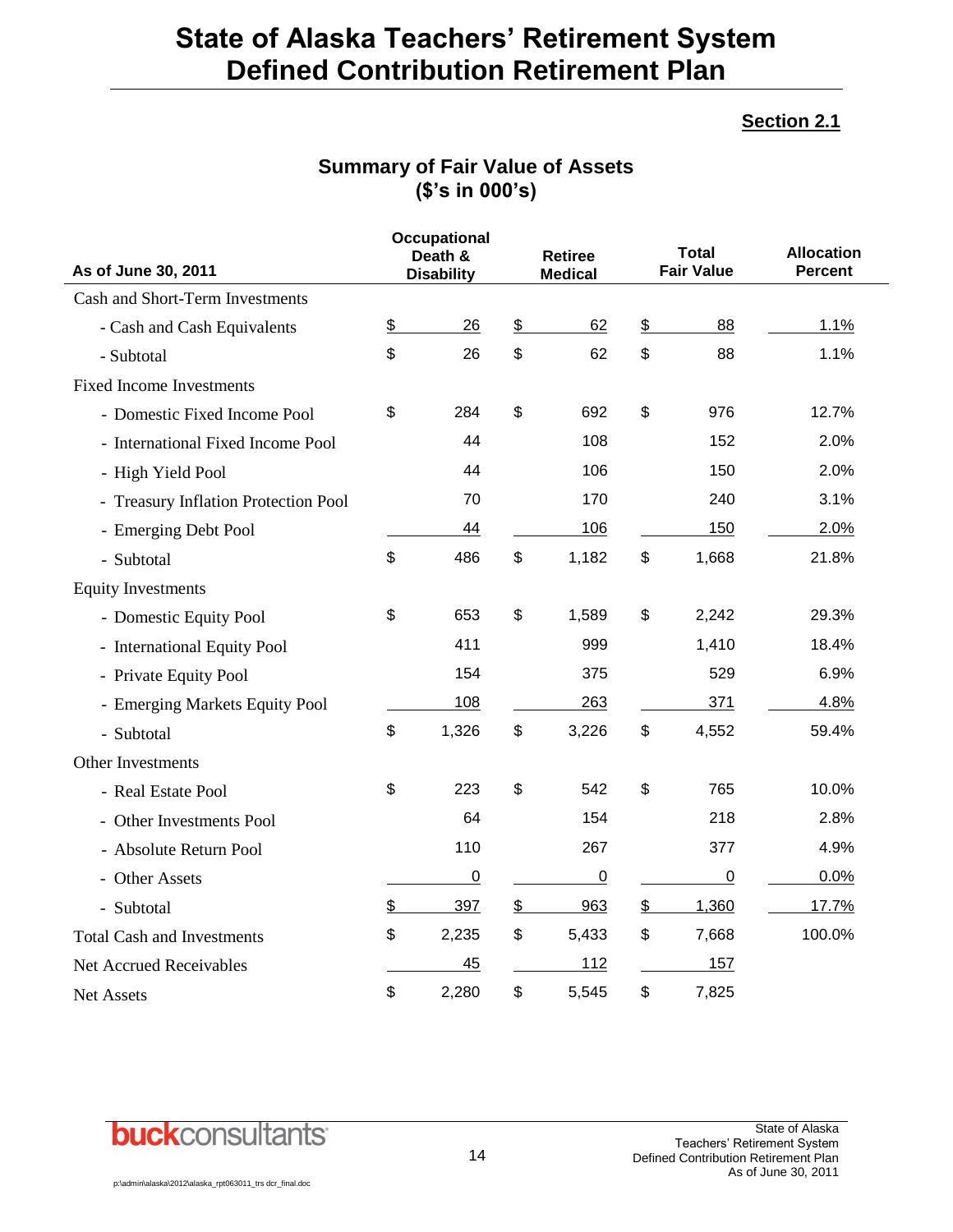#### **Section 2.2**

### **Changes in Fair Value of Assets (\$'s in 000's)**

|     | Fiscal Year 2011 (in thousands)           | <b>Occupational</b><br><b>Death &amp; Disability</b> | <b>Retiree Medical</b> | <b>Total</b><br><b>Fair Value</b> |                |  |
|-----|-------------------------------------------|------------------------------------------------------|------------------------|-----------------------------------|----------------|--|
| (1) | Net Assets, June 30, 2010                 |                                                      |                        |                                   |                |  |
|     | (fair value)                              | \$<br>1,479                                          | \$<br>3,598            | \$                                | 5,077          |  |
| (2) | Additions:                                |                                                      |                        |                                   |                |  |
|     | <b>Member Contributions</b><br>(a)        | \$<br>$\Omega$                                       | \$<br>0                | \$                                | $\Omega$       |  |
|     | <b>Employer Contributions</b><br>(b)      | 474                                                  | 1,154                  |                                   | 1,628          |  |
|     | Interest and Dividend Income<br>(c)       | 41                                                   | 99                     |                                   | 140            |  |
|     | Net Appreciation (Depreciation) in<br>(d) |                                                      |                        |                                   |                |  |
|     | Fair Value of Investments                 | 286                                                  | 694                    |                                   | 980            |  |
|     | Other<br>(e)                              | <u>0</u>                                             | 0                      |                                   | 0              |  |
|     | <b>Total Additions</b><br>(f)             | \$<br>801                                            | \$<br>1,947            | \$                                | 2,748          |  |
| (3) | Deductions:                               |                                                      |                        |                                   |                |  |
|     | <b>Medical Benefits</b><br>(a)            | \$<br>0                                              | \$<br>0                | \$                                | 0              |  |
|     | Death & Disability Benefits<br>(b)        | 0                                                    | 0                      |                                   | 0              |  |
|     | <b>Investment Expenses</b><br>(c)         | 0                                                    | 0                      |                                   | 0              |  |
|     | <b>Administrative Expenses</b><br>(d)     | $\overline{0}$                                       | <u>0</u>               |                                   | 0              |  |
|     | <b>Total Deductions</b><br>(e)            | \$<br>$\overline{0}$                                 | \$<br>0                | \$                                | $\overline{0}$ |  |
| (4) | Net Assets, June 30, 2011                 |                                                      |                        |                                   |                |  |
|     | (fair value)                              | \$<br>2,280                                          | \$<br>5,545            | \$                                | 7,825          |  |
|     | Approximate Fair Value Investment Return  |                                                      |                        |                                   |                |  |
|     | Rate During FY11 Net of All Expenses      | 18.9%                                                | 18.9%                  |                                   | 18.9%          |  |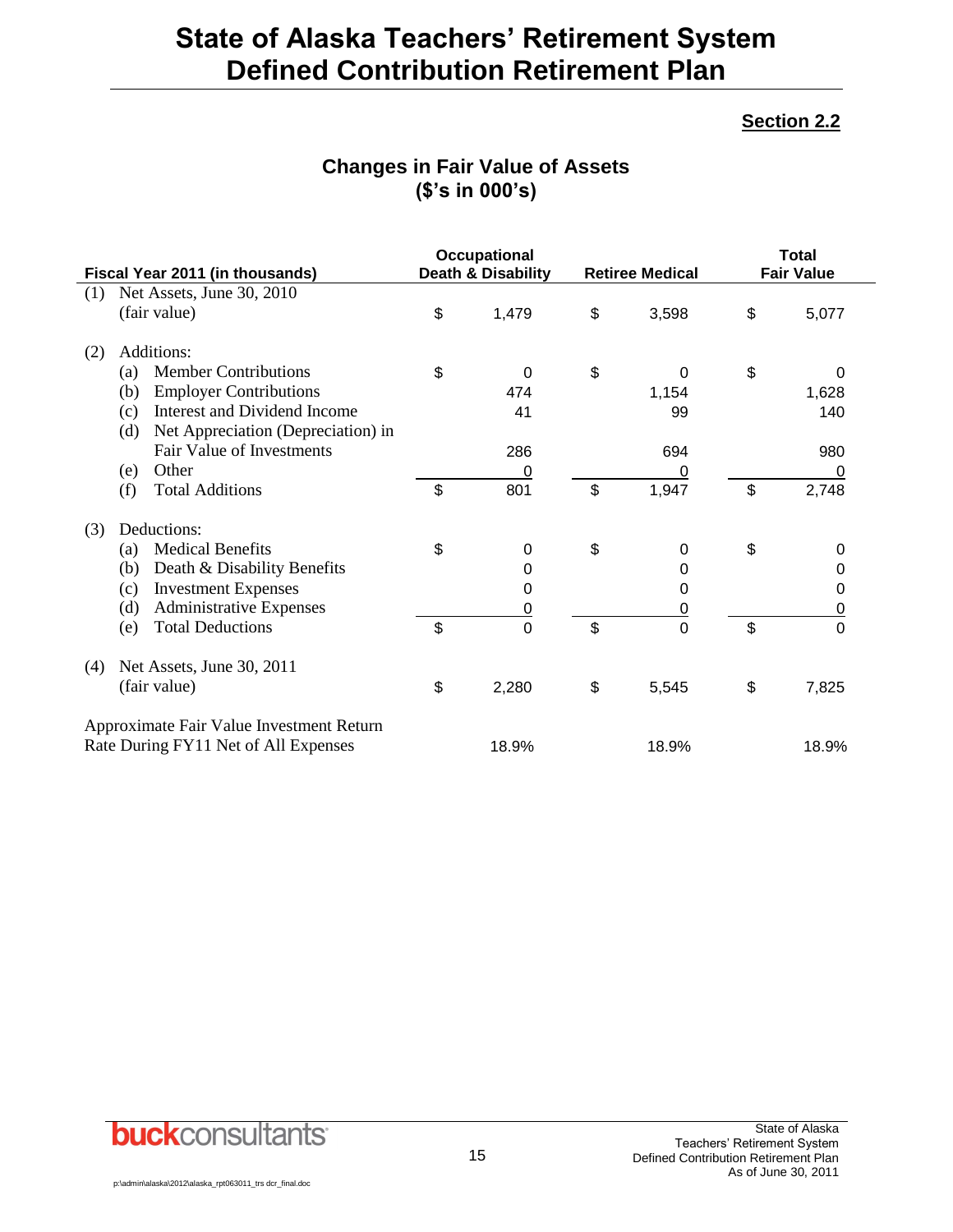### **Section 2.3**

### **Actuarial Value of Assets (\$'s in 000's)**

The actuarial value of assets and the fair value were \$0 at June 30, 2006. Future investment gains and losses will be recognized 20% per year over 5 years. In no event may valuation assets be less than 80% or more than 120% of fair value as of the current valuation date.

|                                                                                           | Occupational                 |                                  |              |
|-------------------------------------------------------------------------------------------|------------------------------|----------------------------------|--------------|
| In Thousands                                                                              | Death &<br><b>Disability</b> | <b>Retiree</b><br><b>Medical</b> | <b>Total</b> |
| Deferral of Investment Return/(Loss) for FY11<br>(1)                                      |                              |                                  |              |
| (a) Fair Value, June 30, 2010                                                             | \$<br>1,479                  | \$<br>3,598                      | \$<br>5,077  |
| Contributions for FY11<br>(b)                                                             | 474                          | 1,154                            | 1,628        |
| Benefit Payments for FY11<br>(c)                                                          | 0                            | 0                                | 0            |
| Actual Investment Return (net of expenses)<br>(d)                                         | 327                          | 793                              | 1,120        |
| Expected Return Rate (net of expenses)<br>(e)                                             | 8.00%                        | 8.00%                            | 8.00%        |
| <b>Expected Return</b><br>(f)                                                             | 137                          | 333                              | 470          |
| Investment Gain/(Loss) for the Year $(d. -f.)$<br>(g)                                     | 190                          | 460                              | 650          |
| (h) Deferred Investment Return/(Loss)                                                     | 87                           | 172                              | 259          |
| Actuarial Value, June 30, 2011<br>(2)                                                     |                              |                                  |              |
| Fair Value, June 30, 2011<br>(a)                                                          | \$<br>2,280                  | \$<br>5,545                      | \$<br>7,825  |
| 2011 Deferred Investment Return/(Loss)<br>(b)                                             | 87                           | 172                              | 259          |
| Preliminary Actuarial Value, June 30, 2011<br>(c)<br>$(a. - b.)$                          | 2,193                        | 5,373                            | 7,566        |
| Upper Limit: 120% of Fair Value, June 30, 2011<br>(d)                                     | 2,735                        | 6,653                            | N/A          |
| Lower Limit: 80% of Fair Value, June 30, 2011<br>(e)                                      | 1,825                        | 4,437                            | N/A          |
| Actuarial Value, June 30, 2011<br>(f)<br>$(c.$ limited by d. and e.)                      | \$<br>2,193                  | \$<br>5,373                      | \$<br>7,566  |
| Ratio of Actuarial Value of Assets to<br>(g)<br><b>Fair Value of Assets</b>               | 96.2%                        | 96.9%                            | 96.7%        |
| (h) Approximate Actuarial Value Investment<br>Return Rate During FY11 Net of All Expenses | 7.8%                         | 7.2%                             | 7.4%         |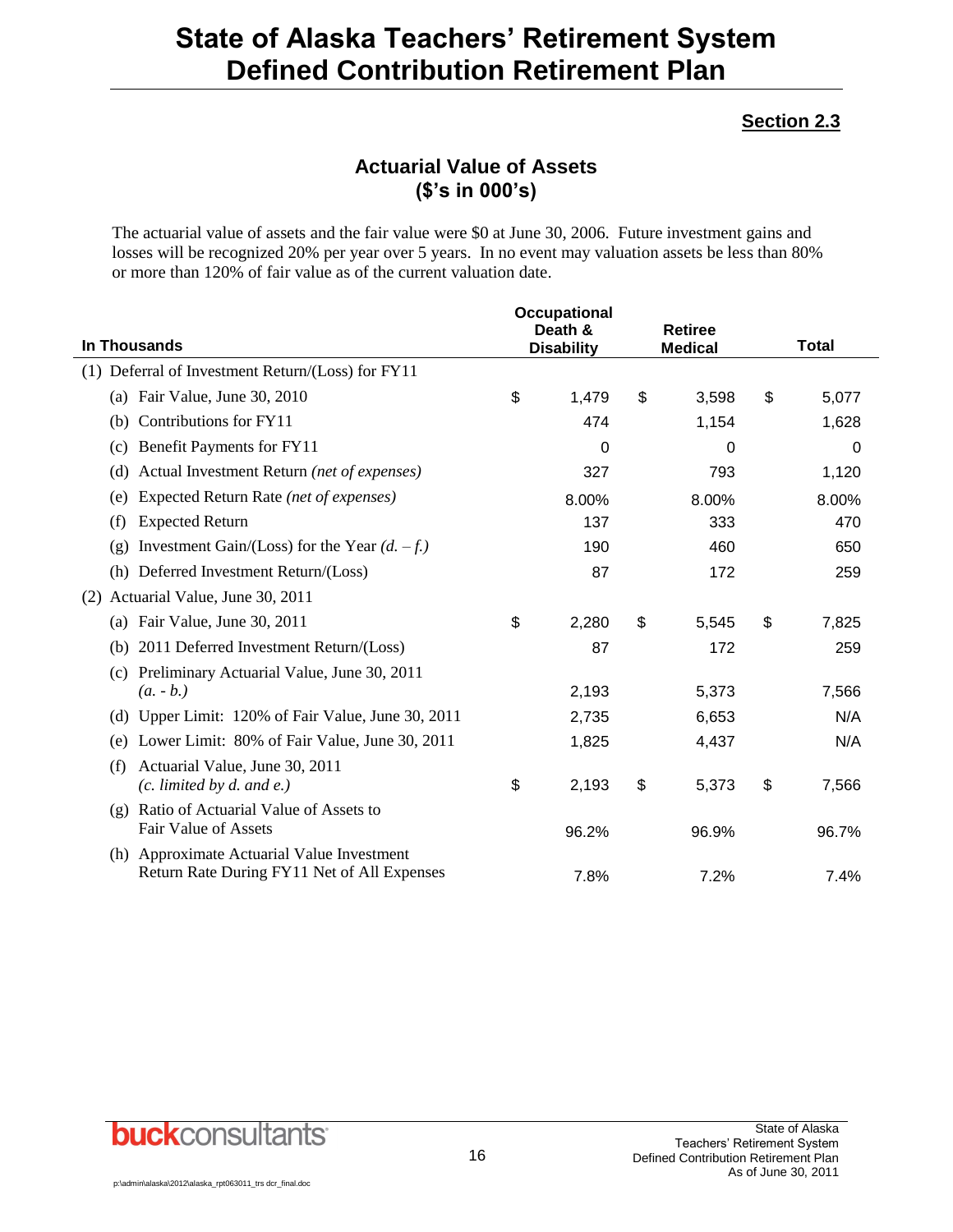### **Section 2.3 (cont'd)**

### **Actuarial Value of Assets (\$'s in 000's)**

The tables below show the development of gain/(loss) to be recognized in the current year (in thousands).

| <b>Occupational Death &amp; Disability</b> |    |                          |    |                                                    |    |                                               |   |                                                   |  |
|--------------------------------------------|----|--------------------------|----|----------------------------------------------------|----|-----------------------------------------------|---|---------------------------------------------------|--|
| <b>Plan Year</b><br><b>Ended</b>           |    | <b>Asset Gain/(Loss)</b> |    | Gain/(Loss)<br><b>Recognized in Prior</b><br>Years |    | Gain/(Loss)<br><b>Recognized This</b><br>Year |   | Gain/(Loss)<br><b>Deferred to Future</b><br>Years |  |
| 6/30/2007                                  | \$ | 0                        | \$ | 0                                                  | \$ | 0                                             | S | 0                                                 |  |
| 6/30/2008                                  |    | (25)                     |    | (15)                                               |    | (5)                                           |   | (5)                                               |  |
| 6/30/2009                                  |    | (127)                    |    | (50)                                               |    | (25)                                          |   | (52)                                              |  |
| 6/30/2010                                  |    | (14)                     |    | (3)                                                |    | (3)                                           |   | (8)                                               |  |
| 6/30/2011                                  |    | 190                      |    | 0                                                  |    | 38                                            |   | 152                                               |  |
| <b>Total</b>                               |    | 24                       |    | (68)                                               |    | 5                                             |   | 87                                                |  |

|                                  |                          | <b>Retiree Medical</b>                             |    |                                               |                                                   |
|----------------------------------|--------------------------|----------------------------------------------------|----|-----------------------------------------------|---------------------------------------------------|
| <b>Plan Year</b><br><b>Ended</b> | <b>Asset Gain/(Loss)</b> | Gain/(Loss)<br><b>Recognized in Prior</b><br>Years |    | Gain/(Loss)<br><b>Recognized This</b><br>Year | Gain/(Loss)<br><b>Deferred to Future</b><br>Years |
| 6/30/2007                        | \$<br>(9)                | \$<br>(8)                                          | \$ | (1)                                           | \$<br>0                                           |
| 6/30/2008                        | (71)                     | (42)                                               |    | (14)                                          | (15)                                              |
| 6/30/2009                        | (369)                    | (148)                                              |    | (74)                                          | (147)                                             |
| 6/30/2010                        | (58)                     | (12)                                               |    | (12)                                          | (34)                                              |
| 6/30/2011                        | 460                      | 0                                                  |    | 92                                            | 368                                               |
| <b>Total</b>                     | (47)                     | \$<br>(210)                                        | S  | (9)                                           | 172                                               |

|                                  |                          | <b>Total</b>                                       |                                               |                                                   |
|----------------------------------|--------------------------|----------------------------------------------------|-----------------------------------------------|---------------------------------------------------|
| <b>Plan Year</b><br><b>Ended</b> | <b>Asset Gain/(Loss)</b> | Gain/(Loss)<br><b>Recognized in Prior</b><br>Years | Gain/(Loss)<br><b>Recognized This</b><br>Year | Gain/(Loss)<br><b>Deferred to Future</b><br>Years |
| 6/30/2007                        | \$<br>(9)                | \$<br>(8)                                          | \$<br>(1)                                     | \$                                                |
| 6/30/2008                        | (96)                     | (57)                                               | (19)                                          | (20)                                              |
| 6/30/2009                        | (496)                    | (198)                                              | (99)                                          | (199)                                             |
| 6/30/2010                        | (72)                     | (15)                                               | (15)                                          | (42)                                              |
| 6/30/2011                        | 650                      | 0                                                  | 130                                           | 520                                               |
| <b>Total</b>                     | (23)                     | (278)                                              | (4)                                           | 259                                               |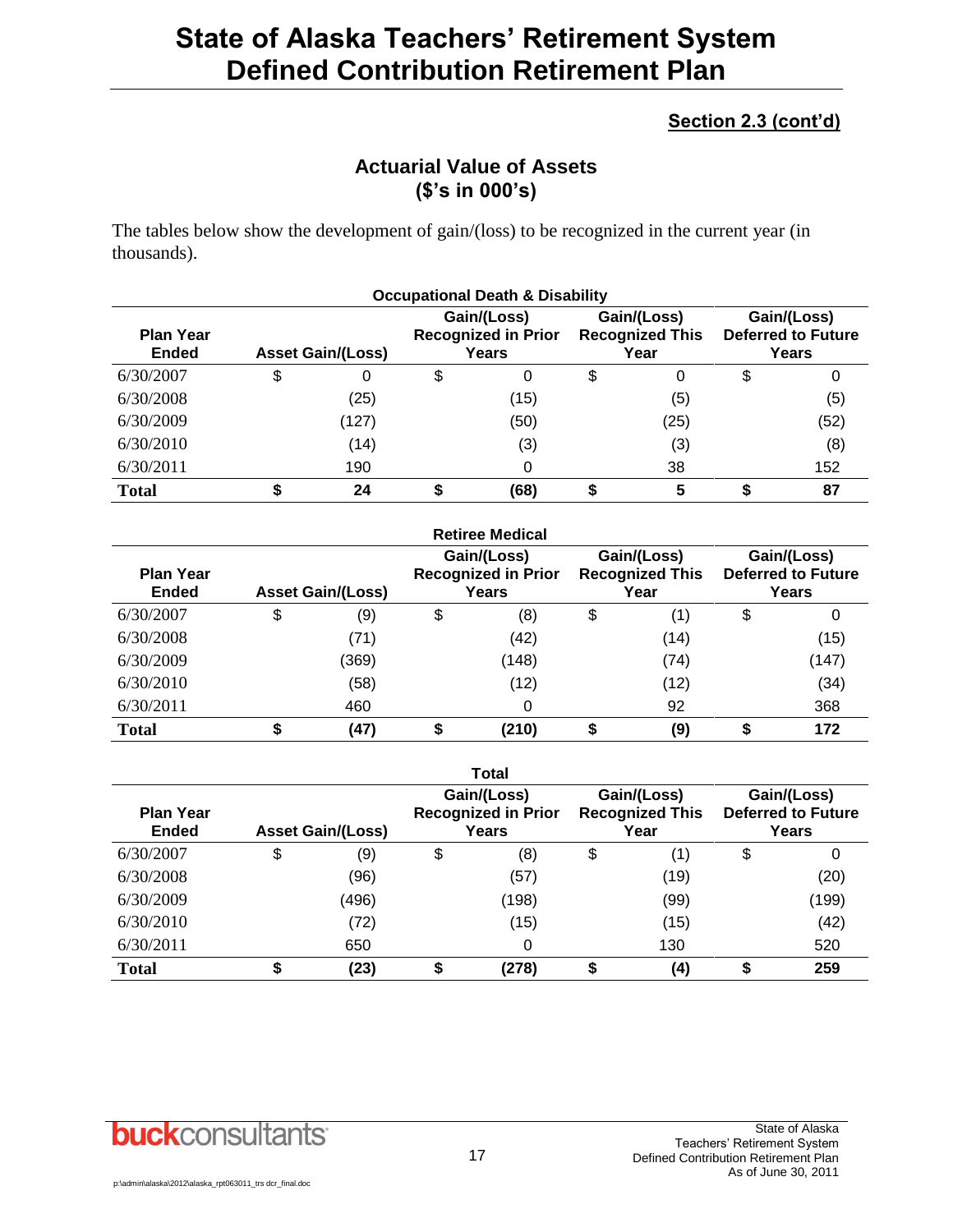#### **Section 2.4**

### **Historical Asset Rate of Return**

|                    |        | <b>Actuarial Value</b> |            | <b>Fair Value</b> |
|--------------------|--------|------------------------|------------|-------------------|
| <b>Year Ending</b> | Annual | <b>Cumulative</b>      | Annual     | <b>Cumulative</b> |
| June 30, 2008      | 6.4%   | 6.4%                   | (0.3)%     | (0.3)%            |
| June 30, 2009      | 3.2%   | 4.8%                   | $(12.0)\%$ | (6.3)%            |
| June 30, 2010      | 4.2%   | 4.6%                   | 6.4%       | (2.3)%            |
| June 30, 2011      | 7.4%   | 5.3%                   | 18.9%      | 2.6%              |

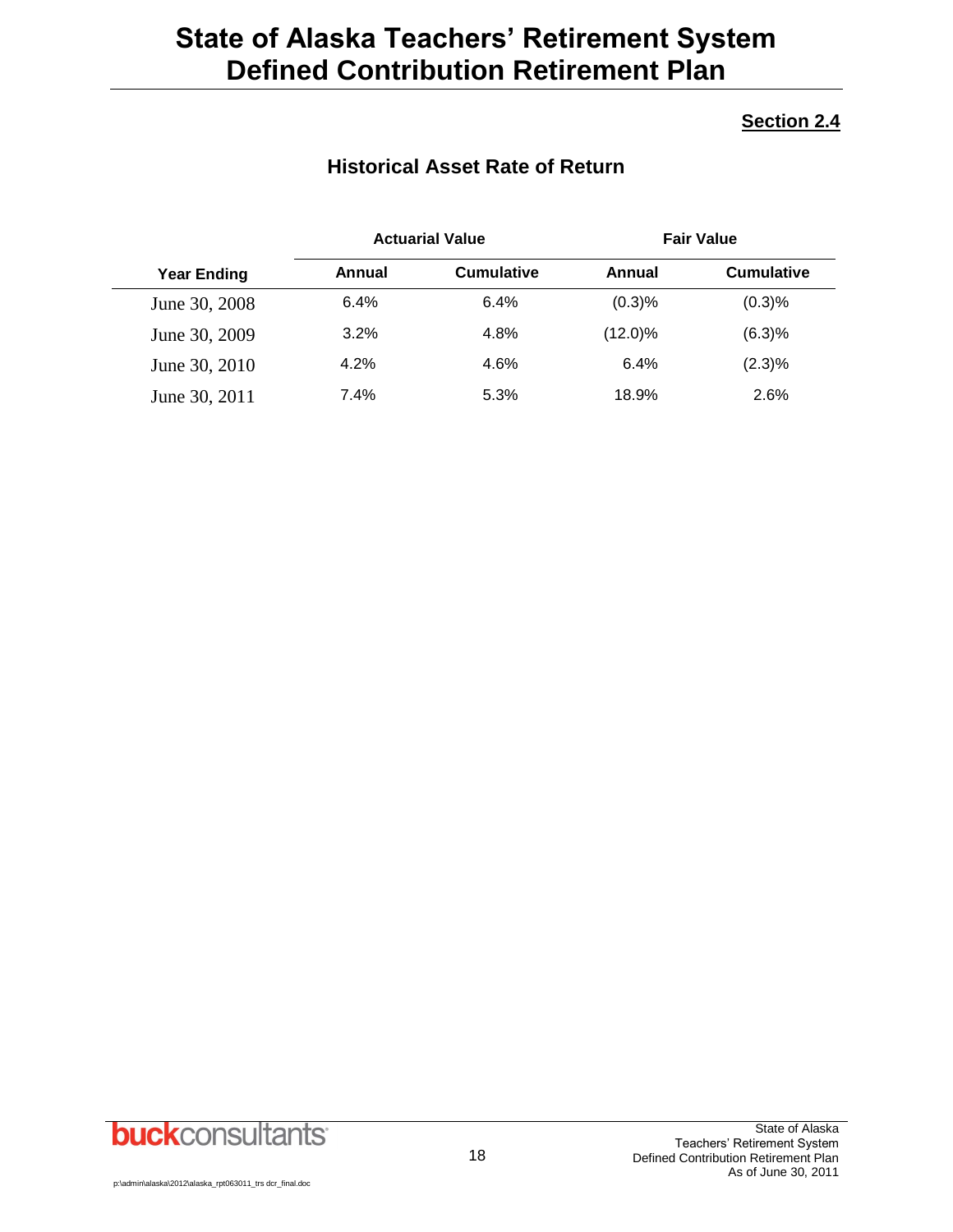**Section 3**

# **Accounting Information**

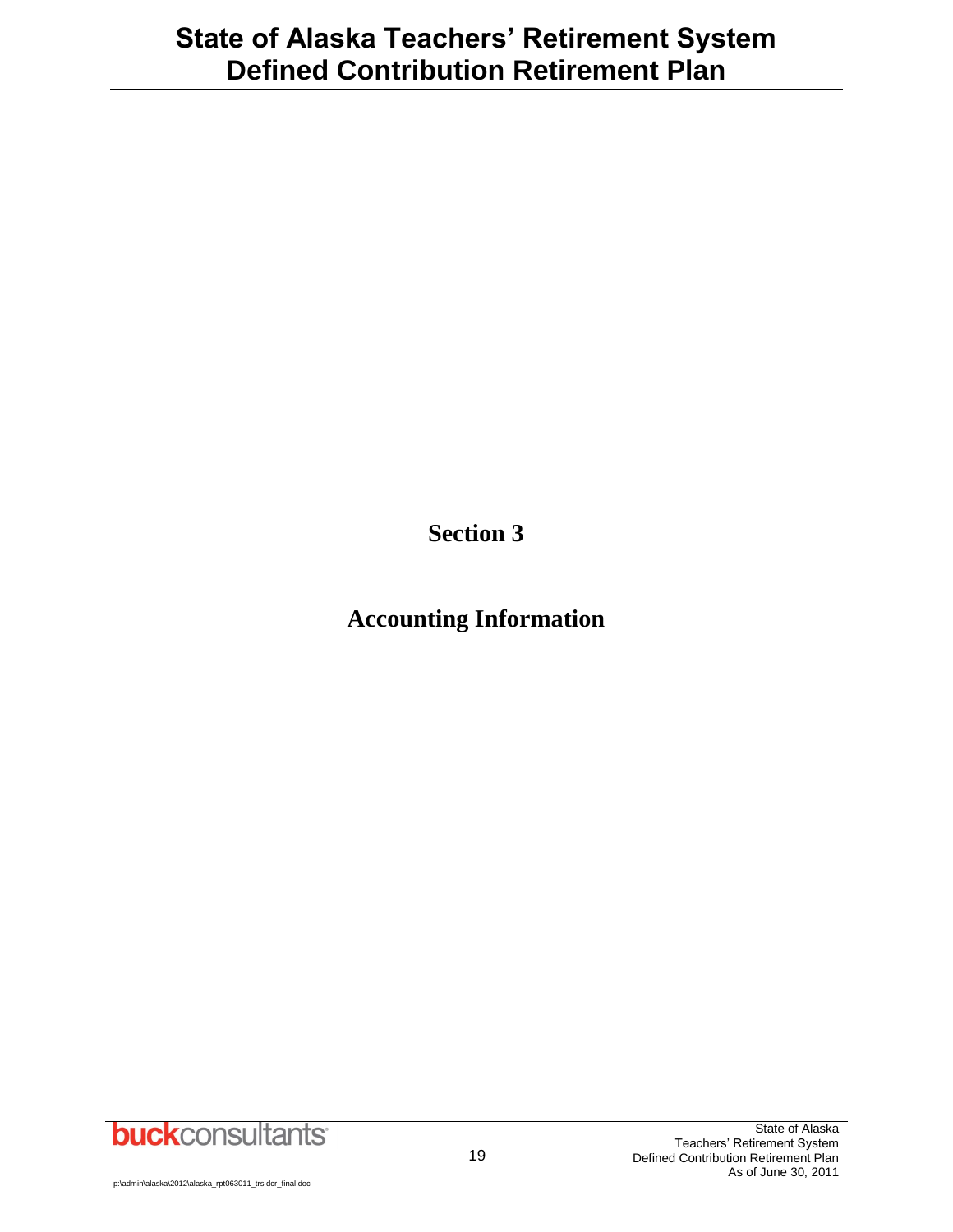#### **Section 3.1**

### **Schedule of Funding Progress (\$'s in 000's)**

The exhibit below shows the death and disability plan disclosure under GASB No. 25.

|               | <b>Actuarial Accrued</b><br><b>Liabilities (AAL)</b> |     | <b>Actuarial Value</b><br>of Assets | <b>Funded Ratio</b> | <b>Unfunded AAL</b><br>(UAAL) | <b>Covered Payroll</b> | <b>UAAL</b> as a<br>Percentage of<br><b>Covered Payroll</b> |
|---------------|------------------------------------------------------|-----|-------------------------------------|---------------------|-------------------------------|------------------------|-------------------------------------------------------------|
| June 30, 2011 | 57<br>\$                                             | -\$ | 2,193                               | 3.847.4%            | \$<br>(2, 136)                | \$<br>170.606          | (1.3)%                                                      |
| June 30, 2010 | 18                                                   |     | 1,577                               | 8.761.1%            | (1,559)                       | 118,813                | (1.3)%                                                      |
| June 30, 2009 | 14                                                   |     | 1,071                               | 7.650.0%            | (1,057)                       | 89,708                 | (1.2)%                                                      |
| June 30, 2008 | 44                                                   |     | 420                                 | 954.5%              | (376)                         | 56,369                 | (0.7)%                                                      |
| June 30, 2007 | 16                                                   |     | 0                                   | $0.0\%$             | 16                            | 28,410                 | 0.1%                                                        |

The exhibit below shows the retiree medical disclosure without regard to Medicare Part D under GASB No. 43.

|               | <b>Actuarial Accrued</b><br><b>Liabilities (AAL)</b> | <b>Actuarial Value</b><br>of Assets | <b>Funded Ratio</b> | <b>Unfunded AAL</b><br>(UAAL) | <b>Covered Payroll</b> | UAAL as a<br>Percentage of<br><b>Covered Payroll</b> |
|---------------|------------------------------------------------------|-------------------------------------|---------------------|-------------------------------|------------------------|------------------------------------------------------|
| June 30, 2011 | \$<br>4,386                                          | \$<br>5,373                         | 122.5%              | \$<br>(987)                   | \$<br>170.606          | $(0.6)$ %                                            |
| June 30, 2010 | 2,809                                                | 3,895                               | 138.7%              | (1,086)                       | 118,813                | (0.9)%                                               |
| June 30, 2009 | 1,690                                                | 2,353                               | 139.2%              | (663)                         | 89,708                 | (0.7)%                                               |
| June 30, 2008 | 899                                                  | 1,308                               | 145.5%              | (409)                         | 56,369                 | (0.7)%                                               |
| June 30, 2007 | 403                                                  | 597                                 | 148.1%              | (194)                         | 28,410                 | (0.7)%                                               |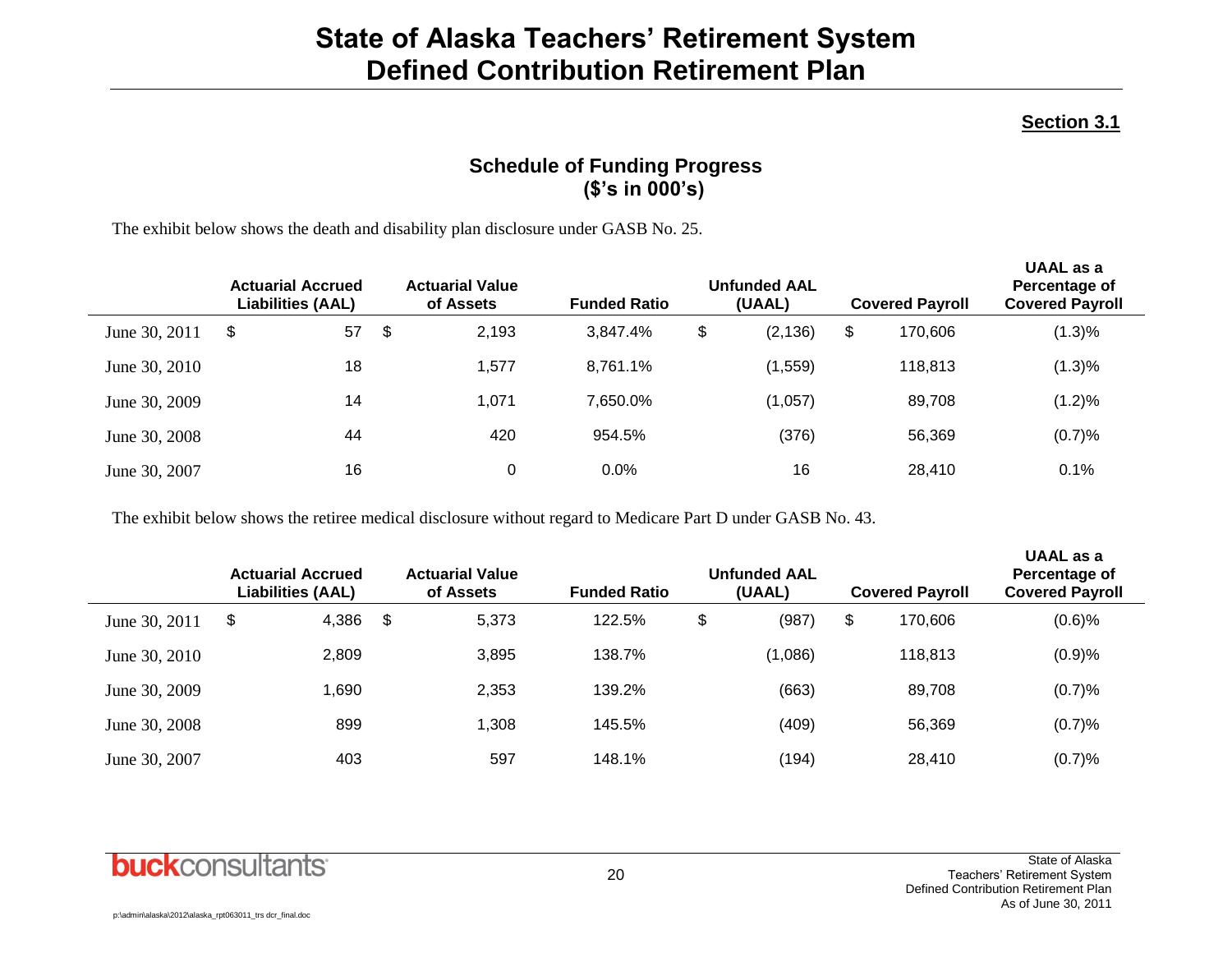#### **Section 3.2**

### **Schedule of Employer Contributions (\$'s in 000's)**

The following shows the death and disability disclosure under GASB No. 25 for fiscal year ending 2007 and later.

| <b>Fiscal Year Ending</b> | <b>Annual Required</b><br><b>Contribution (ARC)</b> | <b>Percentage of ARC</b><br><b>Contributed</b> |
|---------------------------|-----------------------------------------------------|------------------------------------------------|
| June 30, 2011             | 474                                                 | 100%                                           |
| June 30, 2010             | 442<br>\$.                                          | 100%                                           |
| June 30, 2009             | 623<br>S.                                           | 100%                                           |
| June 30, 2008             | 408                                                 | 100%                                           |
| June 30, 2007             | 72                                                  | 0%                                             |

The following shows the retiree medical disclosure without regard to Medicare Part D subsidy under GASB No. 43 for fiscal year ending 2007 and later.

| <b>Fiscal Year Ending</b> | <b>Annual Required</b><br><b>Contribution (ARC)</b> | <b>Percentage of ARC</b><br><b>Contributed</b> |
|---------------------------|-----------------------------------------------------|------------------------------------------------|
| June 30, 2011             | \$1,422                                             | 81%                                            |
| June 30, 2010             | \$1,628                                             | 87%                                            |
| June 30, 2009             | \$1,162                                             | 85%                                            |
| June 30, 2008             | 763<br>S                                            | 85%                                            |
| June 30, 2007             | 575                                                 | 100%                                           |

The exhibit below shows the annual required contribution (ARC) as a percentage of pay.

|                       |                    | <b>Total Employer Contribution Rate</b>       |                        |       |
|-----------------------|--------------------|-----------------------------------------------|------------------------|-------|
| <b>Valuation Date</b> | <b>Fiscal Year</b> | Occupational<br><b>Death &amp; Disability</b> | <b>Retiree Medical</b> | Total |
| N/A                   | FY <sub>07</sub>   | N/A                                           | 1.75%                  | 1.75% |
| N/A                   | <b>FY08</b>        | 0.56%                                         | 1.16%                  | 1.72% |
| N/A                   | <b>FY09</b>        | 0.62%                                         | 1.16%                  | 1.78% |
| June 30, 2007         | <b>FY10</b>        | 0.32%                                         | 1.18%                  | 1.50% |
| June 30, 2008         | <b>FY11</b>        | 0.28%                                         | 0.84%                  | 1.12% |
| June 30, 2009         | <b>FY12</b>        | $0.00\%$                                      | 0.71%                  | 0.71% |
| June 30, 2010         | <b>FY13</b>        | $0.00\%$                                      | 0.60%                  | 0.60% |
| June 30, 2011         | <b>FY14</b>        | $0.00\%$                                      | 0.58%                  | 0.58% |

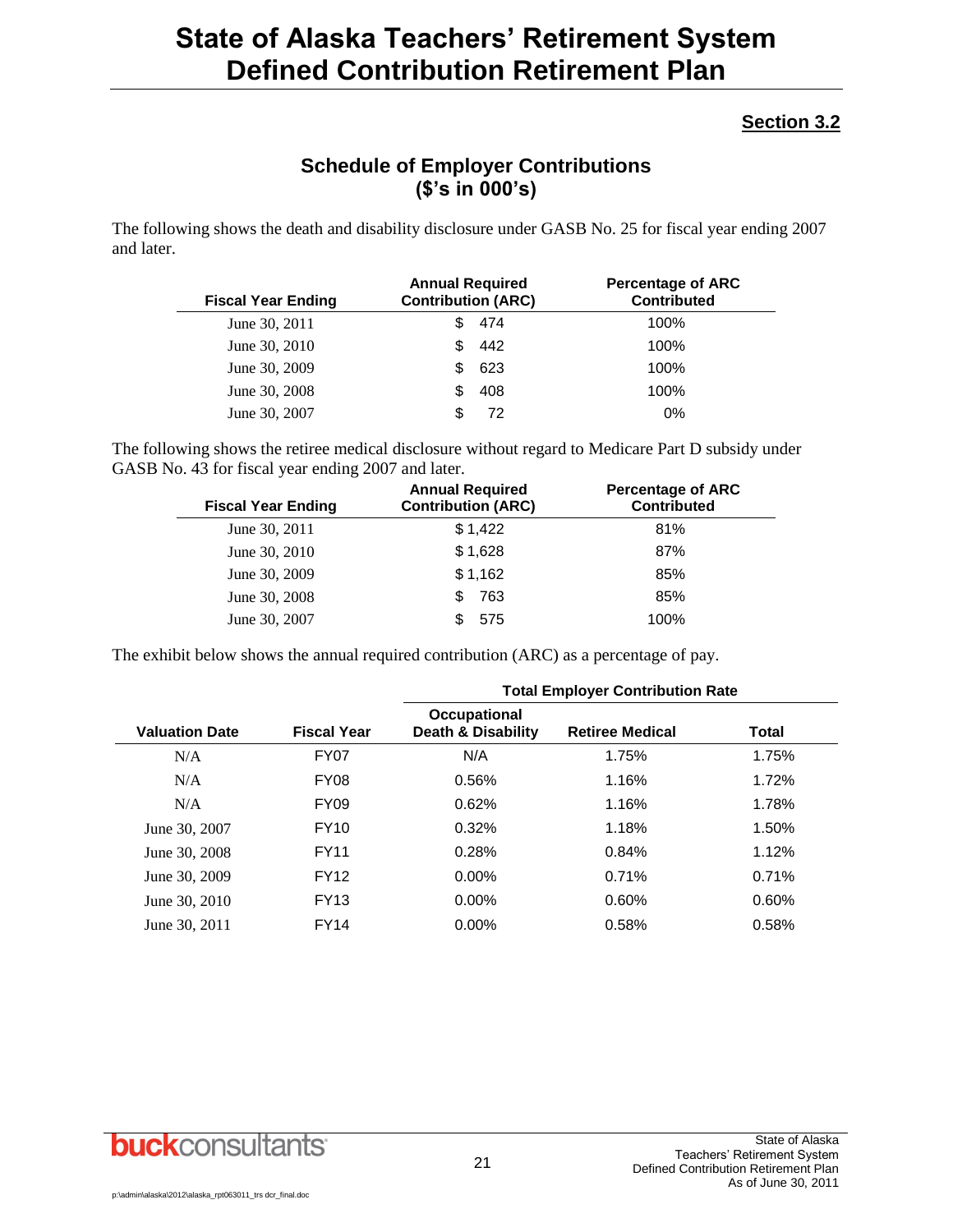### **Section 3.3**

### **Notes To Trend Data**

### **Actuarial Assumptions, Methods and Additional Information Under GASB**

| <b>Valuation Date</b>                        | June 30, 2011                                                              |
|----------------------------------------------|----------------------------------------------------------------------------|
| <b>Actuarial Cost Method</b>                 | Entry Age Normal                                                           |
|                                              | Level Percentage of Pay for Occupational Death &<br>Disability             |
|                                              | Level Dollar for Retiree Medical                                           |
| Amortization Method                          | Level Percent of Pay, closed with bases<br>established annually            |
| <b>Equivalent Single Amortization Period</b> | 23 years                                                                   |
| <b>Asset Valuation Method</b>                | 5-year smoothed market                                                     |
| <b>Actuarial Assumptions:</b>                |                                                                            |
| Investment rate of return*                   | 8.00%                                                                      |
| Projected salary increases                   | 6.11% for first 5 years of service grading down to<br>3.62% after 20 years |
| *Includes inflation at                       | 3.12%                                                                      |

GASB 43 requires that the discount rate used in the valuation be the estimated long-term yield on investments that are expected to finance postemployment benefits. Depending on the method by which a plan is financed, the relevant investments could be plan assets, employer assets or a combination of plan and employer assets. The investment return should reflect the nature and the mix of both current and expected investments and the basis used to determine the actuarial value of assets.

The State of Alaska Teachers' Retirement System DCR Plan's retiree medical benefits are fully funded. Therefore, the 8.00% discount rate used for GASB 25 reporting is also applied herein for GASB 43 reporting.

Based on GASB accounting rules, the retiree drug subsidy the State of Alaska receives under Medicare Part D has not been recognized for GASB 43 disclosure purposes.

Disregarding future Medicare Part D payments, the fiscal 2014 employer ARC for accounting purposes is 0.58% of pay for retiree medical benefits and 0.58% of pay for retiree medical and death and disability benefits combined.

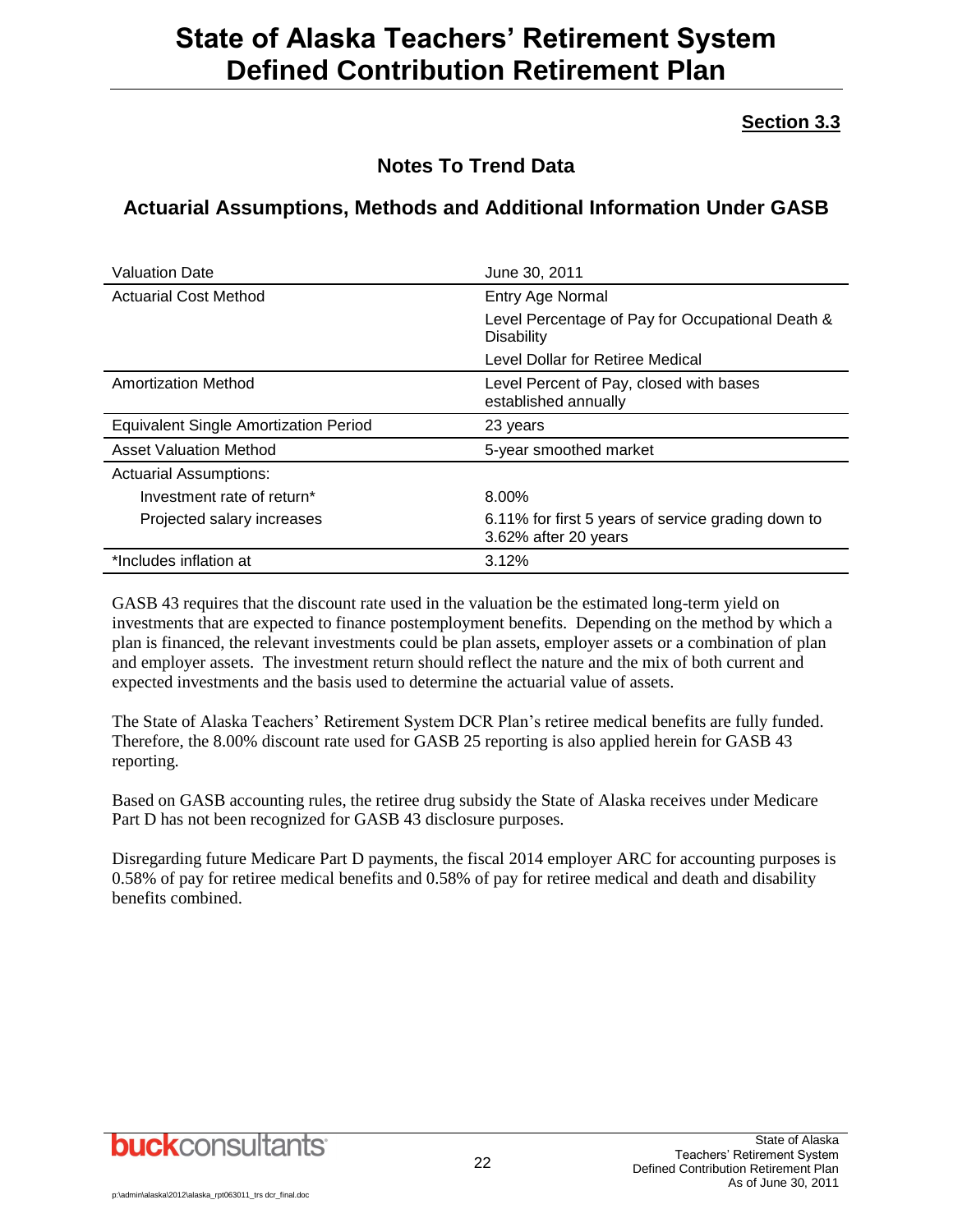### **Section 3.4**

### **Solvency Test (\$'s in 000's)**

The exhibit below shows the combined occupational death & disability and retiree medical solvency test for valuation dates June 30, 2010 and before.

|                                 | <b>Aggregate Accrued Liability For:</b> |                                                     |    |                                          |    |                                                                           |    | <b>Portion of Accrued Liabilities</b><br><b>Covered by Assets</b> |        |        |        |
|---------------------------------|-----------------------------------------|-----------------------------------------------------|----|------------------------------------------|----|---------------------------------------------------------------------------|----|-------------------------------------------------------------------|--------|--------|--------|
| <b>Valuation</b><br><b>Date</b> |                                         | (1)<br><b>Active Member</b><br><b>Contributions</b> |    | (2)<br><b>Inactive</b><br><b>Members</b> |    | (3)<br><b>Active Members</b><br>(Employer-<br><b>Financed</b><br>Portion) |    | Valuation<br><b>Assets</b>                                        | (1)    | (2)    | (3)    |
| June 30, $2010^1$               | \$                                      | 0                                                   | \$ | 0                                        | \$ | 2,448                                                                     | \$ | 5,472                                                             | 100.0% | 100.0% | 100.0% |
| June 30, $20091$                |                                         | 0                                                   |    | 0                                        |    | 1,460                                                                     |    | 3,424                                                             | 100.0% | 100.0% | 100.0% |
| June 30, $2008^1$               |                                         | 0                                                   |    | $\mathbf 0$                              |    | 801                                                                       |    | 1,728                                                             | 100.0% | 100.0% | 100.0% |
| June 30, 2007                   |                                         | 0                                                   |    | $\mathbf 0$                              |    | 374                                                                       |    | 597                                                               | 100.0% | 100.0% | 100.0% |
| June 30, 2006                   |                                         | 0                                                   |    | $\mathbf 0$                              |    | 0                                                                         |    | 0                                                                 | N/A    | N/A    | N/A    |

Retiree medical liabilities are calculated using the funding assumptions (i.e., funding investment return and net of Medicare Part D subsidy).

*<sup>1</sup> Change in Assumptions*

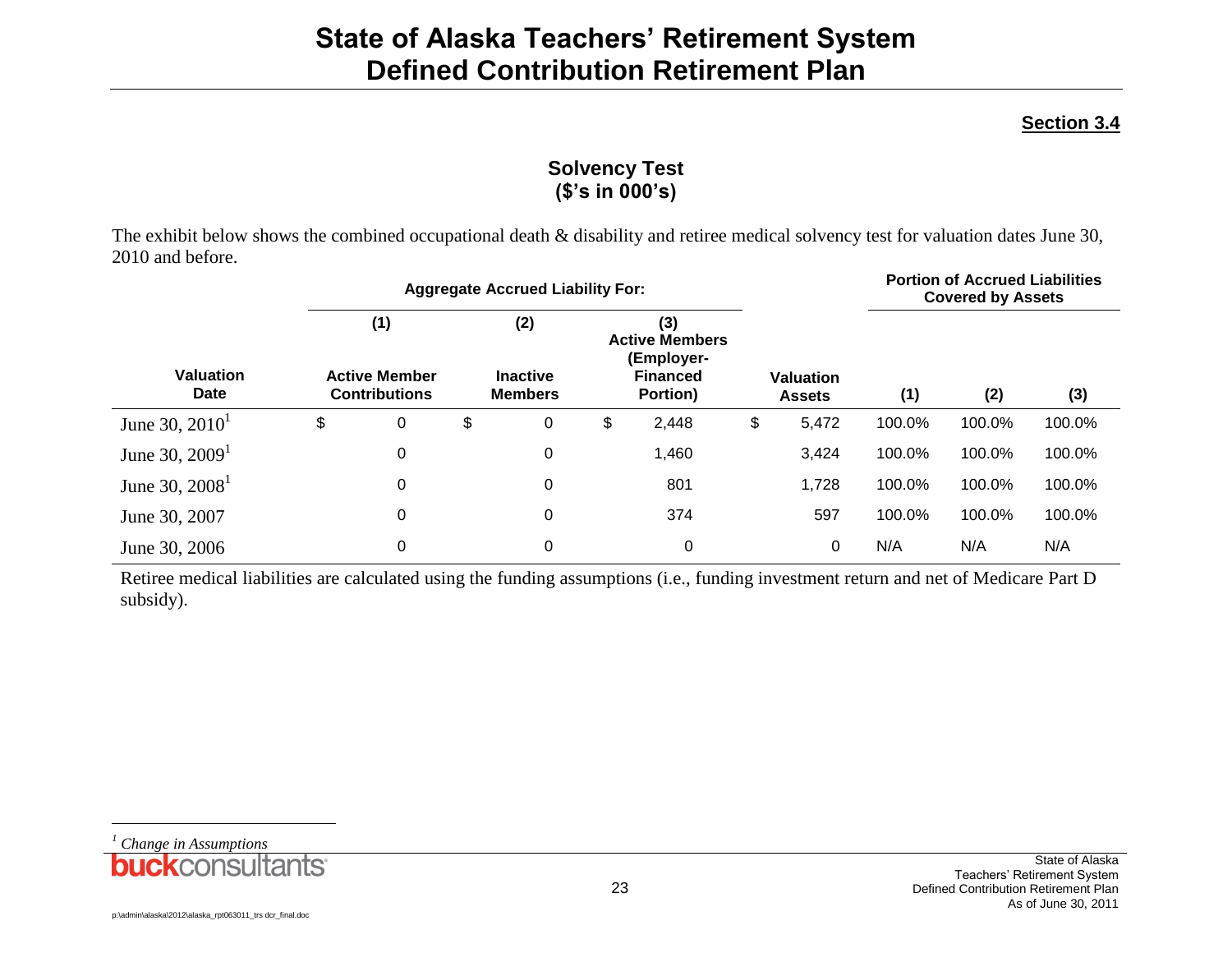### **Section 3.4 (cont'd)**

### **Solvency Test (\$'s in 000's)**

The exhibit below shows the occupational death & disability solvency test for valuation dates June 30, 2006 and later.

|                          | <b>Occupational Death &amp; Disability</b><br><b>Aggregate Accrued Liability For:</b> |    |                                          |    |                                                                           |    |                                                                                           | <b>Portion of Accrued Liabilities</b><br><b>Covered by Assets</b> |        |        |  |
|--------------------------|---------------------------------------------------------------------------------------|----|------------------------------------------|----|---------------------------------------------------------------------------|----|-------------------------------------------------------------------------------------------|-------------------------------------------------------------------|--------|--------|--|
| <b>Valuation</b><br>Date | (1)<br><b>Active Member</b><br><b>Contributions</b>                                   |    | (2)<br><b>Inactive</b><br><b>Members</b> |    | (3)<br><b>Active Members</b><br>(Employer-<br><b>Financed</b><br>Portion) |    | <b>Occupational</b><br><b>Death &amp; Disability</b><br><b>Valuation</b><br><b>Assets</b> | (1)                                                               | (2)    | (3)    |  |
| June 30, 2011            | \$<br>0                                                                               | \$ | 0                                        | \$ | 57                                                                        | \$ | 2,193                                                                                     | 100.0%                                                            | 100.0% | 100.0% |  |
| June 30, $2010^1$        | 0                                                                                     |    | 0                                        |    | 18                                                                        |    | 1,577                                                                                     | 100.0%                                                            | 100.0% | 100.0% |  |
| June 30, $20091$         | $\Omega$                                                                              |    | 0                                        |    | 14                                                                        |    | 1,071                                                                                     | 100.0%                                                            | 100.0% | 100.0% |  |
| June 30, 2008            | 0                                                                                     |    | 0                                        |    | 44                                                                        |    | 420                                                                                       | 100.0%                                                            | 100.0% | 100.0% |  |
| June 30, 2007            | 0                                                                                     |    | 0                                        |    | 16                                                                        |    | 0                                                                                         | 100.0%                                                            | 100.0% | 0.0%   |  |
| June 30, 2006            | $\Omega$                                                                              |    | 0                                        |    | 0                                                                         |    | 0                                                                                         | N/A                                                               | N/A    | N/A    |  |

*<sup>1</sup> Change in Assumptions*

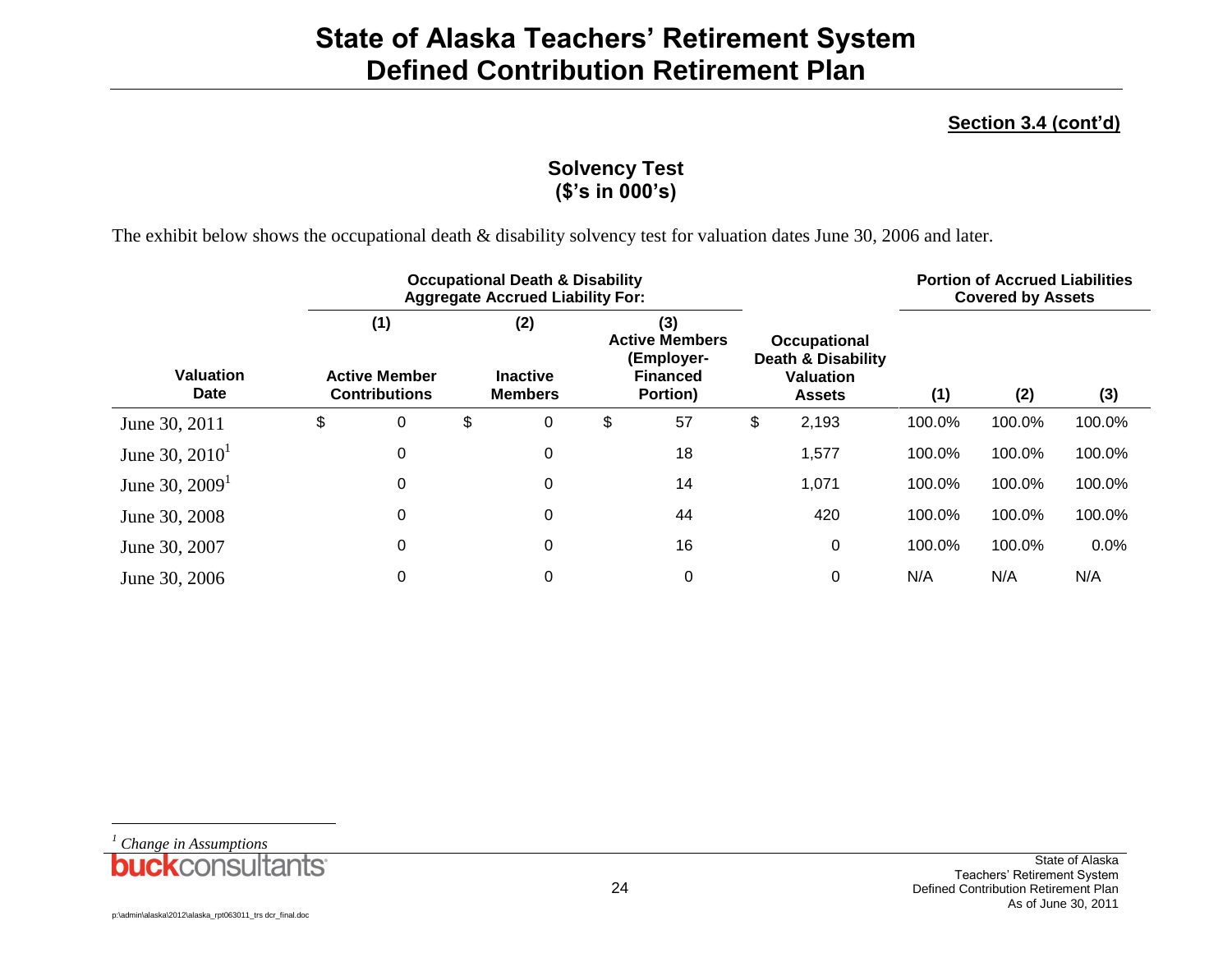### **Section 3.4 (cont'd)**

### **Solvency Test (\$'s in 000's)**

The exhibit below shows the retiree medical solvency test for valuation dates June 30, 2006 and later.

|                                 | <b>Retiree Medical</b><br><b>Aggregate Accrued Liability For:</b> |    |                                          |    |                                                                           |    |                                                                       | <b>Portion of Accrued Liabilities</b><br><b>Covered by Assets</b> |        |        |  |
|---------------------------------|-------------------------------------------------------------------|----|------------------------------------------|----|---------------------------------------------------------------------------|----|-----------------------------------------------------------------------|-------------------------------------------------------------------|--------|--------|--|
| <b>Valuation</b><br><b>Date</b> | (1)<br><b>Active Member</b><br><b>Contributions</b>               |    | (2)<br><b>Inactive</b><br><b>Members</b> |    | (3)<br><b>Active Members</b><br>(Employer-<br><b>Financed</b><br>Portion) |    | <b>Retiree</b><br><b>Medical</b><br><b>Valuation</b><br><b>Assets</b> | (1)                                                               | (2)    | (3)    |  |
| June 30, 2011                   | \$<br>0                                                           | \$ | 0                                        | \$ | 3,801                                                                     | \$ | 5,373                                                                 | 100.0%                                                            | 100.0% | 100.0% |  |
| June 30, $2010^1$               | $\pmb{0}$                                                         |    | 0                                        |    | 2,430                                                                     |    | 3,895                                                                 | 100.0%                                                            | 100.0% | 100.0% |  |
| June 30, $20091$                | 0                                                                 |    | 0                                        |    | 1,446                                                                     |    | 2,353                                                                 | 100.0%                                                            | 100.0% | 100.0% |  |
| June 30, $2008^1$               | $\pmb{0}$                                                         |    | $\mathbf 0$                              |    | 757                                                                       |    | 1,308                                                                 | 100.0%                                                            | 100.0% | 100.0% |  |
| June 30, 2007                   | $\pmb{0}$                                                         |    | 0                                        |    | 358                                                                       |    | 597                                                                   | 100.0%                                                            | 100.0% | 100.0% |  |
| June 30, 2006                   | $\pmb{0}$                                                         |    | 0                                        |    | 0                                                                         |    | 0                                                                     | N/A                                                               | N/A    | N/A    |  |

Retiree medical liabilities are calculated using the funding assumptions (i.e., funding investment return and net of Medicare Part D subsidy).

*<sup>1</sup> Change in Assumptions*

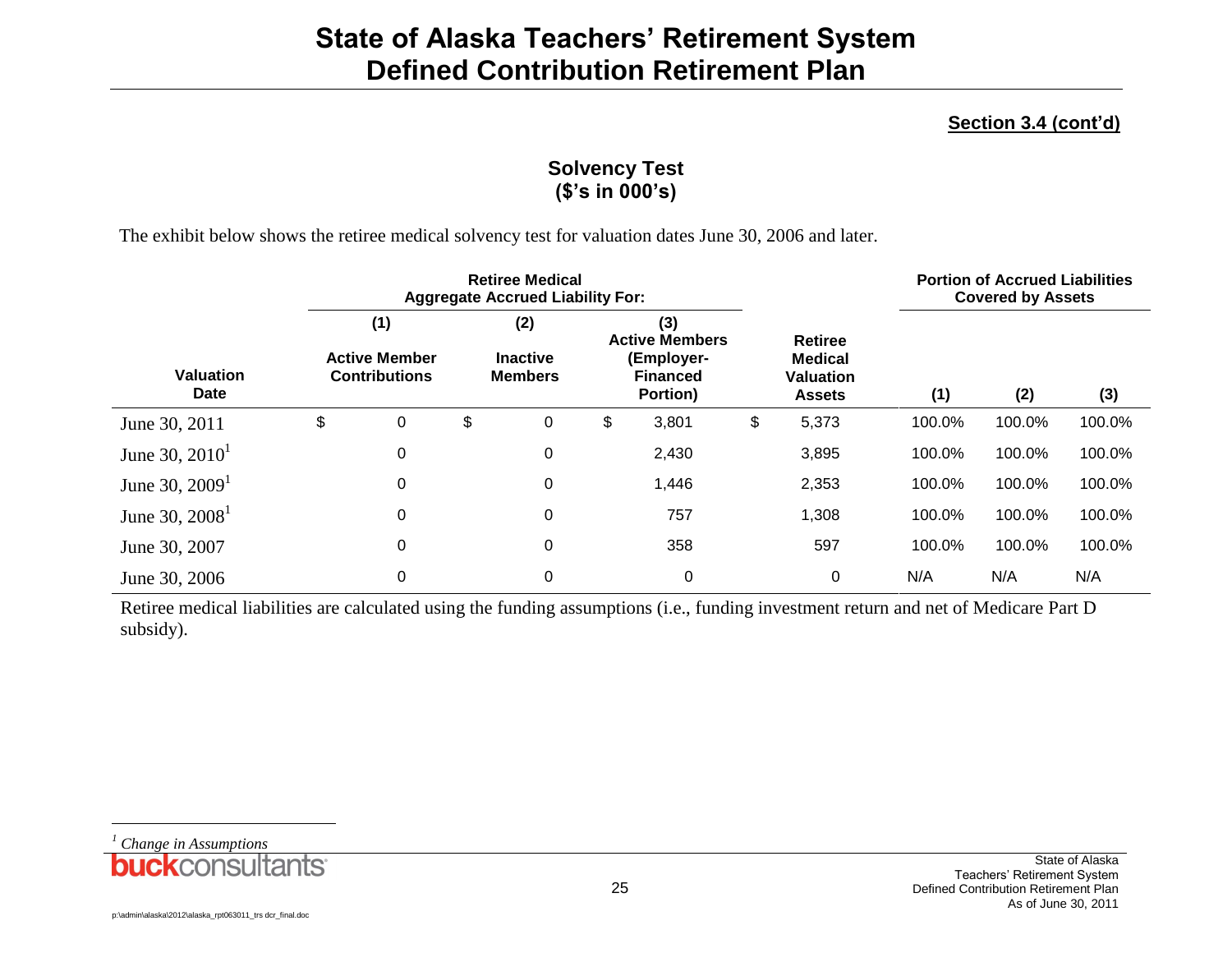**Section 4**

**Member Data**

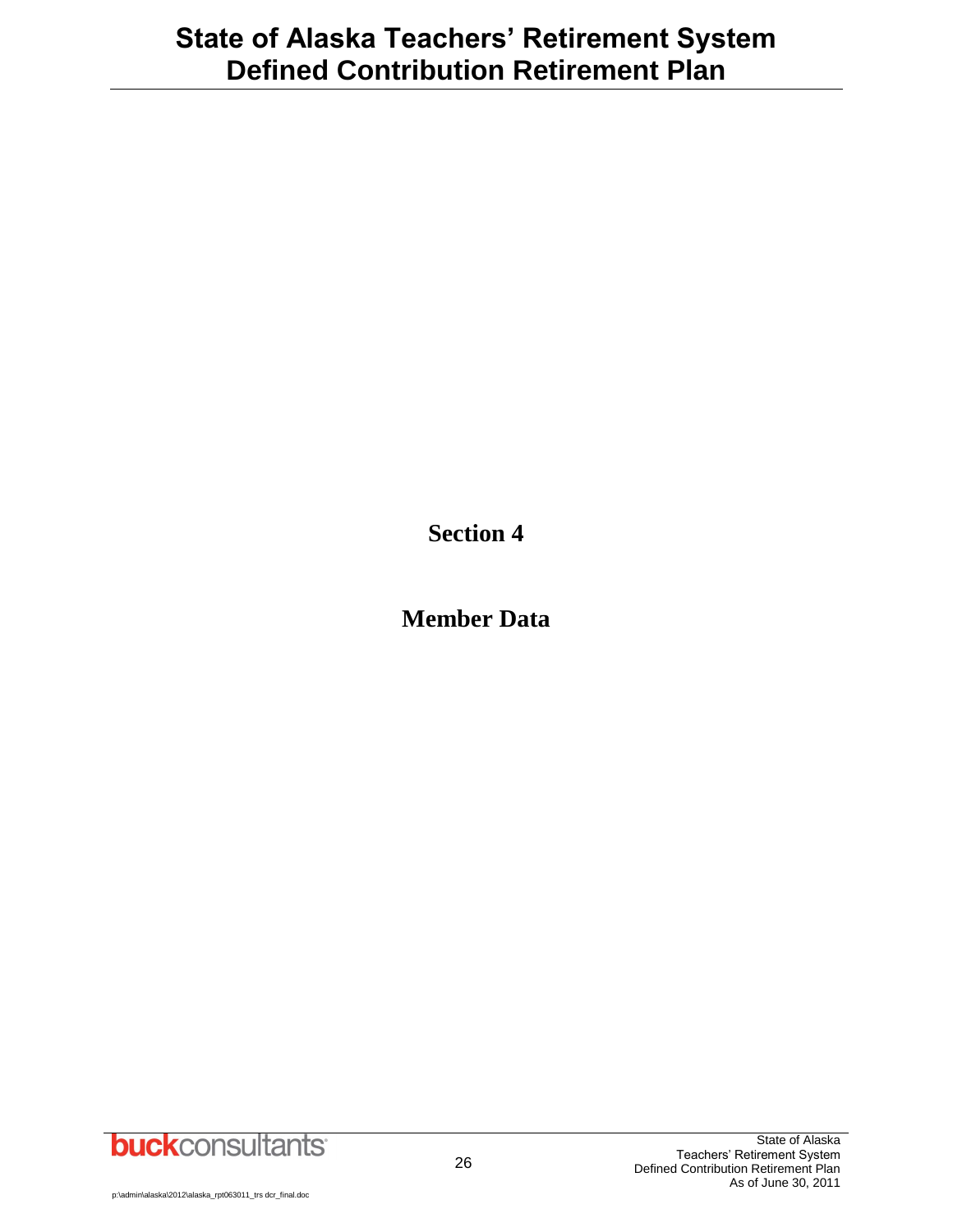#### **Section 4.1**

| As of June 30                                        | 2007         | 2008         | 2009         | 2010         | 2011         |
|------------------------------------------------------|--------------|--------------|--------------|--------------|--------------|
| <b>Active Members</b>                                |              |              |              |              |              |
| $(1)$ Number                                         | 641          | 1,198        | 1,792        | 2,246        | 2,708        |
| (2) Average Age                                      | 36.63        | 36.82        | 37.10        | 36.79        | 37.25        |
| (3) Average Credited Service                         | 0.91         | 1.29         | 1.68         | 2.07         | 2.62         |
| (4) Average Entry Age                                | 35.72        | 35.53        | 35.42        | 34.72        | 34.63        |
| (5) Average Annual Earnings                          | \$<br>44,322 | \$<br>47,053 | \$<br>50,061 | \$<br>52,900 | \$<br>55,860 |
| <b>Retirees, Disableds and Beneficiaries</b>         |              |              |              |              |              |
| $(1)$ Number                                         | 0            | 0            | $\mathbf 0$  | $\mathbf 0$  | 0            |
| (2) Average Age                                      | N/A          | N/A          | N/A          | N/A          | N/A          |
| (3) Average Monthly Death $\&$<br>Disability Benefit | N/A          | N/A          | N/A          | N/A          | N/A          |
| <b>Inactive Members*</b>                             |              |              |              |              |              |
| $(1)$ Number                                         | 0            | 3            | 4            | 4            | 24           |
| <b>Total Number of Members</b>                       | 641          | 1,201        | 1,796        | 2,250        | 2,732        |

### **Summary of Members Included**

\*Inactive members are not eligible for future benefits from the Plan.

Average annual earnings are the annualized earnings for the fiscal year ending on the valuation date.

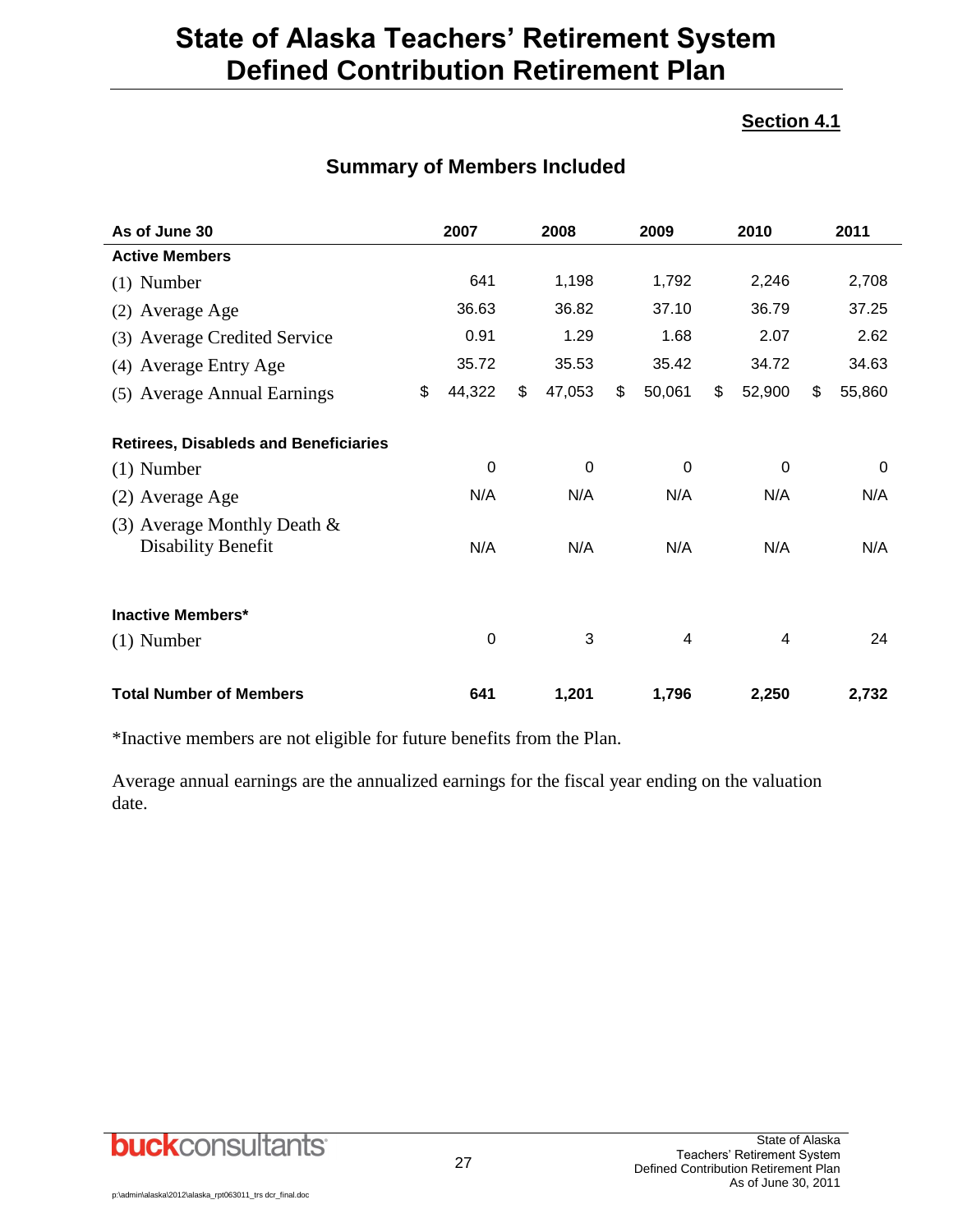#### **Section 4.2**

|           |        | Total         | Average      | Years     |        | Total           | Average      |
|-----------|--------|---------------|--------------|-----------|--------|-----------------|--------------|
|           |        | Annual        | Annual       | οf        |        | Annual          | Annual       |
| Age       | Number | Earnings      | Earnings     | Service   | Number | Earnings        | Earnings     |
| $0 - 19$  | 0      | \$<br>0       | \$<br>0      | 0         | 120    | \$<br>5,682,120 | \$<br>47,351 |
| $20 - 24$ | 106    | 5,047,803     | 47,621       |           | 719    | 37,968,635      | 52,808       |
| $25 - 29$ | 784    | 40,287,987    | 51,388       | 2         | 644    | 35,829,463      | 55,636       |
| $30 - 34$ | 552    | 30,063,001    | 54,462       | 3         | 542    | 30,951,145      | 57,105       |
| $35 - 39$ | 344    | 19,733,856    | 57,366       | 4         | 427    | 25,047,401      | 58,659       |
| $40 - 44$ | 262    | 15,140,475    | 57,788       | $0 - 4$   | 2,452  | 135,478,764     | 55,252       |
| $45 - 49$ | 247    | 14,705,579    | 59,537       | $5 - 9$   | 253    | 15,568,000      | 61,534       |
| $50 - 54$ | 193    | 11,697,338    | 60,608       | $10 - 14$ | 3      | 222,524         | 74,175       |
| $55 - 59$ | 139    | 9,162,594     | 65,918       | $15 - 19$ |        |                 |              |
| $60 - 64$ | 67     | 4,508,160     | 67.286       | $20 - 24$ |        |                 |              |
| $65 - 69$ | 14     | 922,495       | 65,893       | $25 - 29$ |        |                 |              |
| $70 - 74$ | 0      |               |              | $30 - 34$ |        |                 | 0            |
| $75+$     | 0      | 0             | 0            | $35 - 39$ |        |                 | 0            |
|           |        |               |              | $40+$     | 0      | O               | 0            |
|           |        |               |              |           |        |                 |              |
| Total     | 2,708  | \$151,269,288 | \$<br>55,860 | Total     | 2,708  | \$151,269,288   | \$<br>55,860 |

### **Age and Service Distribution of Active Members**

**Annual Earnings by Age Annual Earnings by Credited Service**

#### **Years of Credited Service by Age**

|           | <b>Years of Service</b> |       |           |           |       |           |       |       |       |       |
|-----------|-------------------------|-------|-----------|-----------|-------|-----------|-------|-------|-------|-------|
| Age       | $0 - 4$                 | $5-9$ | $10 - 14$ | $15 - 19$ | 20-24 | $25 - 29$ | 30-34 | 35-39 | $40+$ | Total |
| $0 - 19$  | $\Omega$                | 0     |           | ი         | O     | 0         | ი     |       | 0     |       |
| $20 - 24$ | 106                     |       |           |           |       |           |       |       | 0     | 106   |
| $25 - 29$ | 738                     | 46    |           |           |       |           |       |       |       | 784   |
| $30 - 34$ | 499                     | 52    |           |           |       |           |       |       | 0     | 552   |
| $35 - 39$ | 301                     | 43    |           |           |       |           |       |       | 0     | 344   |
| $40 - 44$ | 235                     | 27    |           |           |       |           |       |       |       | 262   |
| $45 - 49$ | 216                     | 29    |           |           |       |           |       |       |       | 247   |
| $50 - 54$ | 161                     | 32    |           |           |       |           |       |       | 0     | 193   |
| $55 - 59$ | 124                     | 15    |           |           |       |           |       |       | 0     | 139   |
| $60 - 64$ | 59                      | 8     |           |           |       |           |       |       |       | 67    |
| $65 - 69$ | 13                      |       |           |           |       |           |       |       |       | 14    |
| $70 - 74$ | 0                       |       |           |           |       |           |       |       |       |       |
| $75+$     | 0                       |       |           | O         | O     | 0         |       | U     | O     |       |
|           |                         |       |           |           |       |           |       |       |       |       |
| Total     | 2,452                   | 253   |           |           |       |           |       |       | 0     | 2,708 |

Total annual earnings are the annualized earnings for the fiscal year ending on the valuation date.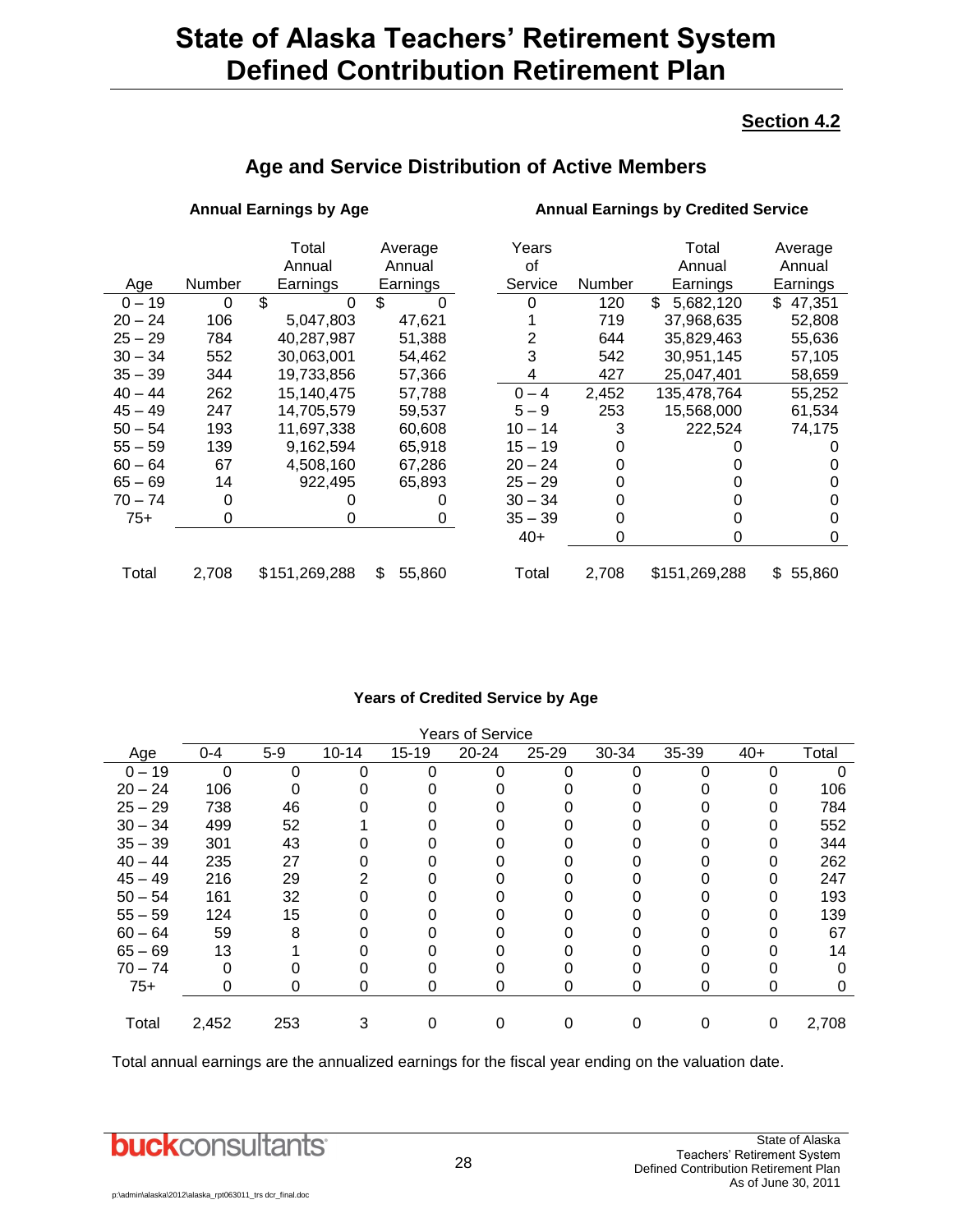#### **Section 4.3**

|                                |                | <b>Vested</b>   |                |                 |                    |       |
|--------------------------------|----------------|-----------------|----------------|-----------------|--------------------|-------|
|                                | <b>Actives</b> | <b>Inactive</b> | <b>Retired</b> | <b>Disabled</b> | <b>Beneficiary</b> | Total |
| Total as of July 1, 2010       | 2,246          | 4               | 0              | 0               | 0                  | 2,250 |
| <b>Vested Termination</b>      | (16)           | 16              | 0              | 0               | 0                  |       |
| Non-vested Termination         | (309)          | 0               | 0              | 0               | 0                  | (309) |
| <b>Refund of Contributions</b> | (16)           | 0               | 0              | 0               | 0                  | (16)  |
| Disabled                       | 0              | 0               | 0              | 0               | 0                  |       |
| Retired                        | 0              | 0               | 0              | 0               | 0                  |       |
| Deceased, No Beneficiary       | 0              | 0               | 0              | 0               | 0                  |       |
| Deceased, With Beneficiary     | 0              | 0               | 0              | 0               | 0                  | 0     |
| Return to Active               | 118            | 0               | 0              | 0               | 0                  | 118   |
| Data Adjustment                | 4              | 4               | 0              | 0               | 0                  | 8     |
| New Entrant                    | 681            | 0               | 0              | 0               | 0                  | 681   |
| Total as of July 1, 2011       | 2,708          | 24              | 0              | 0               | 0                  | 2,732 |

### **Member Data Reconciliation**

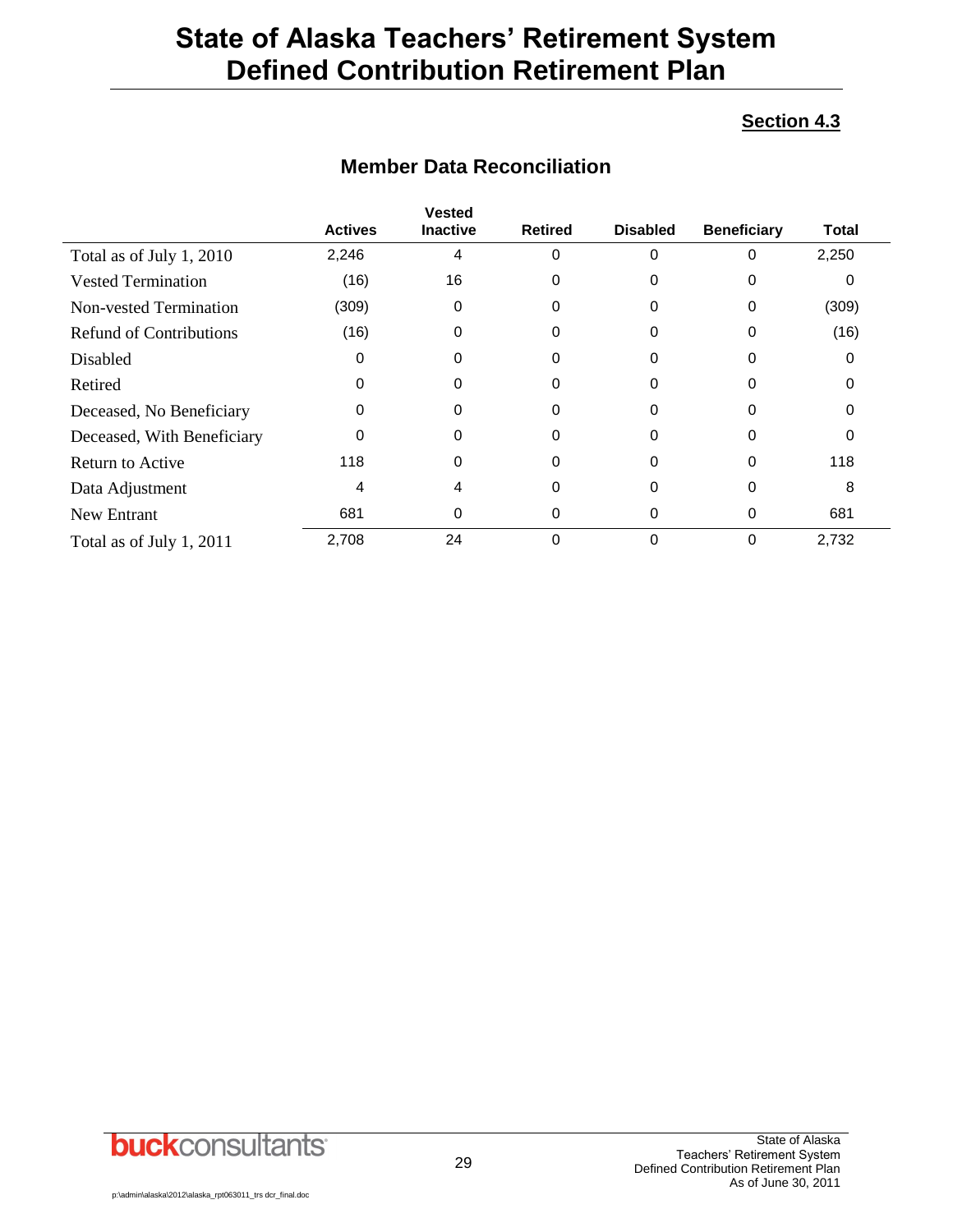#### **Section 4.4**

| <b>Valuation</b><br>Date | <b>Number</b> | Annual<br><b>Earnings</b><br>(000's) | Annual<br>Average<br><b>Earnings</b> | <b>Percent</b><br>Increase/<br>(Decrease)<br>in Average<br><b>Earnings</b> | Number of<br>Participating<br><b>Employers</b> |
|--------------------------|---------------|--------------------------------------|--------------------------------------|----------------------------------------------------------------------------|------------------------------------------------|
| June 30, 2011            | 2,708         | 151,269<br>\$.                       | \$55,860                             | 5.6%                                                                       | 58                                             |
| June 30, 2010            | 2.246         | 118,813                              | 52,900                               | 5.7%                                                                       | 58                                             |
| June 30, 2009            | 1,792         | 89,708                               | 50,061                               | 6.4%                                                                       | 58                                             |
| June 30, 2008            | 1,198         | 56,369                               | 47,053                               | 6.2%                                                                       | 58                                             |
| June 30, 2007            | 641           | 28.410                               | 44,322                               | 0.0%                                                                       | 58                                             |
| June 30, 2006            | 0             | 0                                    | 0                                    | 0.0%                                                                       | 58                                             |

### **Schedule of Active Member Valuation Data**

Annual earnings are the annualized earnings for the fiscal year ending on the valuation date.

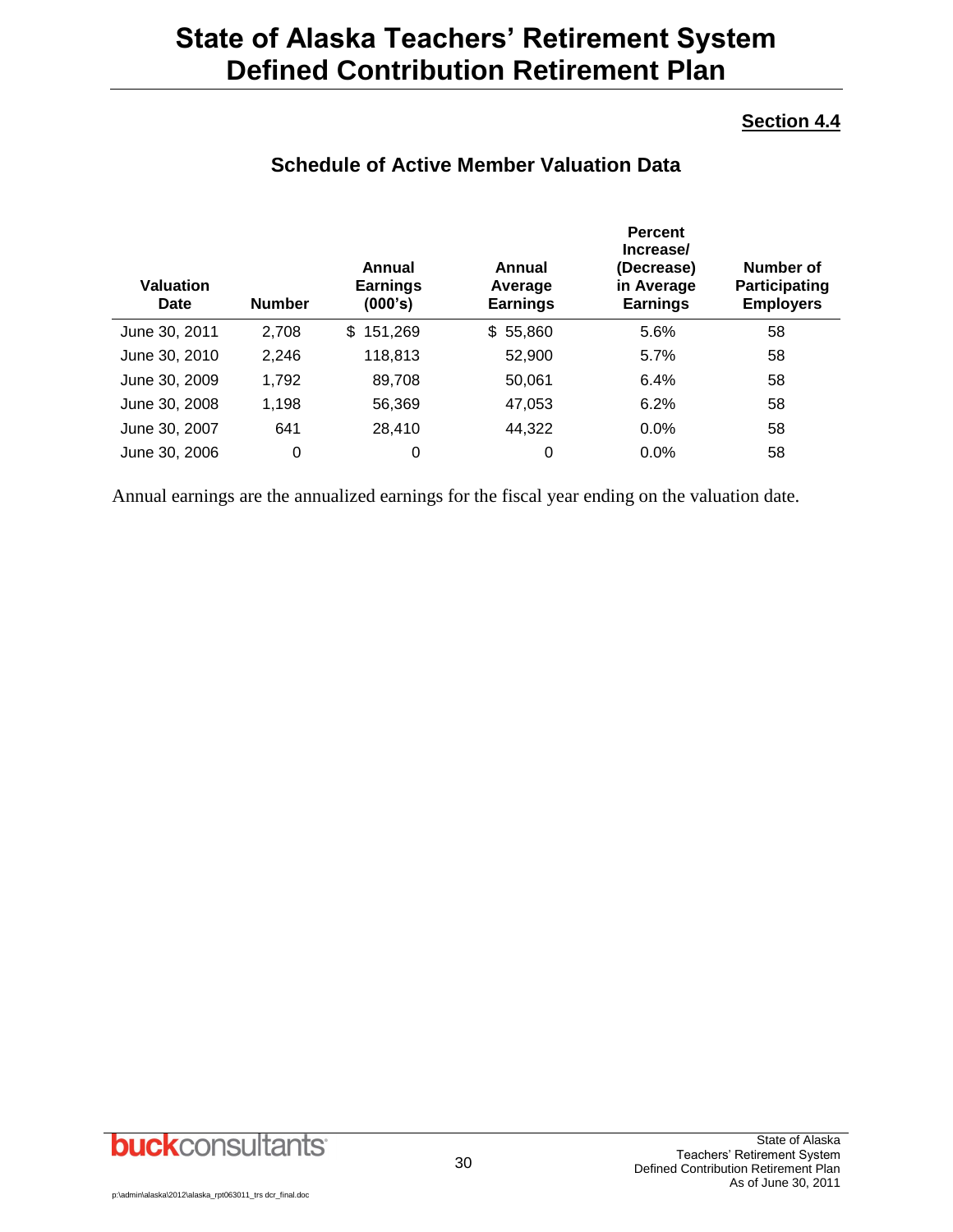**Section 5**

**Basis of the Actuarial Valuation**

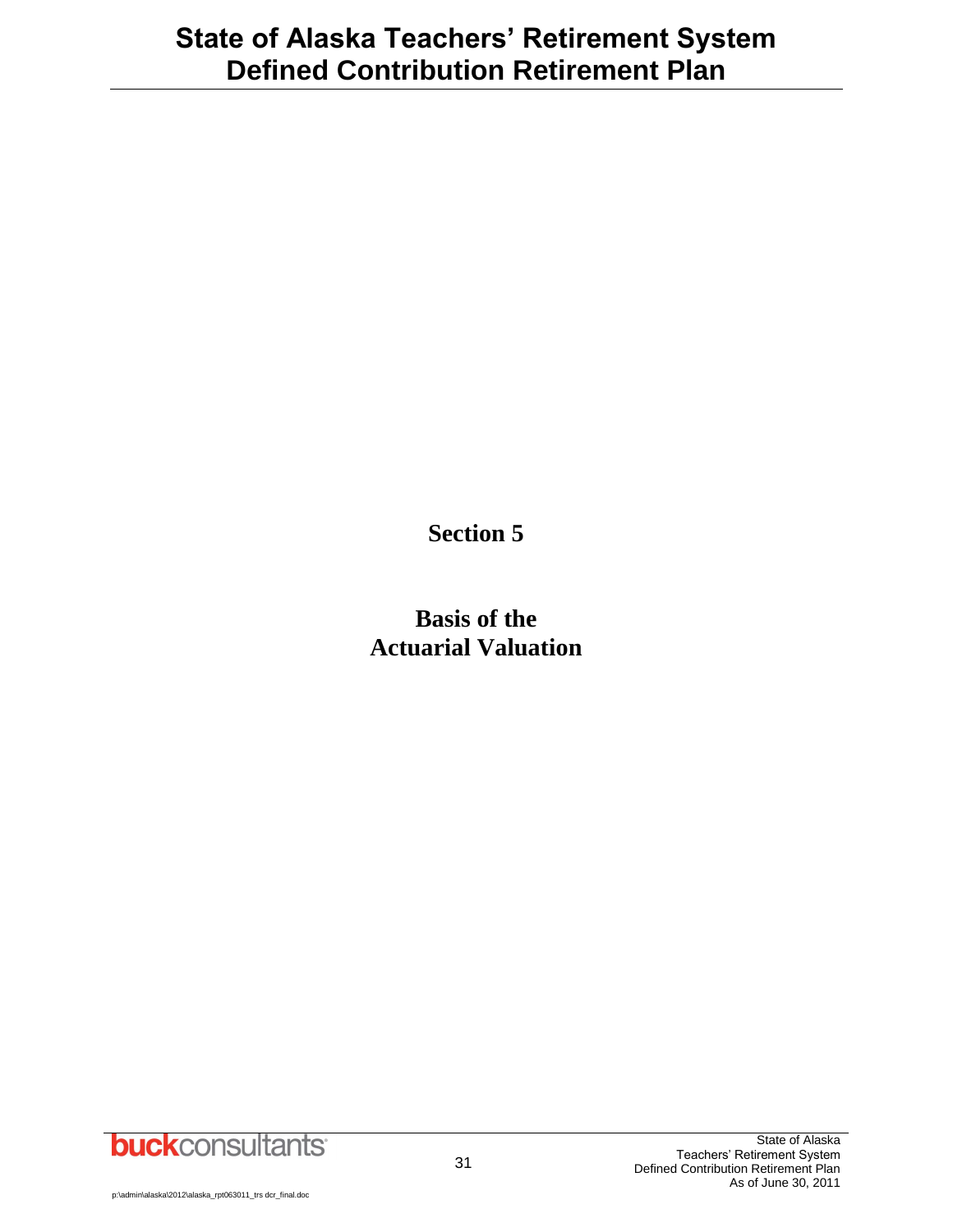### **Section 5.1**

### **Summary of Plan Provisions and Changes in Plan Provisions**

#### **(1) Effective Date**

July 1, 2006, with amendments through June 30, 2011.

#### **(2) Administration of Plan**

The Commissioner of Administration or the Commissioner's designee is the administrator of the Plan. The Attorney General of the state is the legal counsel for the Plan and shall advise the administrator and represent the Plan in legal proceedings.

The Alaska Retirement Management Board prescribes policies, adopts regulations, invests the funds, and performs other activities necessary to carry out the provisions of the Plan.

#### **(3) Employers Included**

Currently there are 58 employers participating in the TRS DCR Plan, including the State of Alaska, 53 school districts, and four other eligible organizations.

#### **(4) Membership**

An employee of a participating employer who first enters service on or after July 1, 2006, or a member of the defined benefit plan who works for an employer who began participation on or after July 1, 2006, and meets the following criteria is a participant in the Plan:

- Permanent full-time or part-time elementary or secondary teachers, school nurses, or a person in a position requiring a teaching certificate as a condition of hire in a public school of the State of Alaska, the Department of Education and Early Development or in the Department of Labor and Workforce Development.
- Full-time or part-time teachers at the University of Alaska or persons occupying full-time administrative positions requiring academic standing who are not in the University's Optional Retirement Plan.

Members can convert to the DCR Plan if they are an eligible nonvested member of the TRS defined benefit plan whose employer consents to transfers to the defined contribution plan and they elect to transfer his or her account balance to the TRS DCR Plan.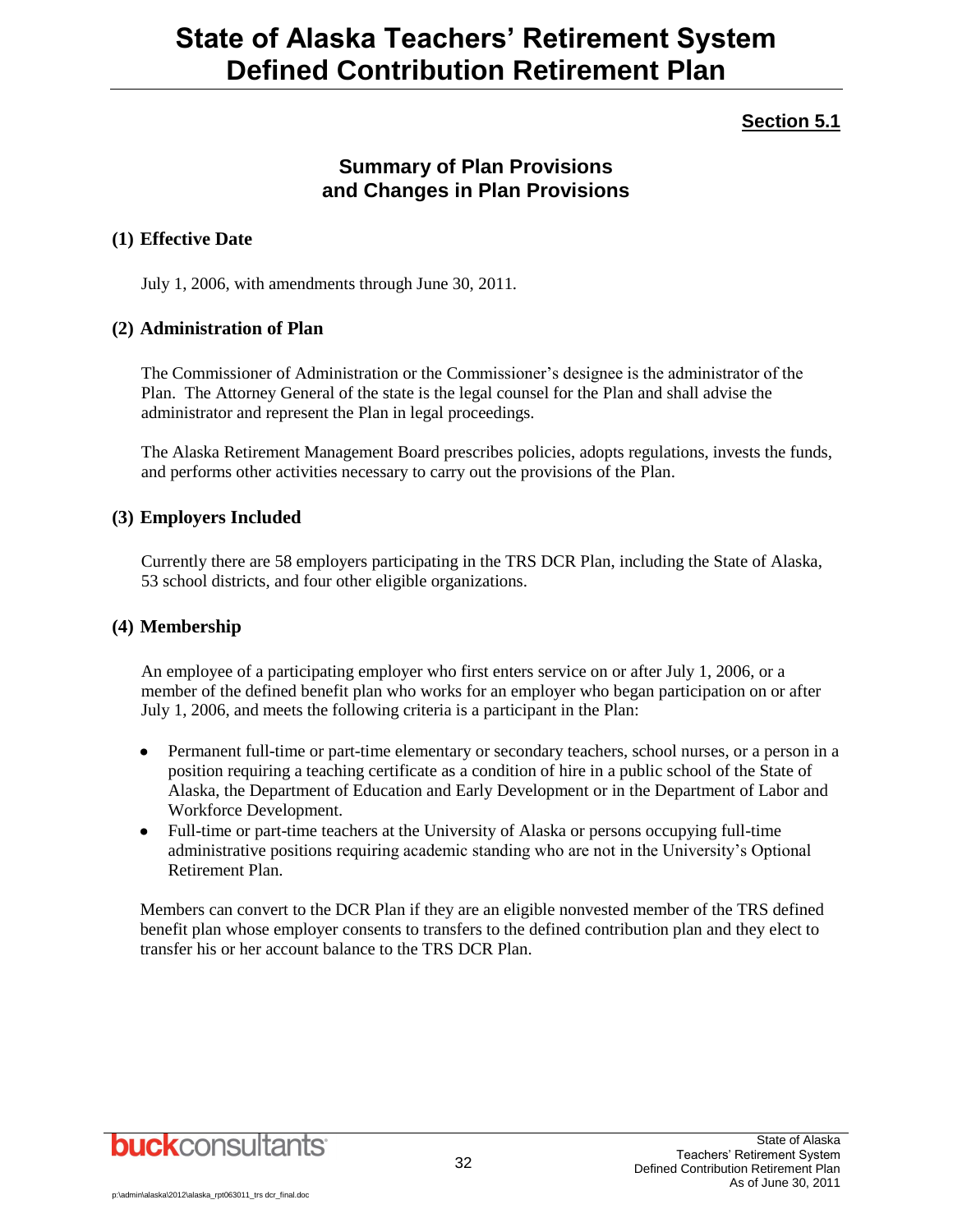### **Section 5.1 (cont'd)**

### **Summary of Plan Provisions and Changes in Plan Provisions**

#### **(5) Member Contributions**

There are no member contributions for the occupational death & disability and retiree medical benefits.

#### **(6) Retiree Medical**

- $\bullet$ Member must retire directly from the plan to be eligible for retiree medical coverage. Normal retirement eligibility is the earlier of a) 30 years of service or b) Medicare eligible and 10 years of service.
- No retiree medical benefits are provided until normal retirement eligibility. The member's premium is 100% until they are Medicare eligible.
- Coverage cannot be denied except for failure to pay premium.
- Members who are receiving disability benefits or survivors who are receiving monthly survivor benefits are not eligible until the member meets, or would have met if he/she had lived, the normal retirement eligibility requirements.
- The plan's coverage is supplemental to Medicare.
- The Medicare-eligible premium will be based on the member's years of service. The percentage of premium paid by the member is as follows:

| <b>Years of Service</b> | <b>Percent of Premium Paid</b><br>by Member |
|-------------------------|---------------------------------------------|
| Less than 15 years      | 30%                                         |
| $15 - 19$               | 25%                                         |
| $20 - 24$               | 20%                                         |
| $25 - 29$               | 15%                                         |
| 30 years or more        | 10%                                         |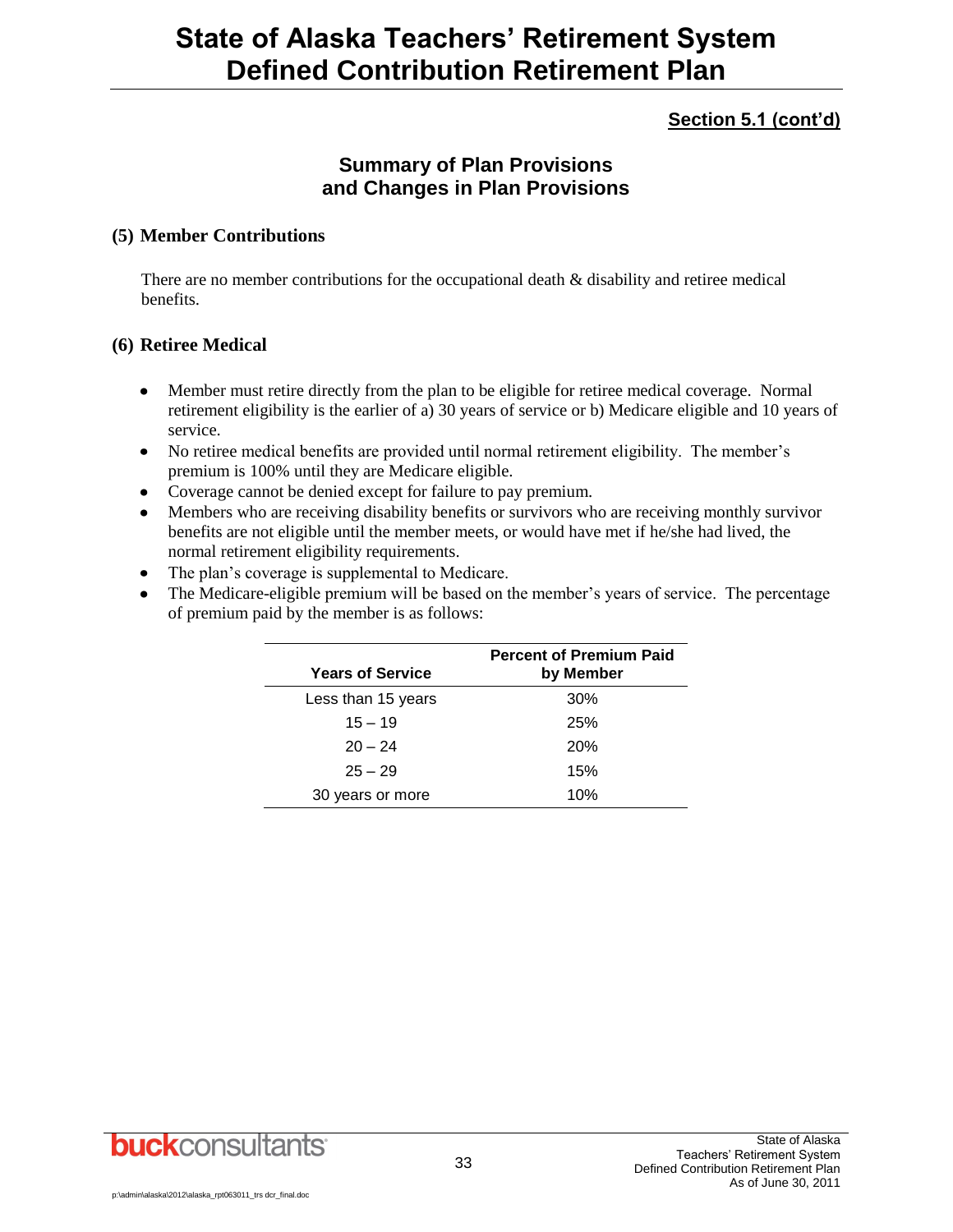### **Section 5.1 (cont'd)**

### **Summary of Plan Provisions and Changes in Plan Provisions**

#### **(7) Occupational Disability Benefits**

- Benefit is 40% of salary at date of disability.
- There is no increase in the benefit after commencement.
- Member earns service while on occupational disability.
- Benefits cease when the member becomes eligible for normal retirement at Medicare-eligible age and 10 years of service, or at any age with 30 years of service.
- No retiree medical benefits are provided until normal retirement eligibility. The member's  $\bullet$ premium is 100% until they are Medicare eligible. Medicare-eligible premiums follow the service-based schedule above.

#### **(8) Occupational Death Benefits**

- Benefit is 40% of salary.
- There is no increase in the benefit after commencement.
- Benefits cease when the member would have become eligible for normal retirement.
- The period during which the survivor is receiving benefits is counted as service credit toward retiree medical benefits.
- No retiree medical benefits are provided until the member would have been eligible for normal retirement. The surviving spouse's premium is 100% until the member would have been Medicare eligible. Medicare-eligible premiums follow the service-based schedule above.

#### **Changes Since the Prior Valuation**

There have been no changes in benefit provisions since the prior valuation.

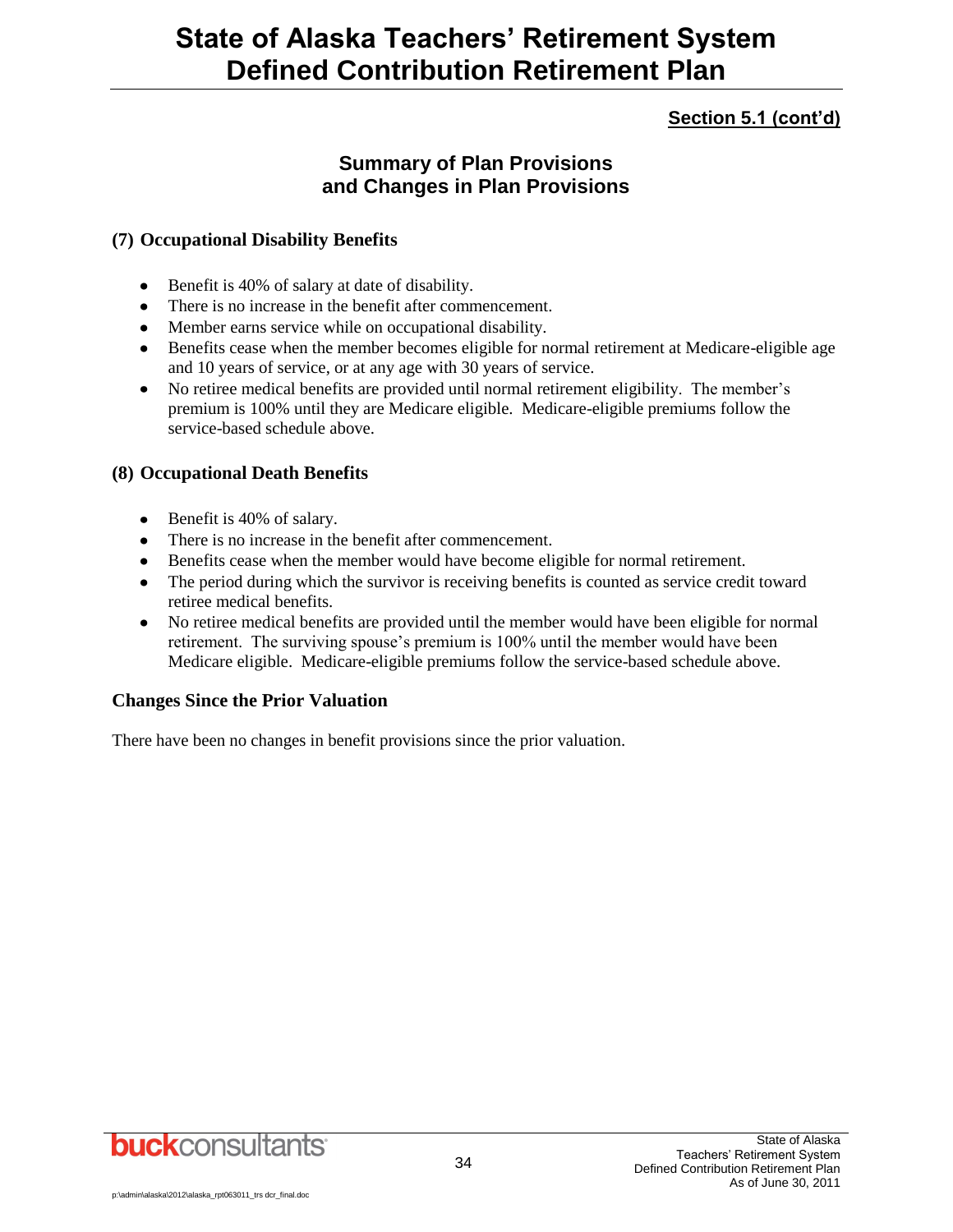### **Section 5.2**

### **Description of Actuarial Methods and Valuation Procedures**

The funding method used in this valuation was adopted by the Board in October 2006. The asset smoothing method used to determine valuation assets was implemented effective June 30, 2006.

Benefits valued are those delineated in Alaska State statutes as of the valuation date. Changes in State statutes effective after the valuation date are not taken into consideration in setting the assumptions and methods.

#### **Valuation of Liabilities**

#### **(A) Actuarial Method** – Entry Age Actuarial Cost

Liabilities and contributions shown in the report are computed using the Entry Age Actuarial Cost method of funding. Any funding surpluses or unfunded accrued liability is amortized over 25 years as a level percentage of expected payroll. Payroll is assumed to increase by the payroll growth assumption per year for this purpose. However, in keeping with GASB requirements, the net amortization period will not exceed 30 years.

Cost factors designed to produce annual costs as a constant percentage of each member's expected compensation in each year for death and disability benefits (constant dollar amount for retiree medical benefits), from the assumed entry age to the last age with a future benefit were applied to the projected benefits to determine the normal cost (the portion of the total cost of the Plan allocated to the current year under the method). The normal cost is determined by summing intermediate results for active members and determining an average normal cost rate which is then related to the total DCR Plan payroll of active members. The actuarial accrued liability for active members (the portion of the total cost of the Plan allocated to prior years under the method) was determined as the excess of the actuarial present value of projected benefits over the actuarial present value of future normal costs.

The actuarial accrued liability for beneficiaries and disabled members currently receiving benefits (if any) was determined as the actuarial present value of the benefits expected to be paid. No future normal costs are payable for these members.

The actuarial accrued liability under this method at any point in time is the theoretical amount of the fund that would have been accumulated had annual contributions equal to the normal cost been made in prior years (it does not represent the liability for benefits accrued to the valuation date). The unfunded actuarial accrued liability is the excess of the actuarial accrued liability over the actuarial value of plan assets measured on the valuation date.

Under this method, experience gains or losses, i.e., decreases or increases in accrued liabilities attributable to deviations in experience from the actuarial assumptions, adjust the unfunded actuarial accrued liability.

#### **(B) Valuation of Assets**

Effective June 30, 2006, the asset valuation method recognizes 20% of the investment gain or loss in each of the current and preceding four years. This method will be phased in over five years. Fair Value of Assets were \$0 as of June 30, 2006. All assets are valued at fair value. Assets are accounted for on an accrued basis and are taken directly from financial statements audited by KPMG LLP. Valuation assets are constrained to a range of 80% to 120% of the fair value of assets.

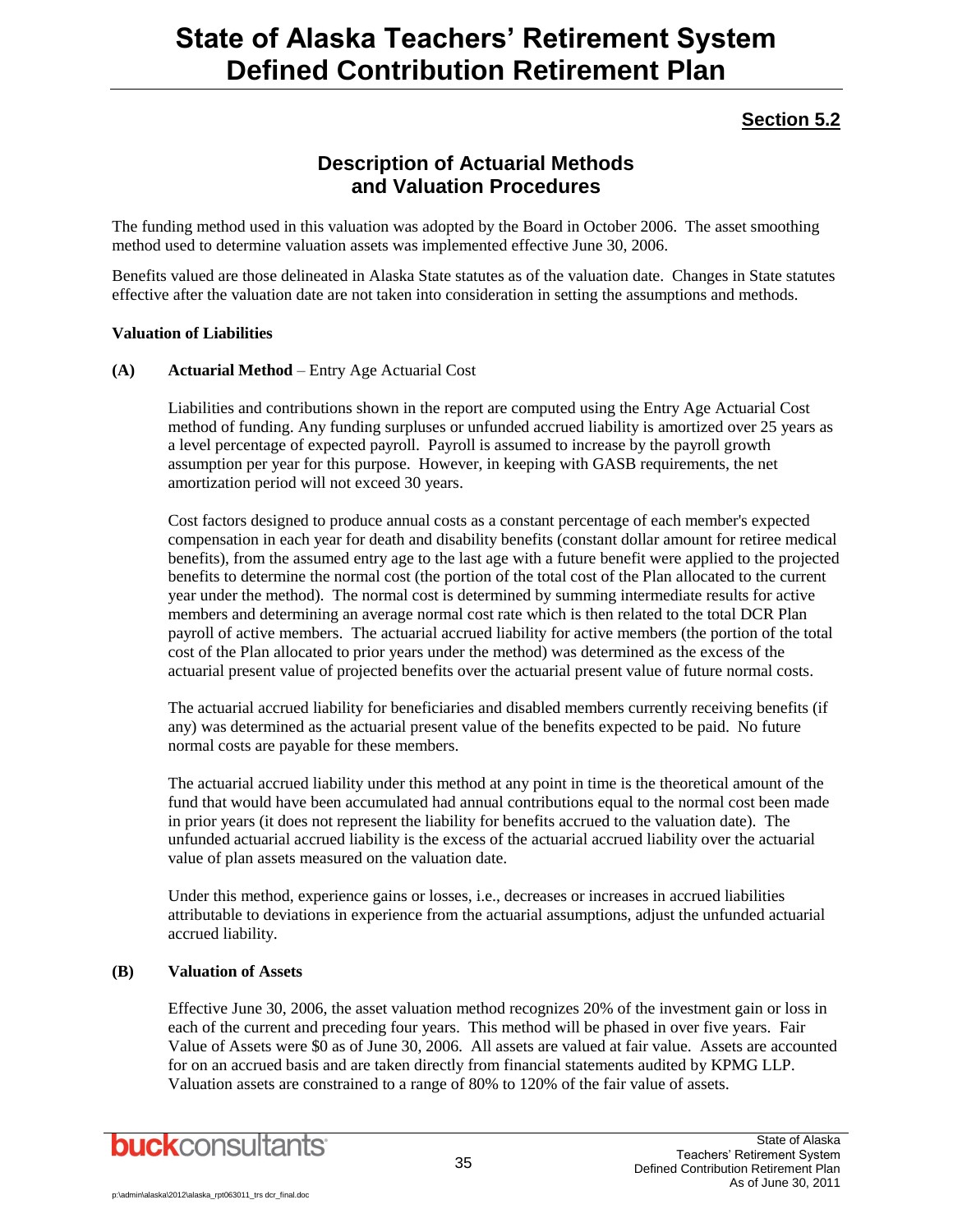### **Section 5.2 (cont'd)**

### **Description of Actuarial Methods and Valuation Procedures**

#### **(C) Valuation of Retiree Medical Benefits**

The methodology used for the valuation of the retiree medical benefits is described in Section 6.2(c) of the State of Alaska Teachers' Retirement System Defined Benefit Plan Actuarial Valuation Report as of June 30, 2011.

Due to the lack of experience for the DCR Plan only, base claims costs are based on those described in the actuarial valuation as of June 30, 2011 for TRS with some adjustments. The claims costs were adjusted to reflect the differences between the DCR medical plan and the DB medical plan. These differences include different coverage levels and an indexing of the retiree out-of-pocket dollar amounts. To account for higher initial copays, deductibles and out-of-pocket limits, FY11 claims costs were reduced 5.9% for medical and 0.7% for prescription drugs. Retiree out-of-pocket amounts were indexed 4.8% each year to reflect the effect of the deductible leveraging on trend, putting the annual projected trend closer to the ultimate trend rate.

No implicit subsidies are assumed. Employees projected to retire with 30 years of service prior to Medicare are valued with commencement deferred to Medicare eligibility, as such participants will be required to pay the full plan premium. Explicit subsidies for disabled and normal retirement are determined using the plan-defined percentages of total projected plan costs, again with no implicit subsidy assumed.

#### **Healthcare Reform**

Healthcare Reform legislation passed on March 23, 2010 included several provisions with potential implications for the State of Alaska Retiree Health Plan liability. Buck evaluated the impact due to the following provisions; however, none of the impacts have been included in the valuation results.

Because the State plan is retiree-only, and was in effect at the time the legislation was enacted, not all provisions are required. Unlimited lifetime benefits and dependent coverage to age 26 are two of these provisions. We did look at the impact of including these provisions, but there was no decision made to adopt them, and no requirement to do so.

The Plan will be subject to the high cost plan excise tax (Cadillac tax). Based upon guidance available at the time of disclosure Buck estimated the year in which the tax would potentially affect Alaska to be sufficiently far into the future to produce a minimal impact. Buck determined the impact to be immaterial based on a blend of pre-Medicare and Medicare retirees.

We have not identified any other specific provisions of healthcare reform that would be expected to have a significant impact on the measured obligation. As additional guidance on the legislation is issued, we will continue to monitor any potential impacts.

#### **Changes in Methods From the Prior Valuation**

There have been no changes in methods since the prior valuation.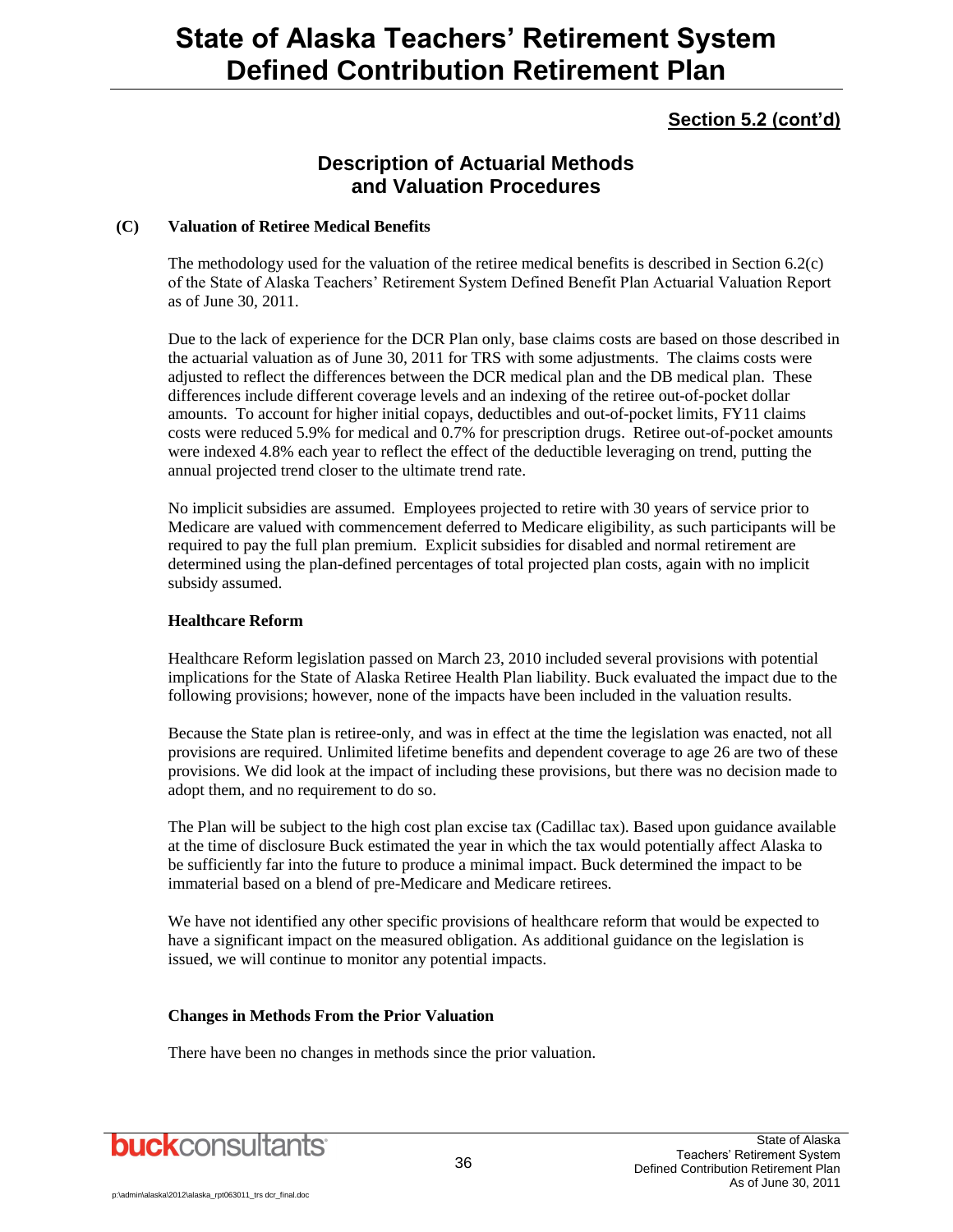### **Section 5.3**

### **Summary of Actuarial Assumptions and Changes in Assumptions**

The demographic and economic assumptions used in the June 30, 2011 valuation are described below. Unless noted otherwise, these assumptions were adopted by the Board in December 2010. These assumptions were the result of an experience study performed for the DB Plan as of June 30, 2009.

| <b>Investment Return / Discount Rate</b> | 8.00% per year (geometric), compounded annually, net of<br>expenses.                                                                                                                                                                                                                                                  |
|------------------------------------------|-----------------------------------------------------------------------------------------------------------------------------------------------------------------------------------------------------------------------------------------------------------------------------------------------------------------------|
| <b>Salary Scale</b>                      | Inflation $-3.12%$ per year.                                                                                                                                                                                                                                                                                          |
|                                          | Productivity $-0.5%$ per year.                                                                                                                                                                                                                                                                                        |
|                                          | See Table 1 for salary scale rates.                                                                                                                                                                                                                                                                                   |
| Payroll Growth                           | 3.62% per year.                                                                                                                                                                                                                                                                                                       |
| <b>Total Inflation</b>                   | Total inflation as measured by the Consumer Price Index for urban<br>and clerical workers for Anchorage is assumed to increase 3.12%<br>annually.                                                                                                                                                                     |
| Mortality (Pre-termination)*             | Based upon the 2005-2009 actual experience of the TRS DB Plan.<br>(See Table 2). 55% of the 1994 Group Annuity Mortality (GAM)<br>Table, 1994 Base Year without margin projected to 2013 using<br>Projection Scale AA for females and 45% for males. 15% of deaths<br>are assumed to result from occupational causes. |
| Mortality (Post-termination)*            | Based upon the 2005-2009 actual experience of the TRS DB Plan.<br>(See Table 3). 3-year setback of the 1994 GAM Table, 1994 Base<br>Year without margin projected to 2013 using Projection Scale AA<br>for females and 4-year setback for males.                                                                      |
| Turnover                                 | Select rates were estimated and ultimate rates were set to the TRS<br>DB Plan's rates loaded by 10%. (See Table 4).                                                                                                                                                                                                   |
| Disability                               | Incidence rates based upon the 2005-2009 actual experience of the<br>TRS DB Plan, in accordance with Table 5. Post-disability mortality<br>in accordance with the RP-2000 Disabled Retiree Mortality Table.<br>15% of disabilities are assumed to result from occupational causes.                                    |
| Retirement                               | Retirement rates were estimated in accordance with Table 6.                                                                                                                                                                                                                                                           |
| Marriage and Age Difference              | Wives are assumed to be three years younger than husbands. 85%<br>of male members and 75% of female members are assumed to be<br>married.                                                                                                                                                                             |
| <b>Part-time Status</b>                  | Part-time employees are assumed to earn 0.60 years of credited<br>service per year.                                                                                                                                                                                                                                   |

\*The mortality assumptions include an allowance for expected future mortality improvement. The mortality table used was set in 2010 with an Actual Deaths to Expected Deaths ratio of 117%.

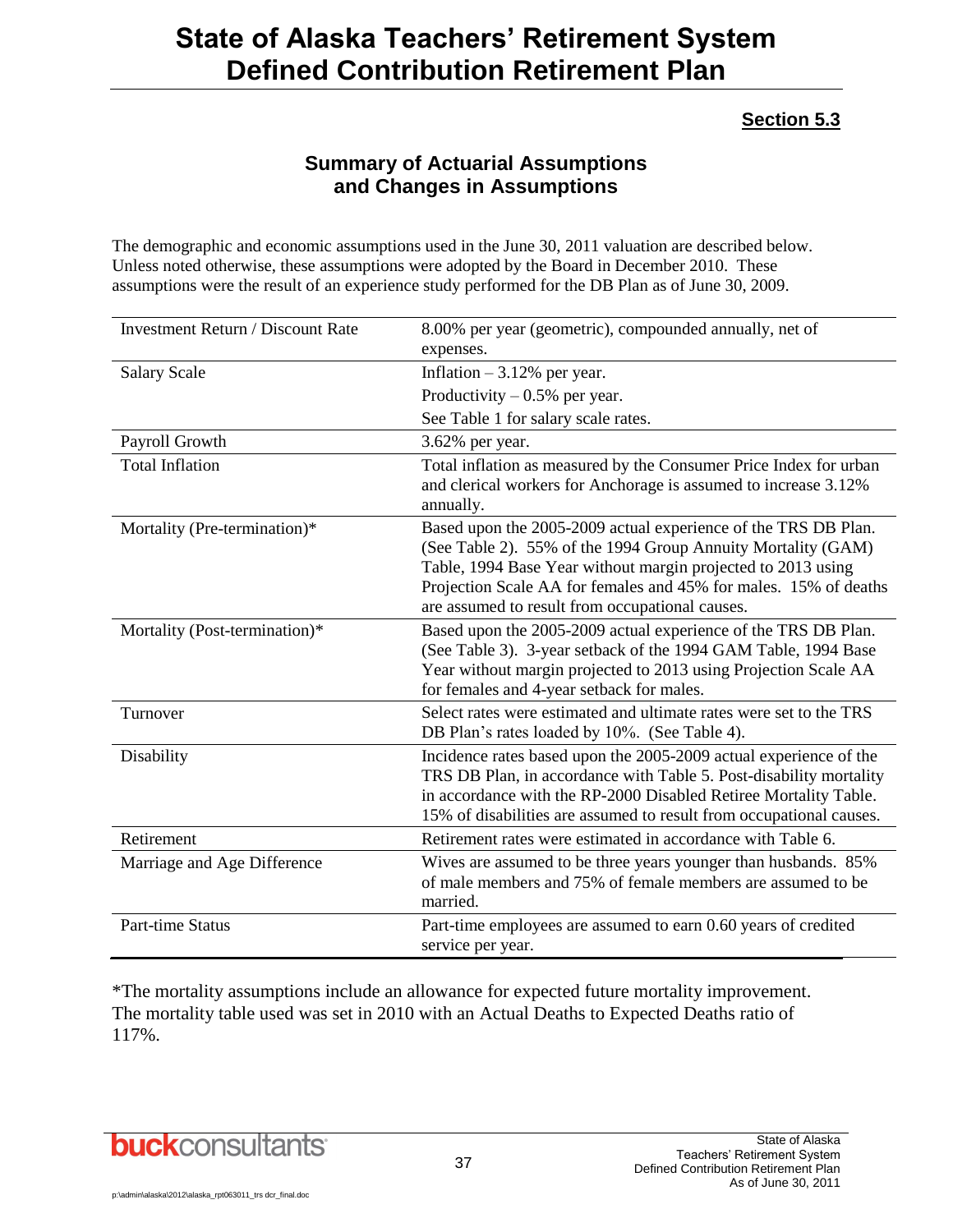### **Section 5.3 (cont'd)**

| <b>Expenses</b>                     | All expenses are net of the investment return assumption.                                                                                                                                                               |                |                     |
|-------------------------------------|-------------------------------------------------------------------------------------------------------------------------------------------------------------------------------------------------------------------------|----------------|---------------------|
| Per Capita Claims Cost              | Sample claims cost rates adjusted to age 65 for FY12 medical<br>benefits are shown below:                                                                                                                               |                |                     |
|                                     |                                                                                                                                                                                                                         |                | <b>Prescription</b> |
|                                     |                                                                                                                                                                                                                         | <b>Medical</b> | <b>Drugs</b>        |
|                                     | Pre-Medicare                                                                                                                                                                                                            | \$9,497        | \$2,799             |
|                                     | Medicare Parts A & B                                                                                                                                                                                                    | \$1,551        | \$2,799             |
|                                     | Medicare Part B Only                                                                                                                                                                                                    | \$6,936        | \$2,799             |
|                                     | Medicare Part D                                                                                                                                                                                                         | N/A            | 534<br>S            |
| Third Party Administrator Fees      | \$162.47 per person per year; assumed trend rate of 5% per year.                                                                                                                                                        |                |                     |
| <b>Base Claims Cost Adjustments</b> | Due to higher initial copays, deductibles, out-of-pocket limits<br>and member cost sharing compared to the DB medical plan, the<br>following cost adjustments are applied to the per capita claims<br>cost rates above: |                |                     |
|                                     | 0.941 for the medical plan.                                                                                                                                                                                             |                |                     |
|                                     | 0.993 for the prescription drug plan.                                                                                                                                                                                   |                |                     |
|                                     | 0.952 for the annual indexing of member cost sharing.<br>٠                                                                                                                                                              |                |                     |

### **Summary of Actuarial Assumptions and Changes in Assumptions**

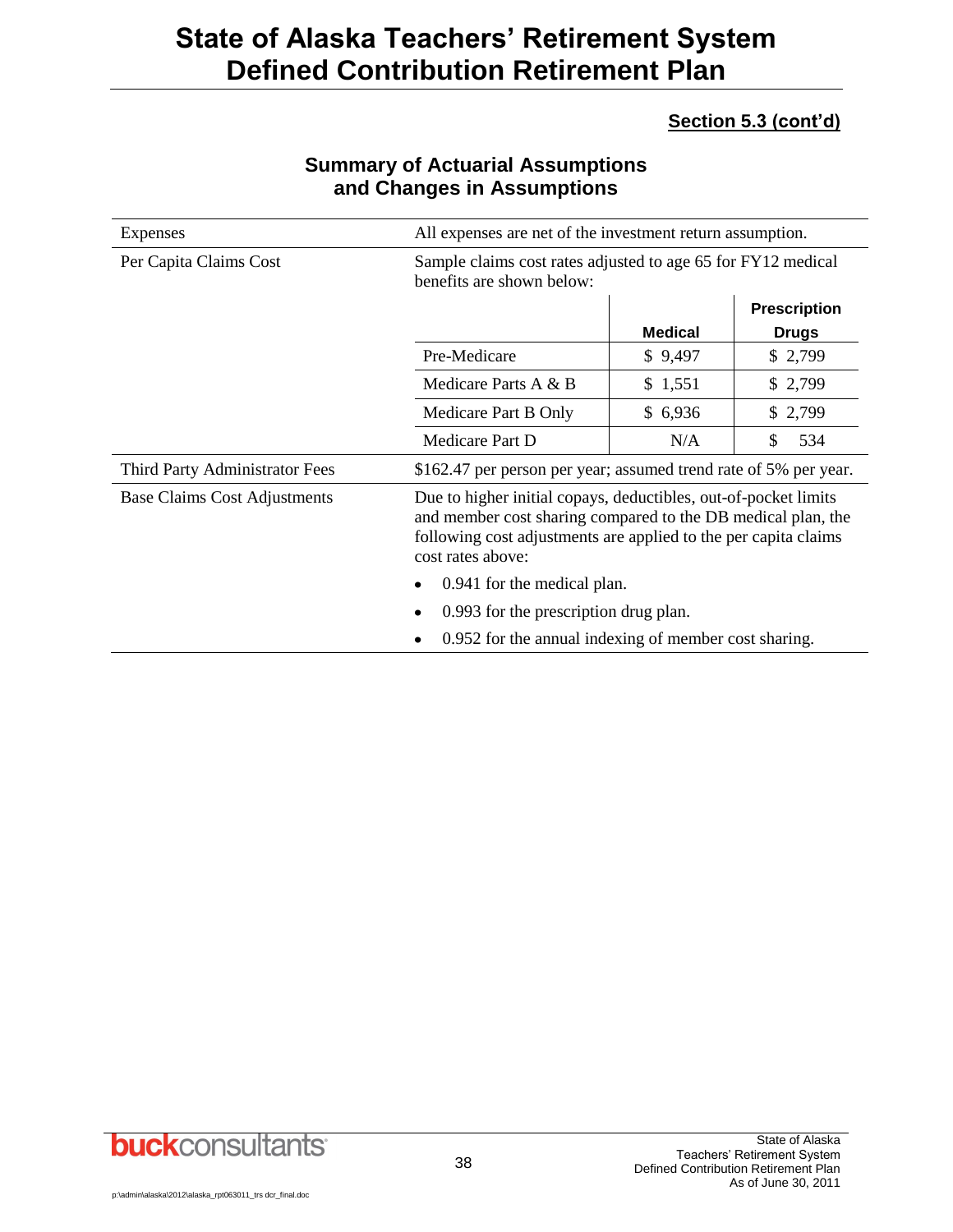### **Section 5.3 (cont'd)**

| <b>Health Cost Trend</b>             | The table below shows the rate used to project the cost from<br>the shown fiscal year to the next fiscal year. For example,<br>6.4% is applied to the FY12 medical claims costs to get the<br>FY13 medical claims costs. |                |                              |
|--------------------------------------|--------------------------------------------------------------------------------------------------------------------------------------------------------------------------------------------------------------------------|----------------|------------------------------|
|                                      |                                                                                                                                                                                                                          |                | <b>Prescription</b>          |
|                                      |                                                                                                                                                                                                                          | <b>Medical</b> | <b>Drugs</b>                 |
|                                      | <b>FY12</b>                                                                                                                                                                                                              | 6.4%           | 7.1%                         |
|                                      | <b>FY13</b>                                                                                                                                                                                                              | 5.9%           | 5.9%                         |
|                                      | <b>FY14</b>                                                                                                                                                                                                              | 5.9%           | 5.9%                         |
|                                      | <b>FY15</b>                                                                                                                                                                                                              | 5.9%           | 5.9%                         |
|                                      | <b>FY16</b>                                                                                                                                                                                                              | 5.9%           | 5.9%                         |
|                                      | <b>FY17</b>                                                                                                                                                                                                              | 5.9%           | 5.9%                         |
|                                      | <b>FY18</b>                                                                                                                                                                                                              | 5.9%           | 5.9%                         |
|                                      | <b>FY25</b>                                                                                                                                                                                                              | 5.8%           | 5.8%                         |
|                                      | <b>FY50</b>                                                                                                                                                                                                              | 5.7%           | 5.7%                         |
|                                      | <b>FY100</b>                                                                                                                                                                                                             | 5.1%           | 5.1%                         |
| <b>Aging Factors</b>                 | populated with assumptions that are specific to the State<br>of Alaska.                                                                                                                                                  |                | <b>Prescription</b>          |
|                                      | Age                                                                                                                                                                                                                      | <b>Medical</b> | <b>Drugs</b>                 |
|                                      | $0 - 44$                                                                                                                                                                                                                 | 2.0%           | 4.5%                         |
|                                      | 45-54                                                                                                                                                                                                                    | 2.5%           | 3.5%                         |
|                                      | 55-64                                                                                                                                                                                                                    | 3.5%           | 3.0%                         |
|                                      | 65-73                                                                                                                                                                                                                    | 4.0%           | 1.5%                         |
|                                      | 74-83                                                                                                                                                                                                                    | 1.5%           | 0.5%                         |
|                                      | 84-93                                                                                                                                                                                                                    | 0.5%           | 0.0%                         |
|                                      | $94+$                                                                                                                                                                                                                    | 0.0%           | 0.0%                         |
| <b>Retiree Medical Participation</b> | <b>Years of Service</b>                                                                                                                                                                                                  |                | <b>Percent Participation</b> |
|                                      | $10-14$                                                                                                                                                                                                                  |                | 75%                          |
|                                      | $15-19$                                                                                                                                                                                                                  |                | 80%                          |
|                                      | $20 - 24$                                                                                                                                                                                                                |                | 85%                          |
|                                      | $25-29$                                                                                                                                                                                                                  |                | 95%                          |
|                                      | $30+$                                                                                                                                                                                                                    |                | 100%                         |

### **Summary of Actuarial Assumptions and Changes in Assumptions**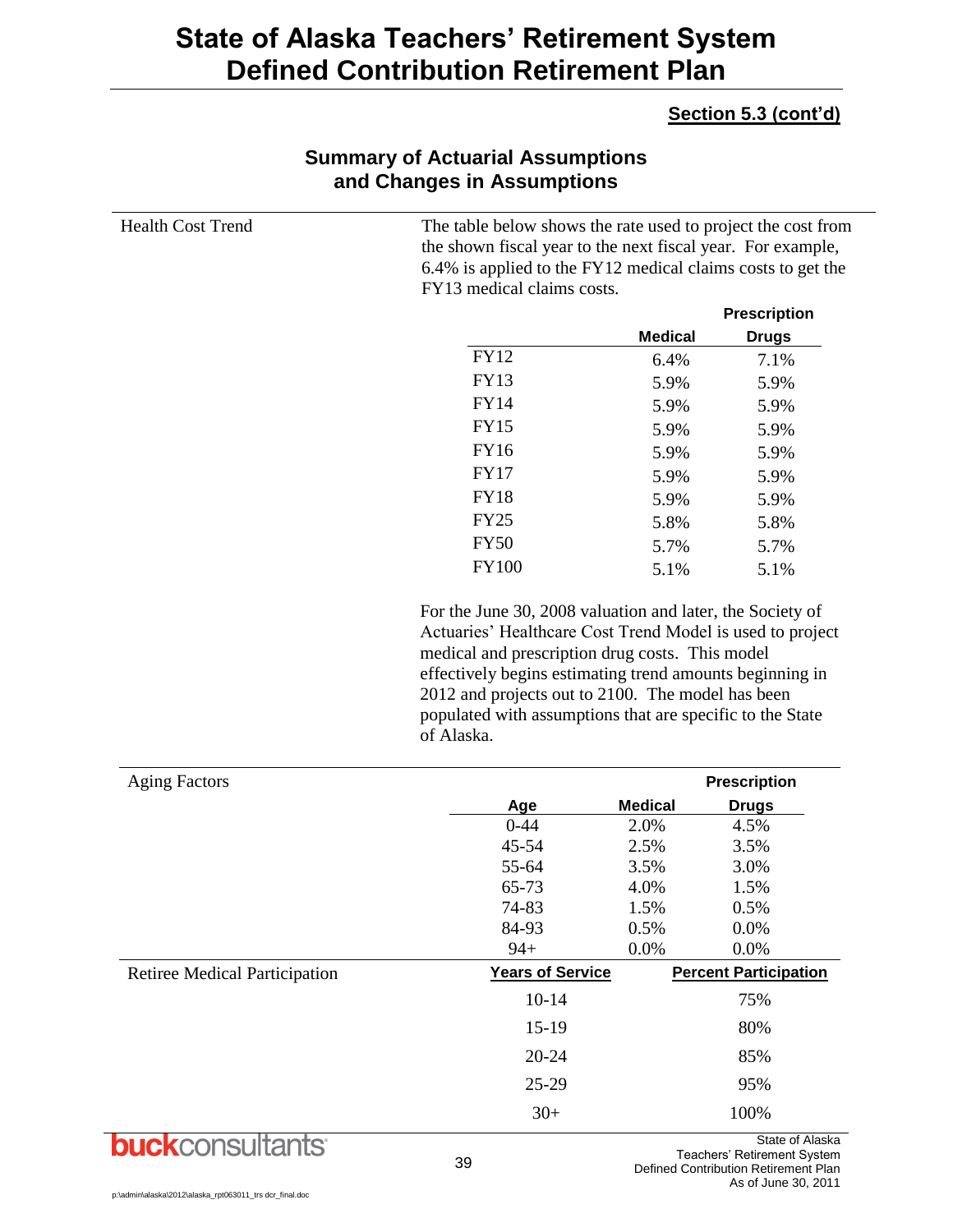### **Section 5.3 (cont'd)**

### **Summary of Actuarial Assumptions and Changes in Assumptions**

**Table 1 Alaska TRS DCR Plan Salary Scale**

| <b>Year of Employment</b> | <b>Unisex Rate</b> |
|---------------------------|--------------------|
|                           |                    |
| $1-6$                     | 6.11%              |
| 7                         | 5.94               |
| 8                         | 5.78               |
| 9                         | 5.61               |
| 10                        | 5.44               |
| 11                        | 5.28               |
| 12                        | 5.11               |
| 13                        | 4.94               |
| 14                        | 4.78               |
| 15                        | 4.61               |
| 16                        | 4.45               |
| 17                        | 4.28               |
| 18                        | 4.11               |
| 19                        | 3.95               |
| 20                        | 3.78               |
| $21+$                     | 3.62               |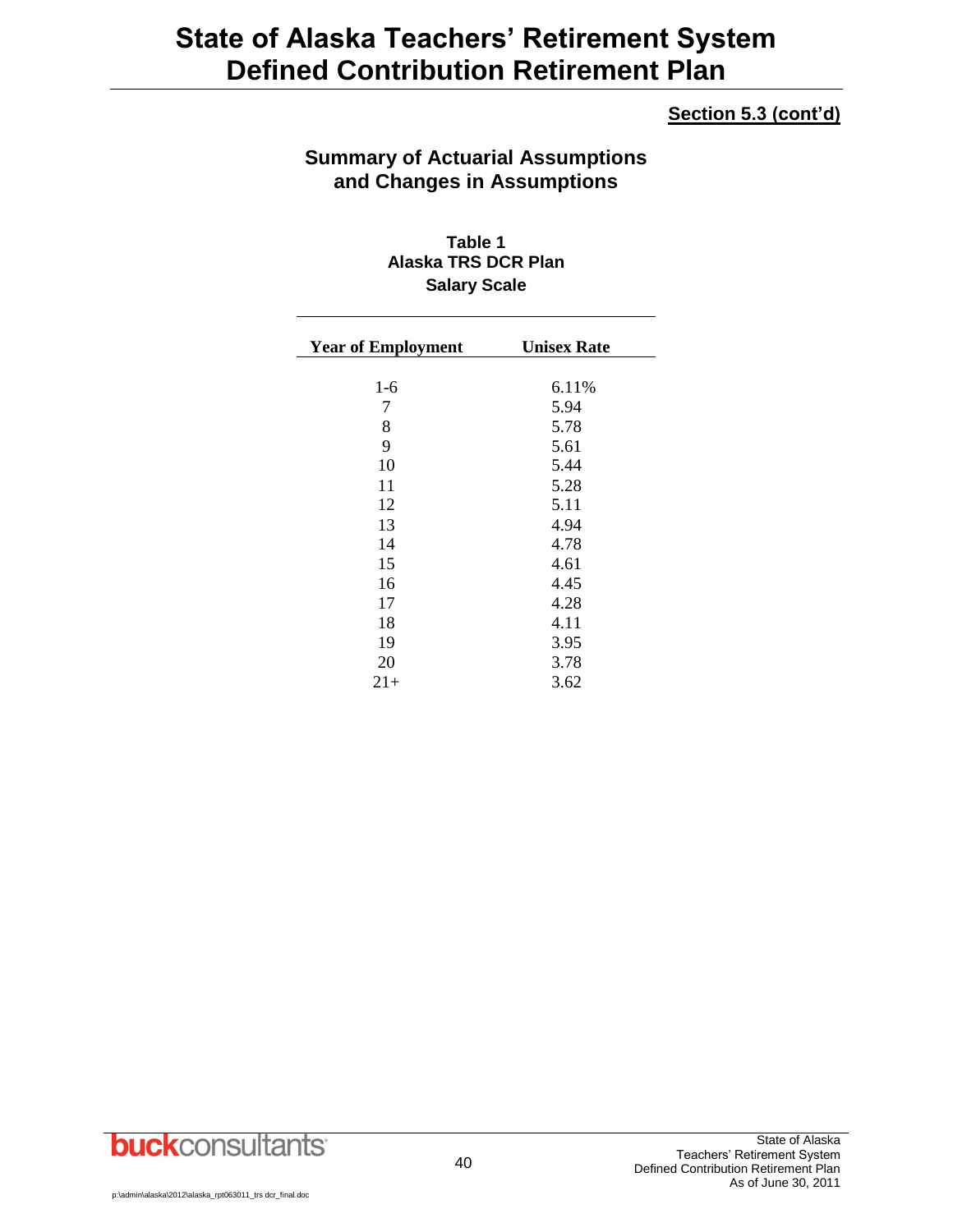#### **Section 5.3 (cont'd)**

### **Summary of Actuarial Assumptions and Changes in Assumptions**

#### **Table 2 Alaska TRS DCR Plan Mortality Table (Pre-termination)**

| <u>Age</u> | <b>Male</b> | <b>Female</b> |
|------------|-------------|---------------|
| 20         | .017%       | .012%         |
| 21         | .018        | .012          |
| 22         | .019        | .012          |
| 23         | .021        | .013          |
| 24         | .024        | .013          |
| 25         | .026        | .013          |
| 26         | .030        | .014          |
| 27         | .032        | .014          |
| 28         | .033        | .015          |
| 29         | .034        | .016          |
| 30         | .035        | .017          |
| 31         | .036        | .019          |
| 32         | .037        | .020          |
| 33         | .037        | .021          |
| 34         | .037        | .022          |
| 35         | .037        | .023          |
| 36         | .038        | .024          |
| 37         | .039        | .025          |
| 38         | .041        | .027          |
| 39         | .042        | .029          |
| 40         | .045        | .032          |
| 41         | .047        | .034          |
| 42         | .050        | .037          |
| 43         | .053        | .039          |
| 44         | .056        | .041          |
| 45         | .060        | .042          |
| 46         | .064        | .044          |
| 47         | .069        | .047          |
| 48         | .075        | .051          |
| 49         | .081        | .055          |
| 50         | .088        | .061          |
| 51         | .097        | .068          |
| 52         | .106        | .078          |
| 53         | .118        | .090          |
| 54         | .131        | .102          |
| 55         | .149        | .116          |
| 56         | .170        | .135          |
| 57         | .195        | .157          |
| 58         | .224        | .181          |
| 59         | .253        | .208          |
| 60         | .284        | .239          |
| 61         | .326        | .274          |
| 62         | .368        | .314          |
| 63         | .425        | .359          |
| 64         | .479        | .410          |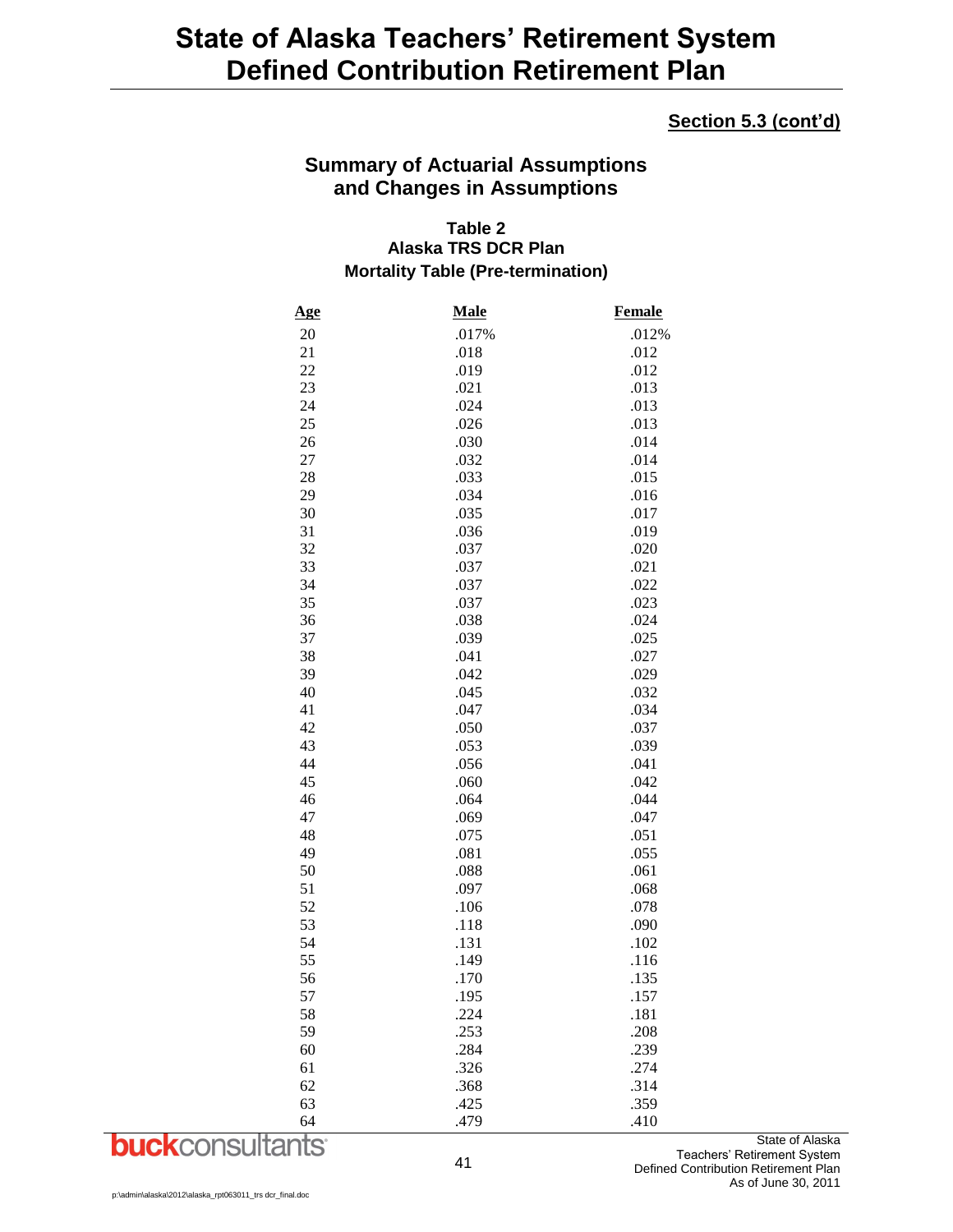#### **Section 5.3 (cont'd)**

### **Summary of Actuarial Assumptions and Changes in Assumptions**

#### **Table 3 Alaska TRS DCR Plan Mortality Table (Post-termination)**

| <u>Age</u> | Male  | <b>Female</b> |
|------------|-------|---------------|
| 50         | .142% | .085%         |
| 51         | .153  | .092          |
| 52         | .166  | .100          |
| 53         | .181  | .111          |
| 54         | .196  | .124          |
| 55         | .215  | .143          |
| 56         | .235  | .163          |
| 57         | .263  | .185          |
| 58         | .291  | .212          |
| 59         | .331  | .246          |
| 60         | .377  | .285          |
| 61         | .433  | .328          |
| 62         | .499  | .378          |
| 63         | .561  | .434          |
| 64         | .631  | .498          |
| 65         | .725  | .570          |
| 66         | .819  | .653          |
| 67         | .944  | .745          |
| 68         | 1.064 | .844          |
| 69         | 1.196 | .948          |
| 70         | 1.362 | 1.052         |
| 71         | 1.512 | 1.150         |
| 72         | 1.634 | 1.242         |
| 73         | 1.787 | 1.342         |
| 74         | 1.915 | 1.434         |
| 75         | 2.094 | 1.583         |
| 76         | 2.298 | 1.726         |
| 77         | 2.518 | 1.918         |
| 78         | 2.748 | 2.094         |
| 79         | 3.061 | 2.338         |
| 80         | 3.361 | 2.669         |
| 81         | 3.788 | 2.985         |
| 82         | 4.292 | 3.327         |
| 83         | 4.868 | 3.707         |
| 84         | 5.510 | 4.136         |
| 85         | 6.214 | 4.625         |

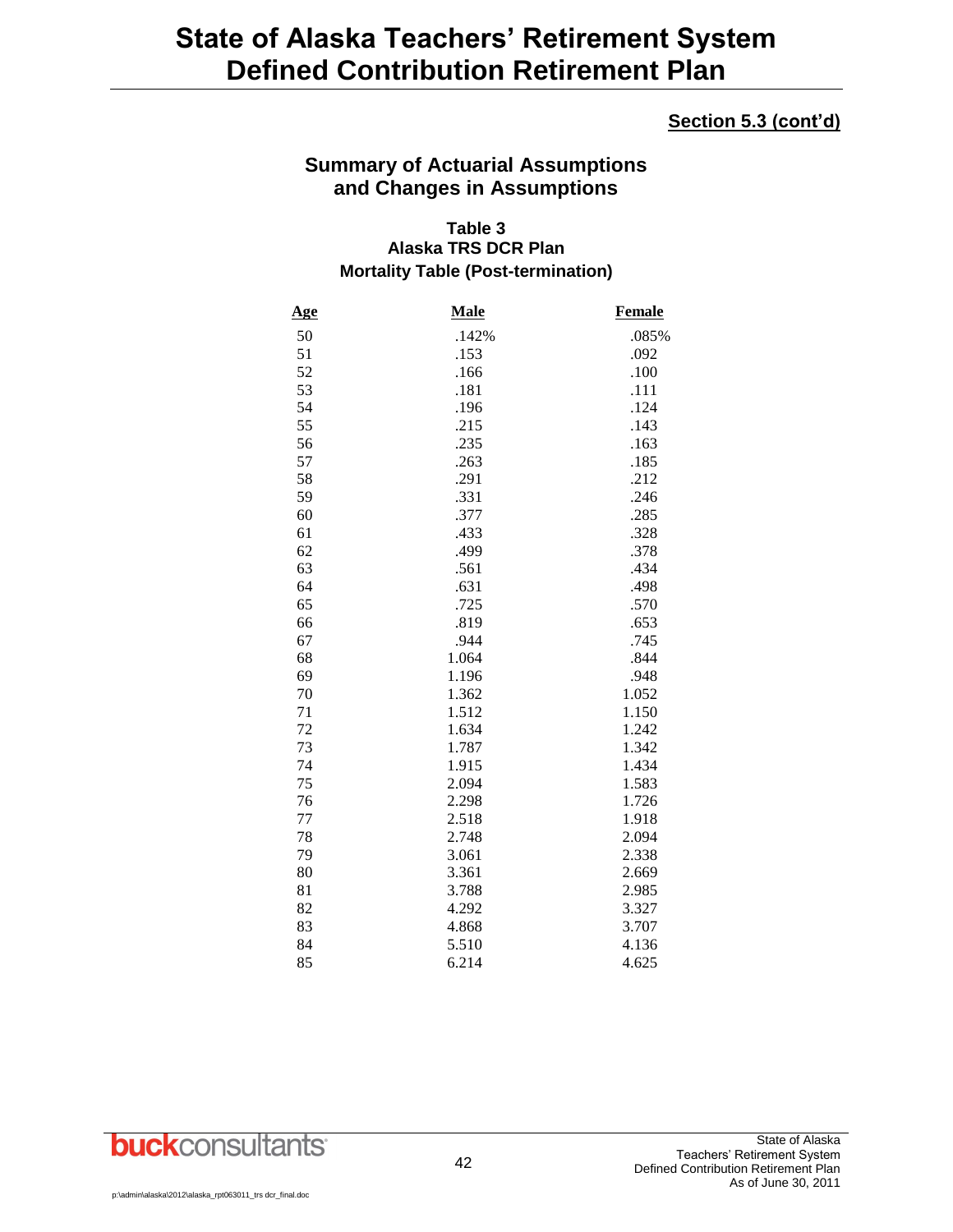#### **Section 5.3 (cont'd)**

### **Summary of Actuarial Assumptions and Changes in Assumptions**

#### **Table 4 Alaska TRS DCR Plan Turnover Assumptions**

#### **Select Rates of Turnover During the First 5 Years of Employment**

| Year of           |      |
|-------------------|------|
| <b>Employment</b> | Rate |
|                   |      |
| $\Omega$          | 18%  |
|                   | 17%  |
| $\mathcal{L}$     | 14%  |
| 3                 | 12%  |
|                   | 10%  |

#### **Ultimate Rates of Turnover After the First 5 Years of Employment**

|          |             | After the $\mathbf{r}$ h st $\mathbf{v}$ is easy of Employment |        |             |                  |
|----------|-------------|----------------------------------------------------------------|--------|-------------|------------------|
| Age      | <b>Male</b> | <b>Female</b>                                                  | Age    | <b>Male</b> | <b>Female</b>    |
| 15       | 4.9042%     | 4.8122%                                                        | 40     | 4.7508%     | 4.6924%          |
| 16       | 4.8981      | 4.8085                                                         | 41     | 4.7372      | 4.6815           |
| 17       | 4.8931      | 4.8061                                                         | $42\,$ | 4.7199      | 4.6706           |
| 18       | 4.8882      | 4.8049                                                         | 43     | 4.7038      | 4.6609           |
| 19       | 4.8857      | 4.8037                                                         | 44     | 4.6827      | 4.6488           |
| 20       | 4.8474      | 4.7686                                                         | 45     | 4.6593      | 4.6343           |
| 21       | 4.8448      | 4.7686                                                         | 46     | 4.6345      | 4.6210           |
| 22       | 4.8399      | 4.7674                                                         | 47     | 4.6035      | 4.6028           |
| 23       | 4.8362      | 4.7674                                                         | 48     | 4.5676      | 4.5823           |
|          |             | 4.7662                                                         | 49     |             |                  |
| 24<br>25 | 4.8300      |                                                                | 50     | 4.5306      | 4.5617<br>4.5375 |
|          | 4.8250      | 4.7662                                                         |        | 4.4884      |                  |
| 26       | 4.8201      | 4.7650                                                         | 51     | 4.4389      | 4.5097           |
| 27       | 4.8151      | 4.7638                                                         | 52     | 4.3808      | 4.4770           |
| 28       | 4.8102      | 4.7601                                                         | 53     | 4.3164      | 4.4383           |
| 29       | 4.8052      | 4.7565                                                         | 54     | 4.2447      | 4.3971           |
| 30       | 4.8015      | 4.7529                                                         | 55     | 4.1630      | 4.3475           |
|          |             |                                                                |        |             |                  |
| 31       | 4.7991      | 4.7505                                                         | 56     | 4.0640      | 4.2834           |
| 32       | 4.7953      | 4.7456                                                         | 57     | 3.9427      | 4.2011           |
| 33       | 4.7929      | 4.7420                                                         | 58     | 3.8103      | 4.1080           |
| 34       | 4.7916      | 4.7372                                                         | 59     | 3.6507      | 3.9894           |
| 35       | 4.7892      | 4.7323                                                         | 60     | 3.4713      | 3.8551           |
| 36       | 4.7854      | 4.7251                                                         | 61     | 3.2720      | 3.7050           |
| 37       | 4.7805      | 4.7190                                                         | 62     | 3.0406      | 3.5344           |
| 38       | 4.7718      | 4.7105                                                         | 63     | 2.7770      | 3.3396           |
| 39       | 4.7619      | 4.7021                                                         | 64     | 2.4912      | 3.1279           |
|          |             |                                                                | $65+$  | 4.9500      | 4.8400           |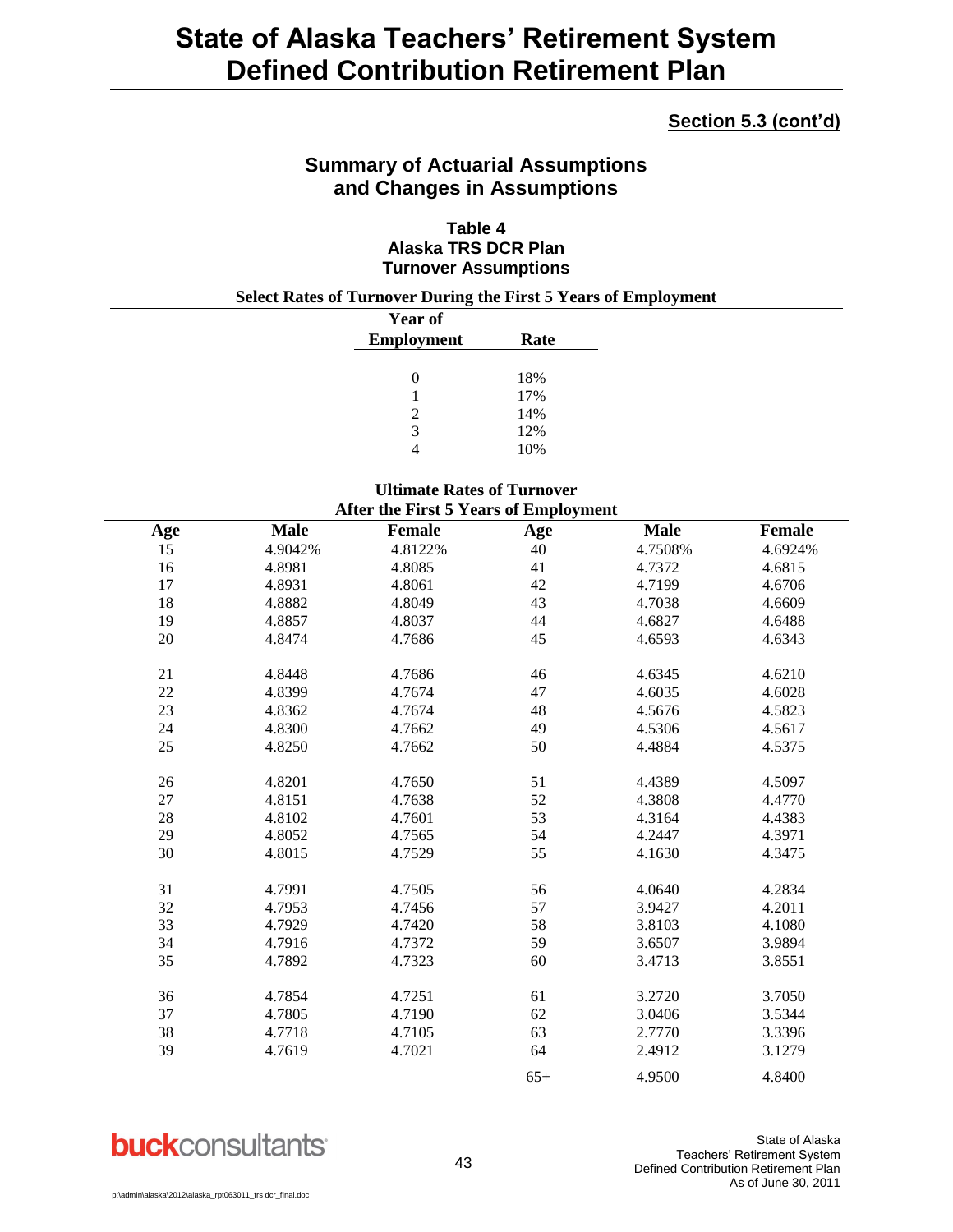#### **Section 5.3 (cont'd)**

| <b>Summary of Actuarial Assumptions</b> |
|-----------------------------------------|
| and Changes in Assumptions              |

|        | Table 5<br>Alaska TRS DCR Plan<br><b>Disability Table</b> |               |  |
|--------|-----------------------------------------------------------|---------------|--|
| Age    | <b>Male</b>                                               | <b>Female</b> |  |
| 20     | .022%                                                     | .020%         |  |
| 21     | .022                                                      | .020          |  |
| 22     | .023                                                      | .021          |  |
| 23     | .023                                                      | .021          |  |
| 24     | .024                                                      | .022          |  |
| 25     | .024                                                      | .022          |  |
| 26     | .024                                                      | .022          |  |
| $27\,$ | .025                                                      | .022          |  |
| 28     | .026                                                      | .023          |  |
| 29     | .026                                                      | .024          |  |
| 30     | .027                                                      | .025          |  |
| 31     | .027                                                      | .025          |  |
| 32     | .028                                                      | .025          |  |
| 33     | .029                                                      | .026          |  |
| 34     | .030                                                      | .027          |  |
| 35     | .030                                                      | .027          |  |
| 36     | .032                                                      | .029          |  |
| 37     | .033                                                      | .030          |  |
| 38     | .034                                                      | .031          |  |
| 39     | .035                                                      | .032          |  |
| 40     | .037                                                      | .033          |  |
| 41     | .038                                                      | .035          |  |
| 42     | .041                                                      | .037          |  |
| 43     | .043                                                      | .039          |  |
| 44     | .047                                                      | .043          |  |
| 45     | .052                                                      | .047          |  |
| 46     | .056                                                      | .050          |  |
| 47     | .061                                                      | .055          |  |
| 48     | .066                                                      | .060          |  |
| 49     | .071                                                      | .064          |  |
| 50     | .077                                                      | .069          |  |
| 51     | .083                                                      | .075          |  |
| 52     | .091                                                      | .082          |  |
| 53     | .102                                                      | .091          |  |
| 54     | .114                                                      | .102          |  |
| 55     | .128                                                      | .115          |  |
| 56     | .147                                                      | .133          |  |
| 57     | .171                                                      | .154          |  |
| 58     | .195                                                      | .176          |  |
| 59     | .230                                                      | .207          |  |
| 60     | .270                                                      | .243          |  |
| 61     | .312                                                      | .281          |  |
| 62     | .362                                                      | .325          |  |
| 63     | .418                                                      | .376          |  |
| 64     | .477                                                      | .429          |  |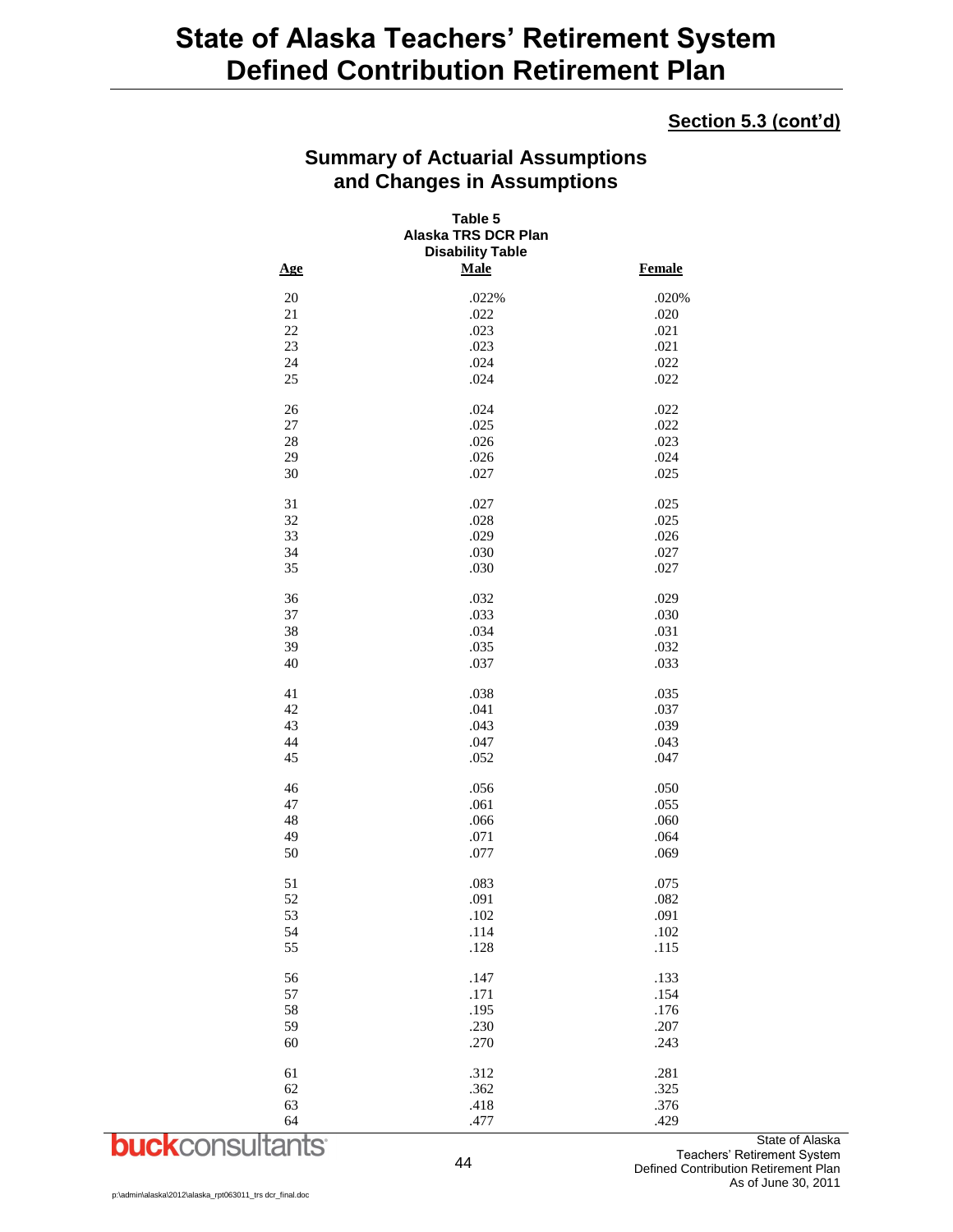### **Section 5.3 (cont'd)**

### **Summary of Actuarial Assumptions and Changes in Assumptions**

| Table 6<br>Alaska TRS DCR Plan<br><b>Retirement Table</b> |      |
|-----------------------------------------------------------|------|
| Age                                                       | Rate |
| $<$ 55                                                    | 2%   |
| 55-59                                                     | 3%   |
| 60                                                        | 5%   |
| 61                                                        | 5%   |
| 62                                                        | 10%  |
| 63                                                        | 5%   |
| 64                                                        | 5%   |
| 65                                                        | 25%  |
| 66                                                        | 25%  |
| 67                                                        | 25%  |
| 68                                                        | 20%  |
| 69                                                        | 20%  |
| 70                                                        | 100% |

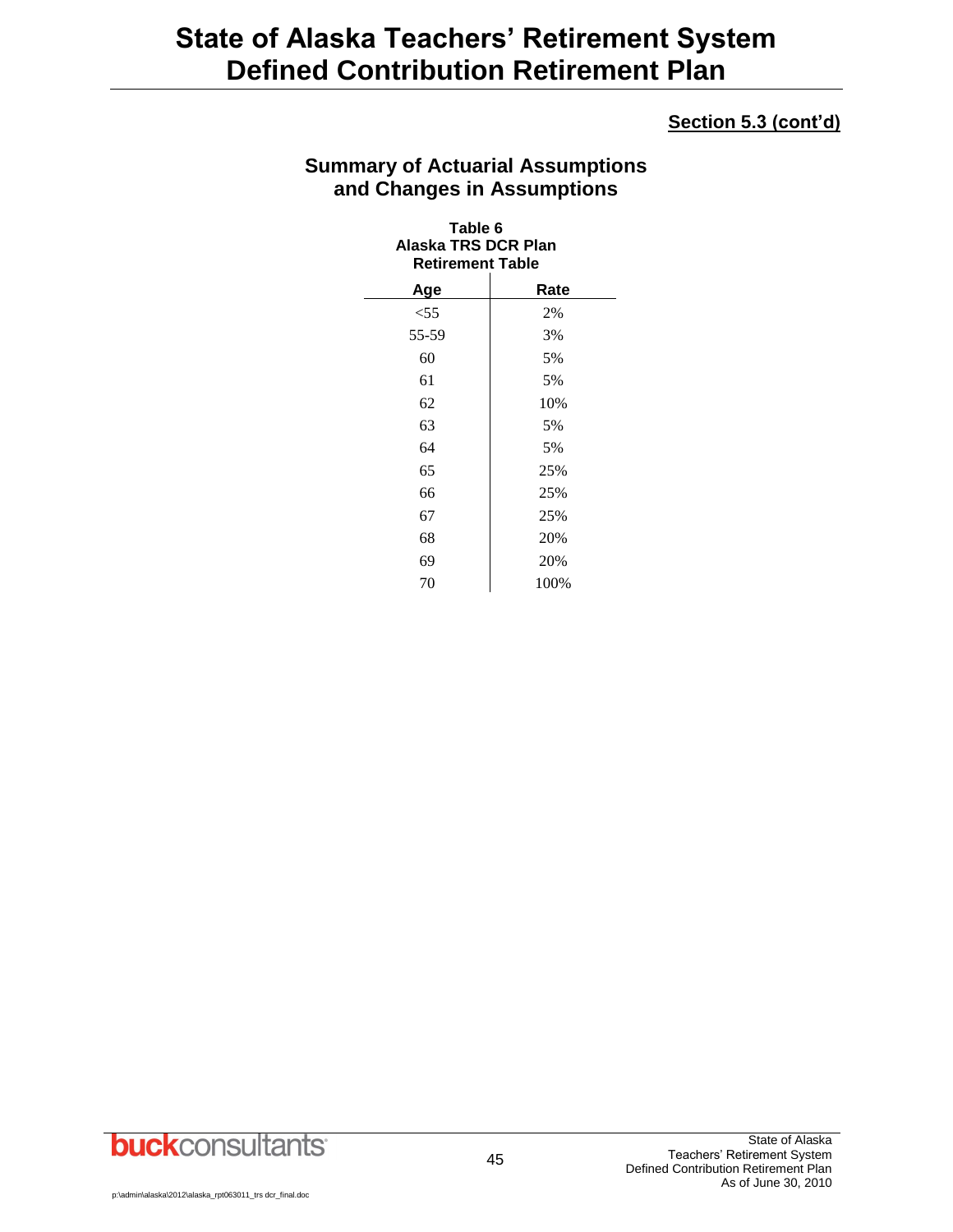### **Section 5.3 (cont'd)**

### **Summary of Actuarial Assumptions and Changes in Assumptions**

#### **Changes in Actuarial Assumptions Since the Prior Valuation**

There have been no changes in assumptions since the prior valuation, except for the assumption regarding Medicare Part B only participation for pre-65 retirees and active members. We now determine the Part B only status based on number of quarters worked since date of hire or re-hire where applicable.